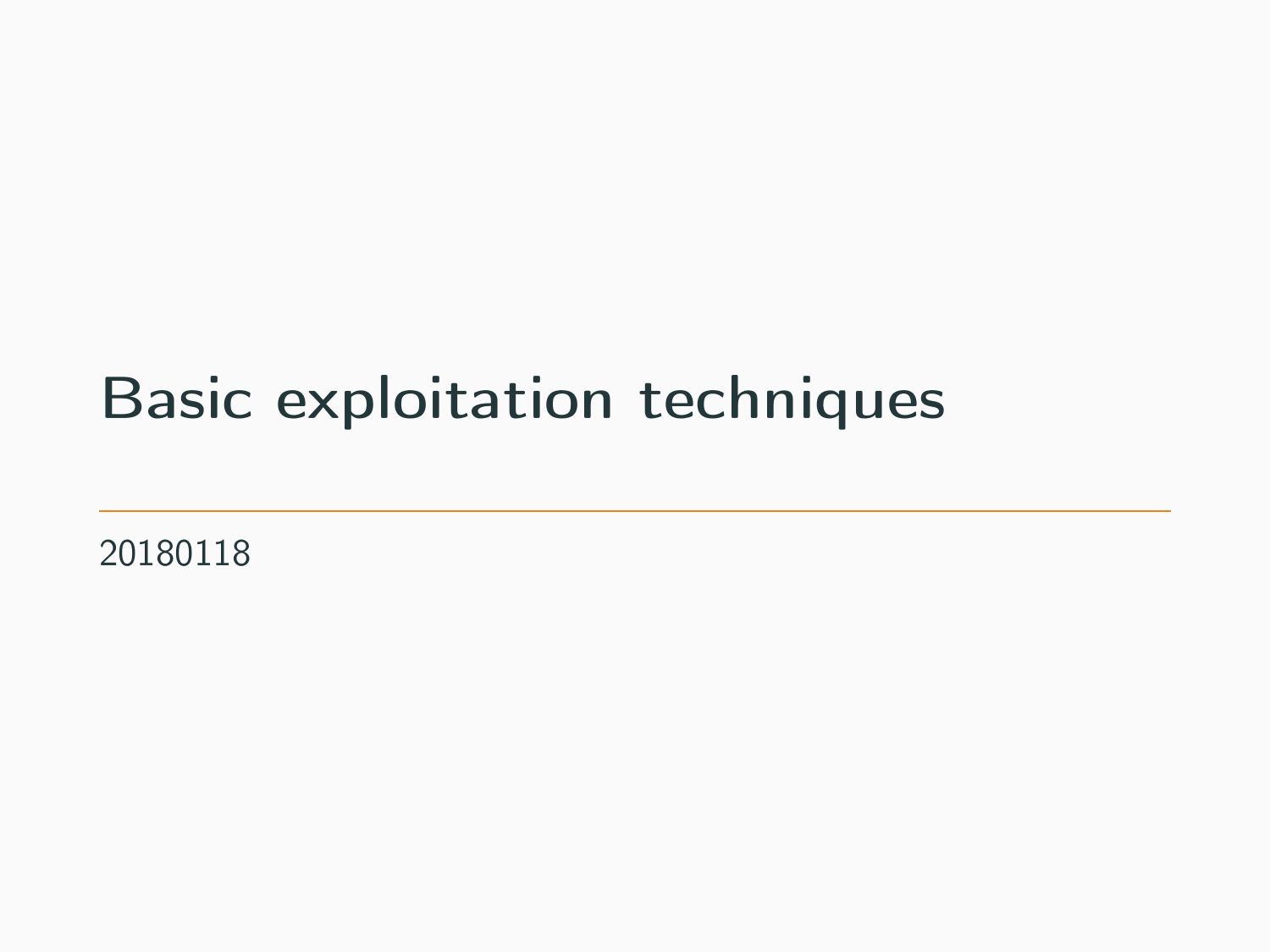# **Outline**

[A primer on x86 assembly](#page-2-0)

[Memory segments](#page-30-0)

[Stack-based buffer overflows](#page-39-0)

[Heap-based overflow](#page-50-0)

[Format strings](#page-55-0)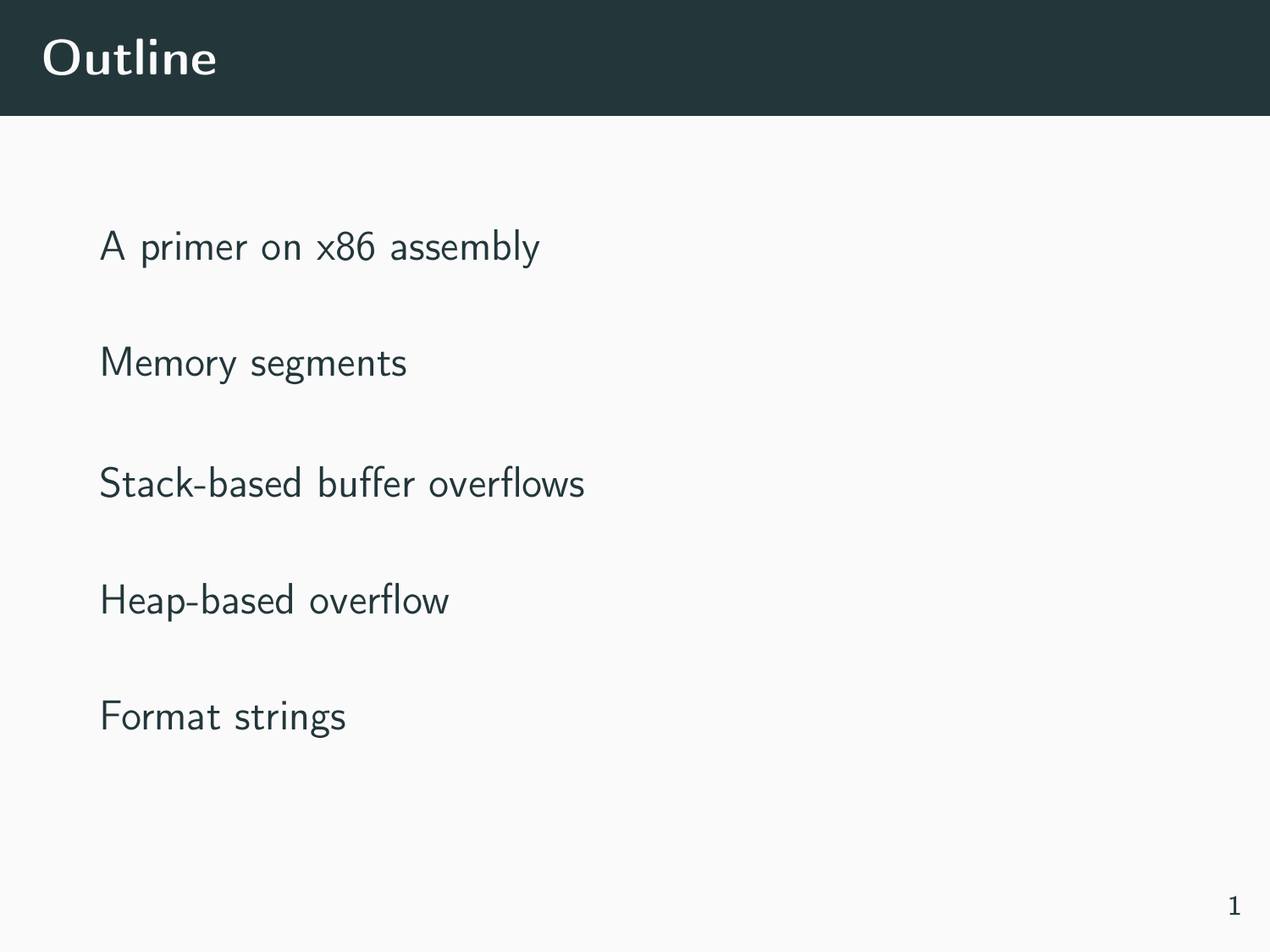# <span id="page-2-0"></span>[A primer on x86 assembly](#page-2-0)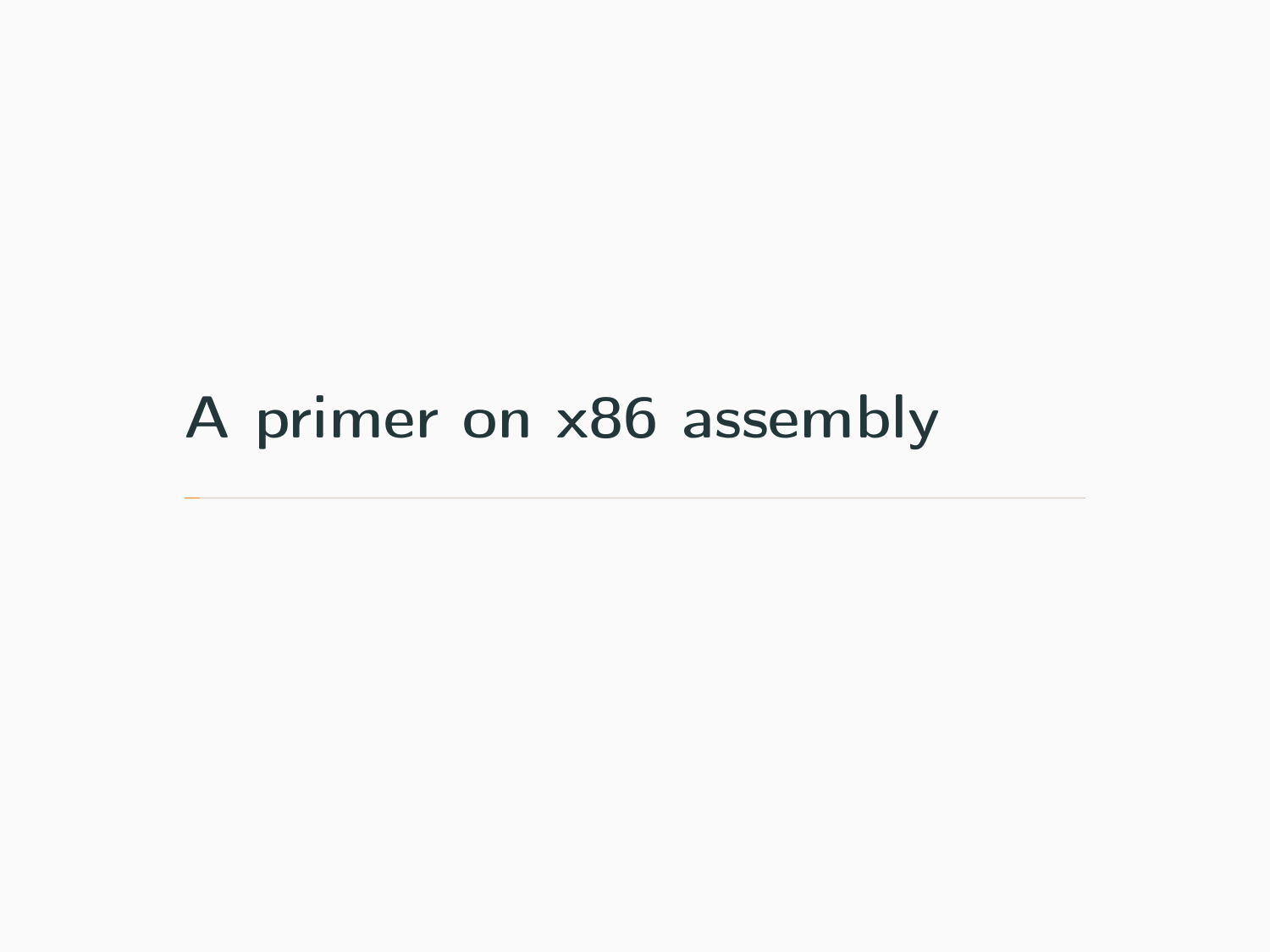Verily, when the developer herds understand the tools that drive them to their cubicled pastures every day, then shall the 0day be depleted — but not before. – Pastor Manul Laphroaig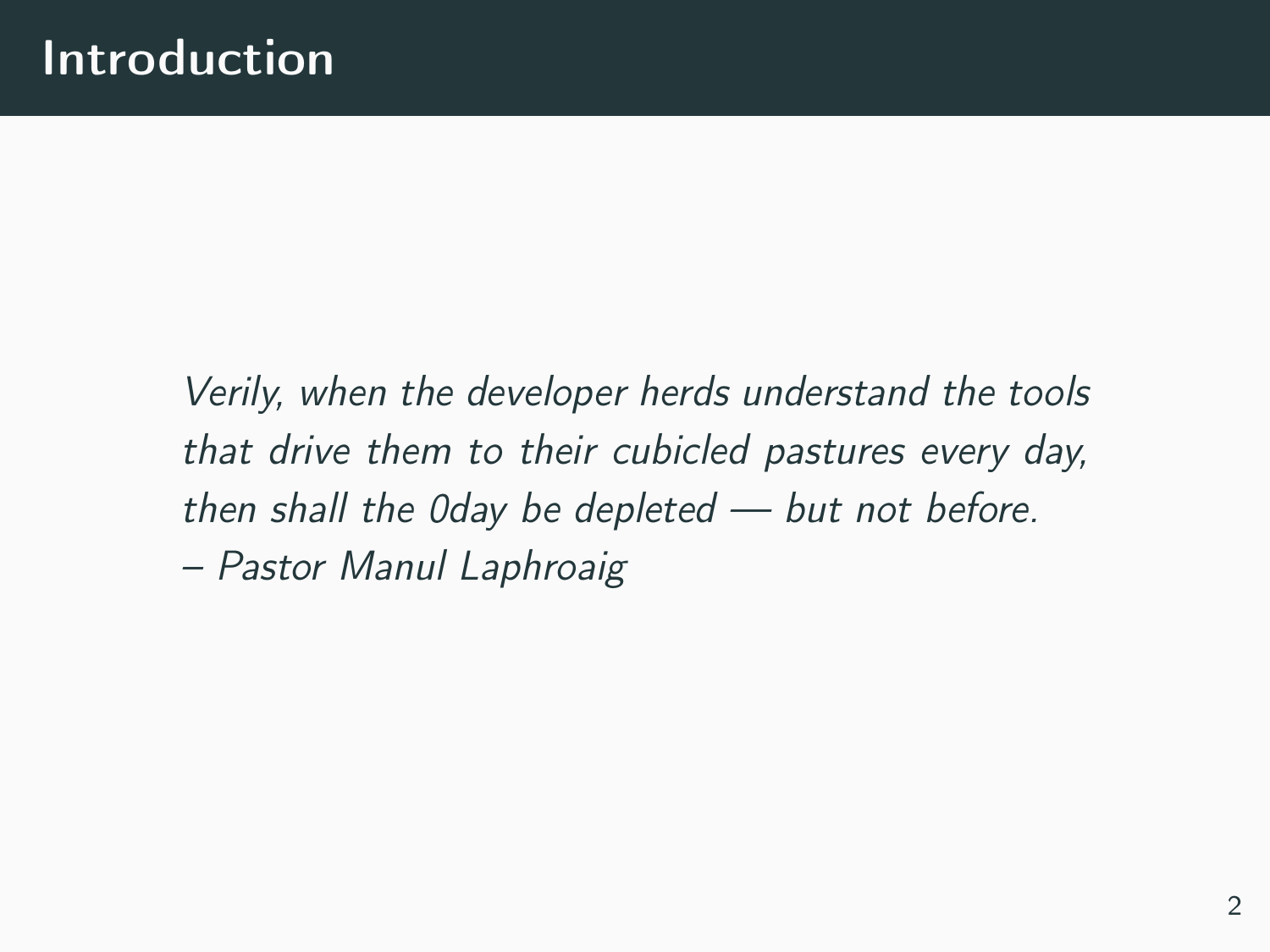- $\bullet \approx 1000$  instructions ...
- No time to know them all :-)

This overview is meant as a first help

#### Multiple syntaxes

- AT&T
- Intel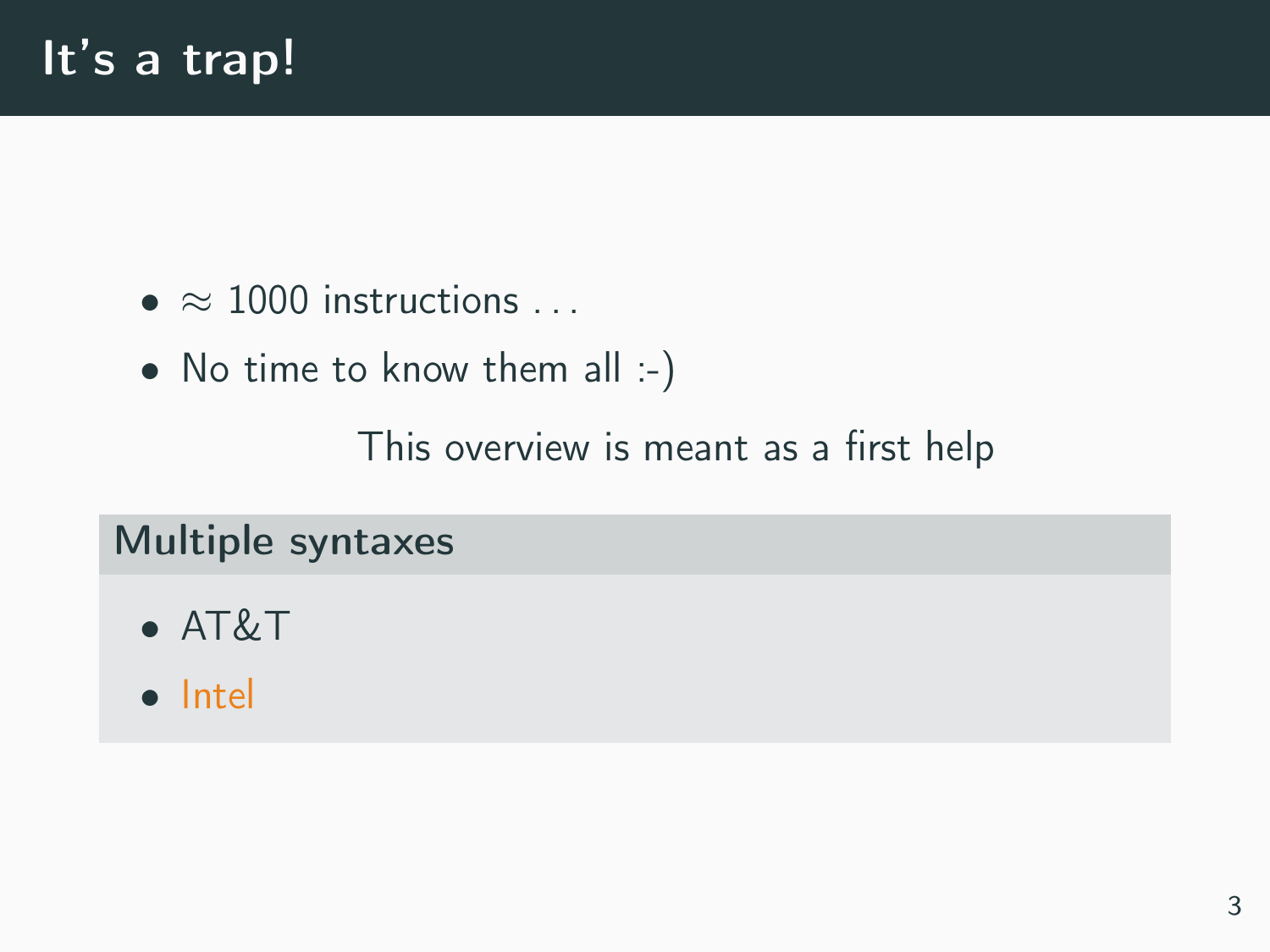# **Basics**

#### In general

Mnemonics accept from 0 to 3 arguments.

2 arguments mnemonics are of the form (Intel syntax)

m dst. src

which roughly means

 $dst \leftarrow \text{dst} \odot \text{src}$ 

where  $\odot$  is the semantics of m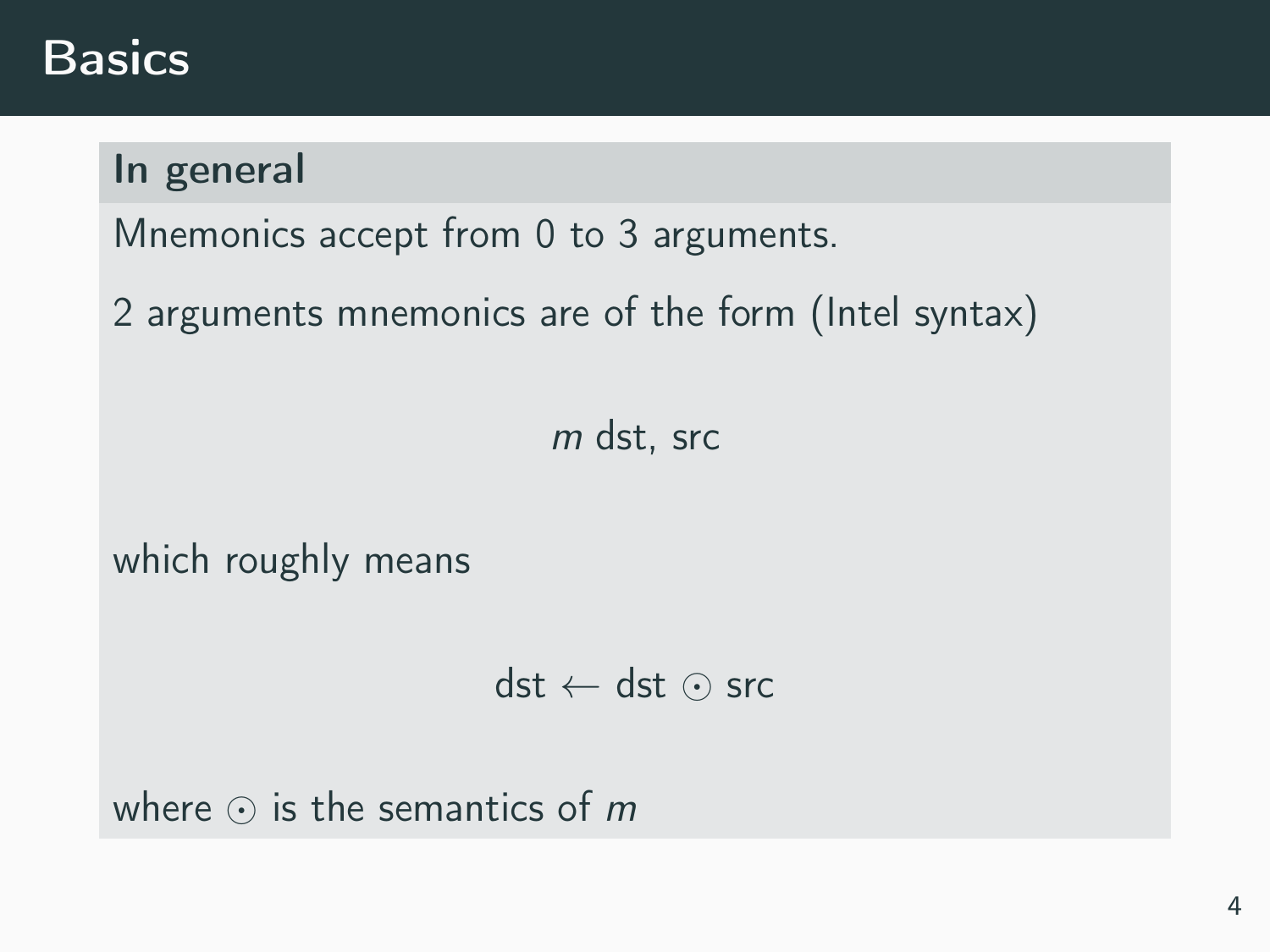## Endianness

#### $x = 0x$ deadbeef



BIG ENDIAN - The way people always broke their eggs in the Lilliput land



LITTLE ENDIAN - The way the king then ordered the people to break their eggs

#### Endianness

| byte address                                         |  | $0 \times 00$ $0 \times 01$ $0 \times 02$ $0 \times 03$ |  |
|------------------------------------------------------|--|---------------------------------------------------------|--|
| byte content (big-endian) $\int$ 0xde 0xad 0xbe 0xef |  |                                                         |  |
| byte content (litte-endian)   0xef 0xbe 0xad 0xde    |  |                                                         |  |

- Big endian (PowerPC, Sparc, 68000)
- Little endian (Intel, AMD, ARM (usually), RISC-V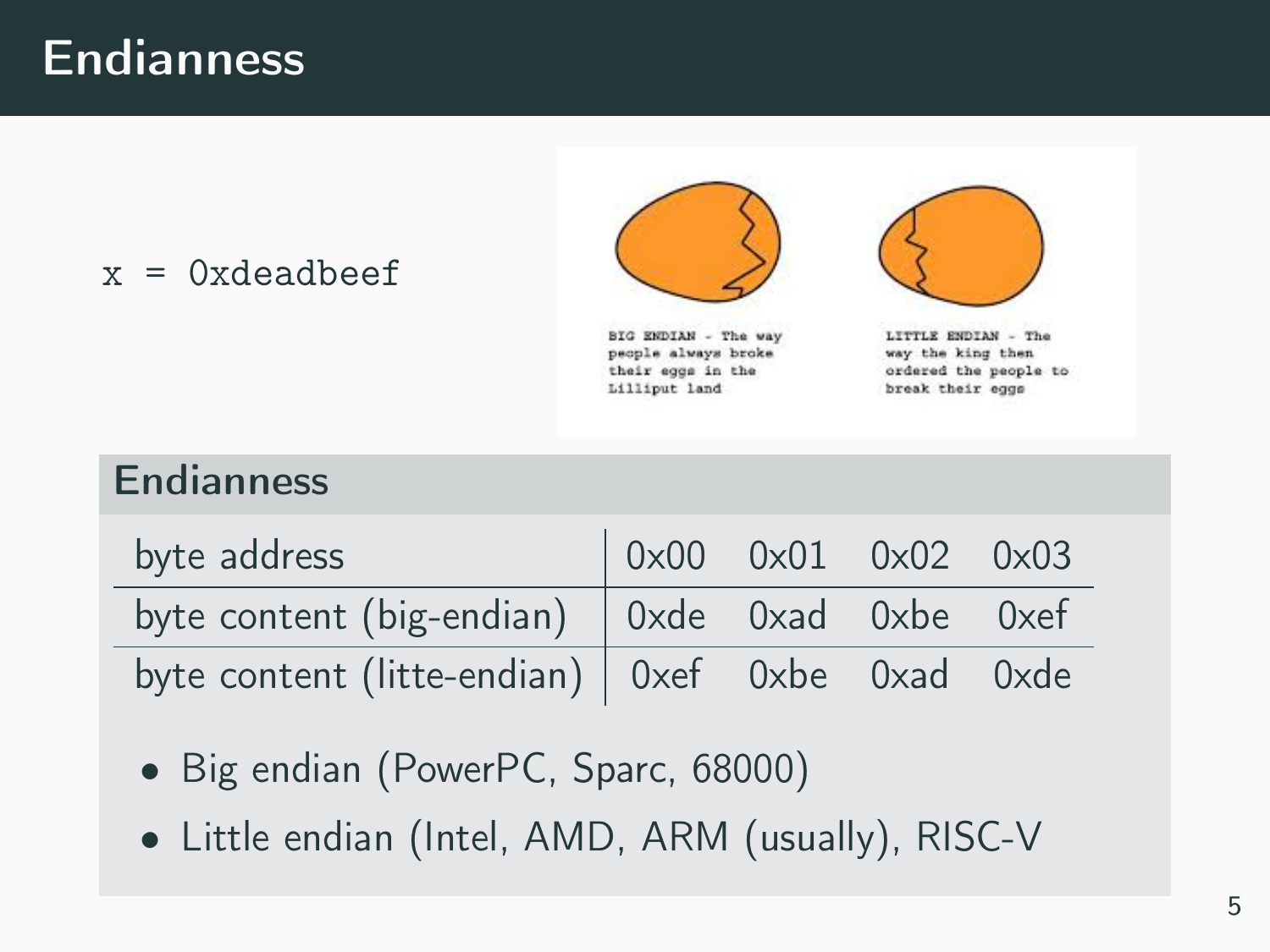- [Cheat sheet](http://www.jegerlehner.ch/intel/)
- [Opcode and Instruction Reference](http://ref.x86asm.net/)
- [Intel full instruction set reference](https://software.intel.com/sites/default/files/managed/a4/60/325383-sdm-vol-2abcd.pdf)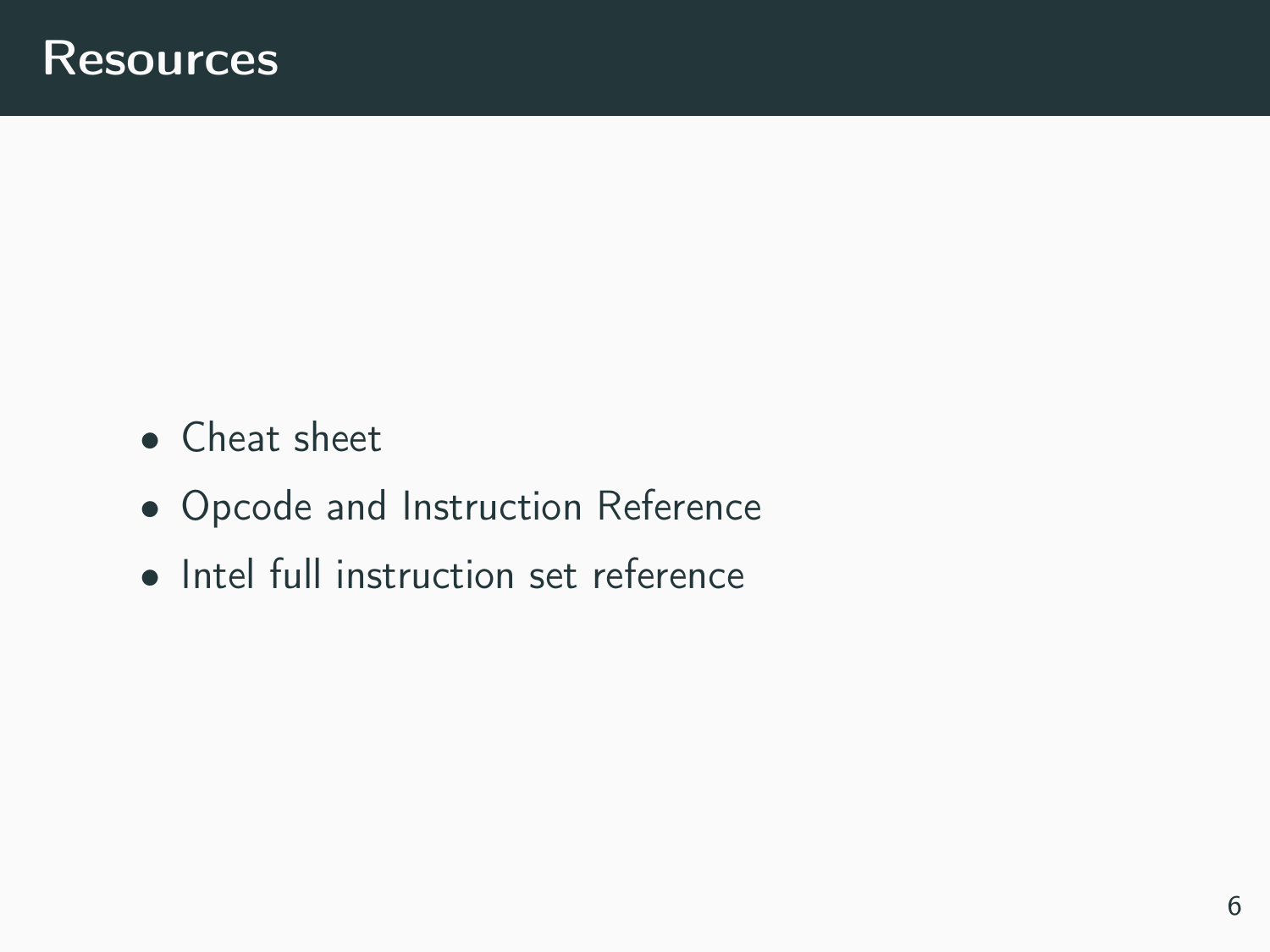# Basic registers (16/32/64 bits)

|   | 32 | 16  | name (8080) / use   |
|---|----|-----|---------------------|
| r | e  | ax  | accumulator         |
| r | e  |     | bx base address     |
| r | e  | CX. | count               |
| r | e  | dx  | data                |
| r | e  |     | di source index     |
| r | e  | si  | destination index   |
| r | e  | bp  | base pointer        |
| r | e  | sp  | stack pointer       |
| r | e  | ip  | instruction pointer |

- esp ( $e =$  extended) is the 32 bits stack pointer
- $rsp(r = register)$  is the 64 bits one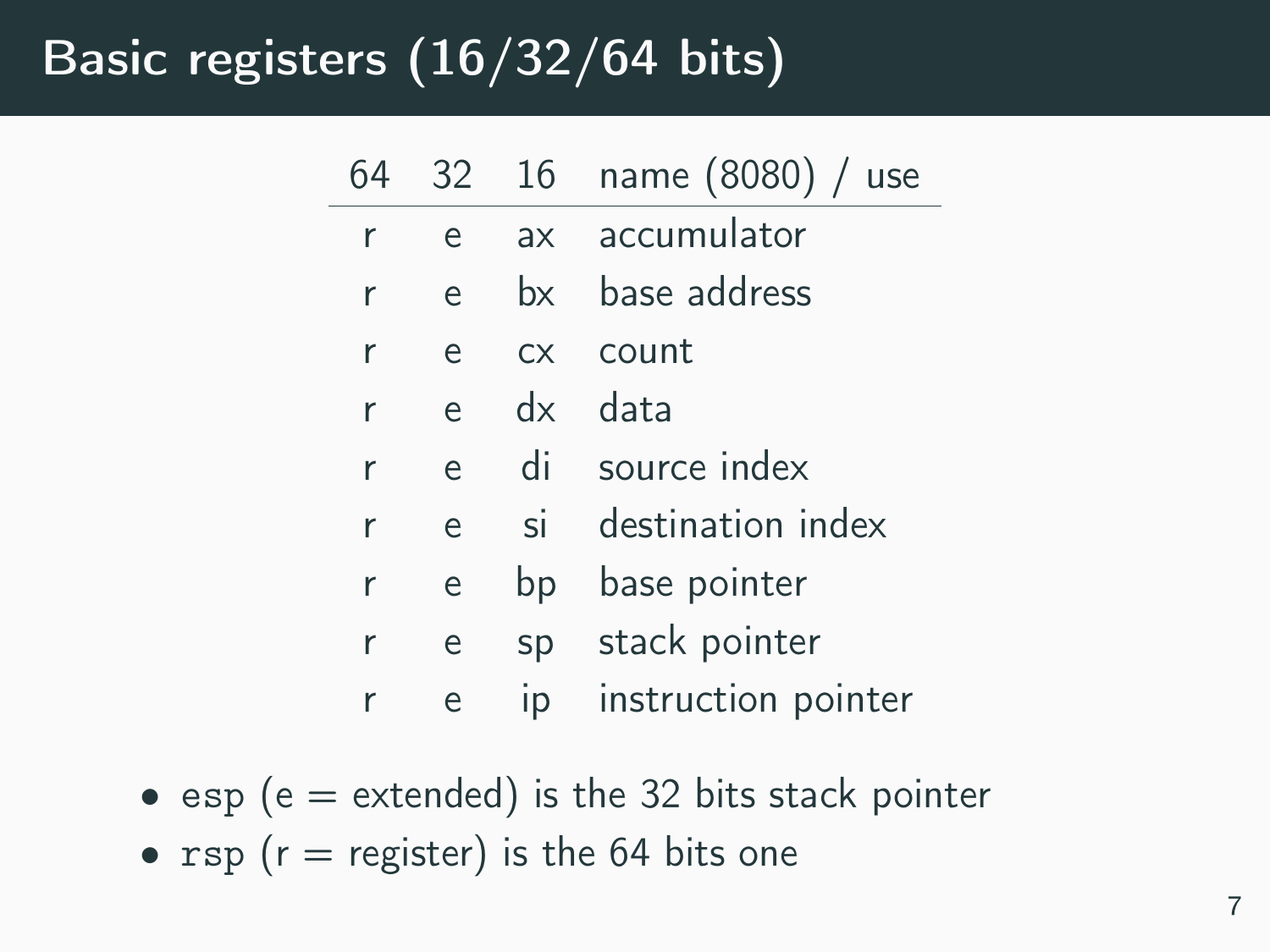Add extended general purpose registers r8-15

- $r7^*d^*$  accesses the lower 32 bits of r7;
- $r7*w*$  the lower 16 bits:
- r7\*b\* its lower 8 bits.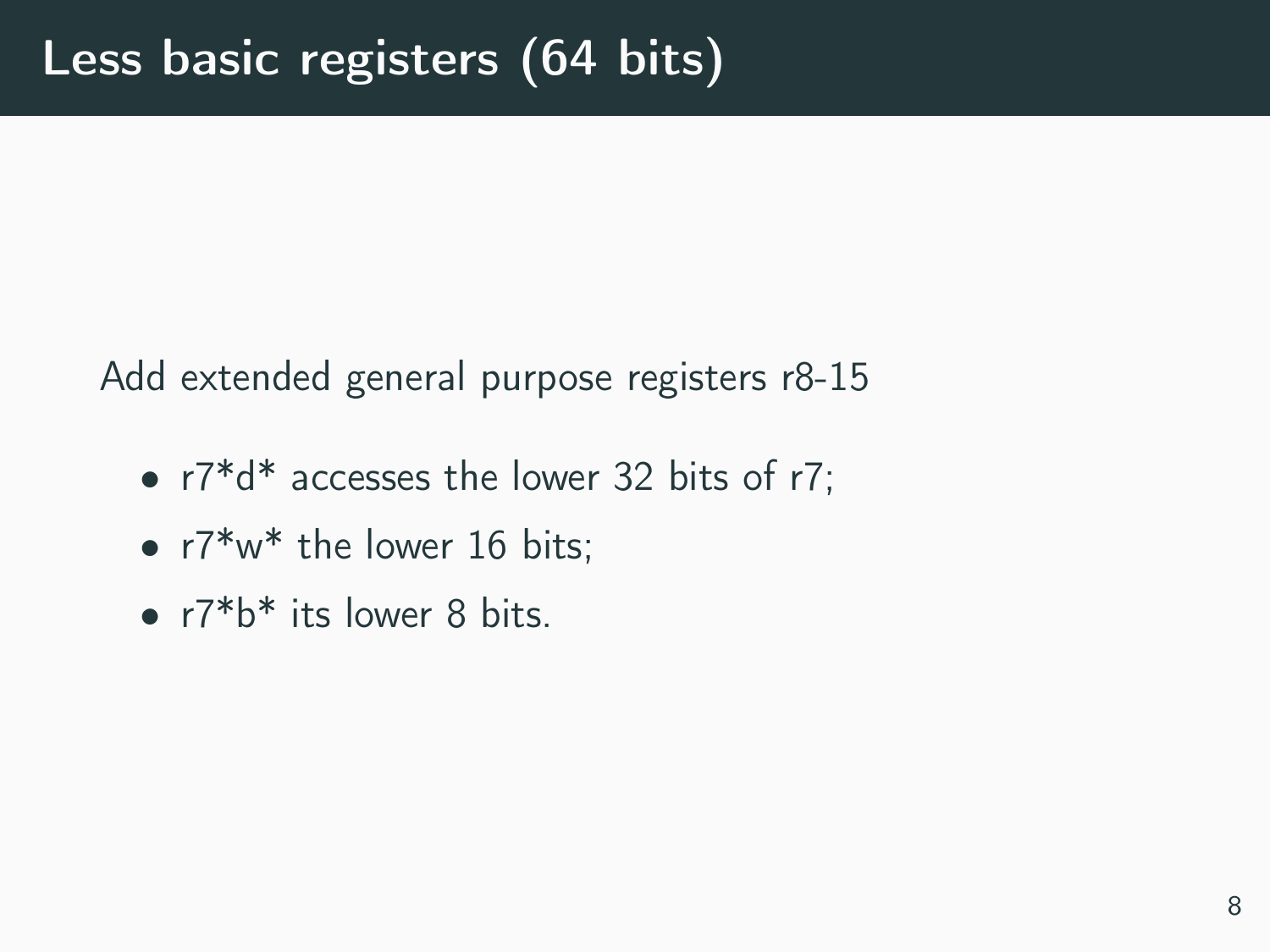# The full story

| ZMM0             | <b>YMMO</b>        | <b>XMMO</b>      | ZMM1                    | YMM1  | XMM1               |           | ST(0) MMO          | $ST(1)$ MM1      |                     |                    |           | ALIMAXEAX RAX III REW RED              | <b>R8 PERMALEUM R12</b>                                         |                   | <b>CRO</b>      | CR4             |             |  |
|------------------|--------------------|------------------|-------------------------|-------|--------------------|-----------|--------------------|------------------|---------------------|--------------------|-----------|----------------------------------------|-----------------------------------------------------------------|-------------------|-----------------|-----------------|-------------|--|
| ZMM <sub>2</sub> | YMM <sub>2</sub>   | XMM <sub>2</sub> | ZMM3                    | YMM3  | XMM3               |           | <b>ST(2) MM2</b>   | $ST(3)$ MM3      |                     |                    |           |                                        | BLBHBXEBX RBX 133 R9W R9D R9 230 R33 R13                        |                   | CR1             | CR5             |             |  |
| ZMM4             | YMM4               | XMM4             | ZMM5                    | YMM5  | XMM <sub>5</sub>   |           | $ST(4)$ MM4        | $ST(5)$ MM5      |                     |                    |           |                                        | <b>CLOCXECX RCX CHALOMALOD R10</b> 20 AL4WR140 R14              |                   | CR <sub>2</sub> | CR <sub>6</sub> |             |  |
| ZMM6             | YMM6               | XMM6             | ZMM7                    | YMM7  | XMM7               |           | $ST(6)$ MM6        | <b>ST(7) MM7</b> |                     |                    |           |                                        | DIGHDXEDX RDX 33 33 3411 3421 3421 3421 35 36 37 38 39 30 31 32 |                   | CR3             | CR7             |             |  |
| ZMM8             | YMM8               | XMM8             | ZMM9                    | YMM9  | XMM9               |           |                    |                  |                     | <b>BPLBPEBPRBP</b> |           | <b>DIL DI EDI RDI</b>                  |                                                                 | <b>IP EIP RIP</b> | CR3             | CR <sub>8</sub> |             |  |
| ZMM10            | YMM10 XMM10        |                  | ZMM11                   |       | YMM11 XMM11        | <b>CW</b> |                    |                  | FP_IP  FP_DP  FP_CS |                    |           | <b>SIL SIL ESIL RSIL SPLSP ESP RSP</b> |                                                                 |                   | <b>MSW</b>      | CR9             |             |  |
| <b>ZMM12</b>     | <b>YMM12 XMM12</b> |                  | ZMM13                   |       | <b>YMM13 XMM13</b> | <b>SW</b> |                    |                  |                     |                    |           |                                        |                                                                 |                   |                 | <b>CR10</b>     |             |  |
| <b>ZMM14</b>     | YMM14 XMM14 ZMM15  |                  |                         |       | YMM15 XMM15        | <b>TW</b> |                    | 8-bit register   |                     | 32-bit register    |           |                                        | 80-bit register                                                 | 256-bit register  |                 | <b>CR11</b>     |             |  |
| ZMM16 ZMM17      |                    |                  | ZMM18 ZMM19 ZMM20 ZMM21 |       | ZMM22 ZMM23        | FP DS     |                    | 16-bit register  |                     | 64-bit register    |           |                                        | 128-bit register 512-bit register                               |                   |                 | <b>CR12</b>     |             |  |
| ZMM24 ZMM25      |                    | ZMM26 ZMM27      | <b>ZMM28</b>            | ZMM29 | ZMM30 ZMM31        |           | FP_OPC FP DP FP IP |                  | <b>CS</b>           | SS                 | <b>DS</b> | <b>GDTR</b>                            | <b>IDTR</b>                                                     | <b>DRO</b>        | DR6             | <b>CR13</b>     |             |  |
|                  |                    |                  |                         |       |                    |           |                    |                  | ES                  | <b>FS</b>          | <b>GS</b> | <b>TR</b>                              | <b>LDTR</b>                                                     | DR1               | DR7             | <b>CR14</b>     |             |  |
|                  |                    |                  |                         |       |                    |           |                    |                  |                     |                    |           |                                        | <b>RAGS EFLAGS RFLAGS</b>                                       | DR <sub>2</sub>   | DR8             |                 | CR15 MXCSR  |  |
|                  |                    |                  |                         |       |                    |           |                    |                  |                     |                    |           |                                        |                                                                 | DR <sub>3</sub>   | DR9             |                 |             |  |
|                  |                    |                  |                         |       |                    |           |                    |                  |                     |                    |           |                                        |                                                                 | DR4               | <b>DR10</b>     | <b>DR12</b>     | <b>DR14</b> |  |
|                  |                    |                  |                         |       |                    |           |                    |                  |                     |                    |           |                                        |                                                                 | DR <sub>5</sub>   | <b>DR11</b>     | <b>DR13</b>     | <b>DR15</b> |  |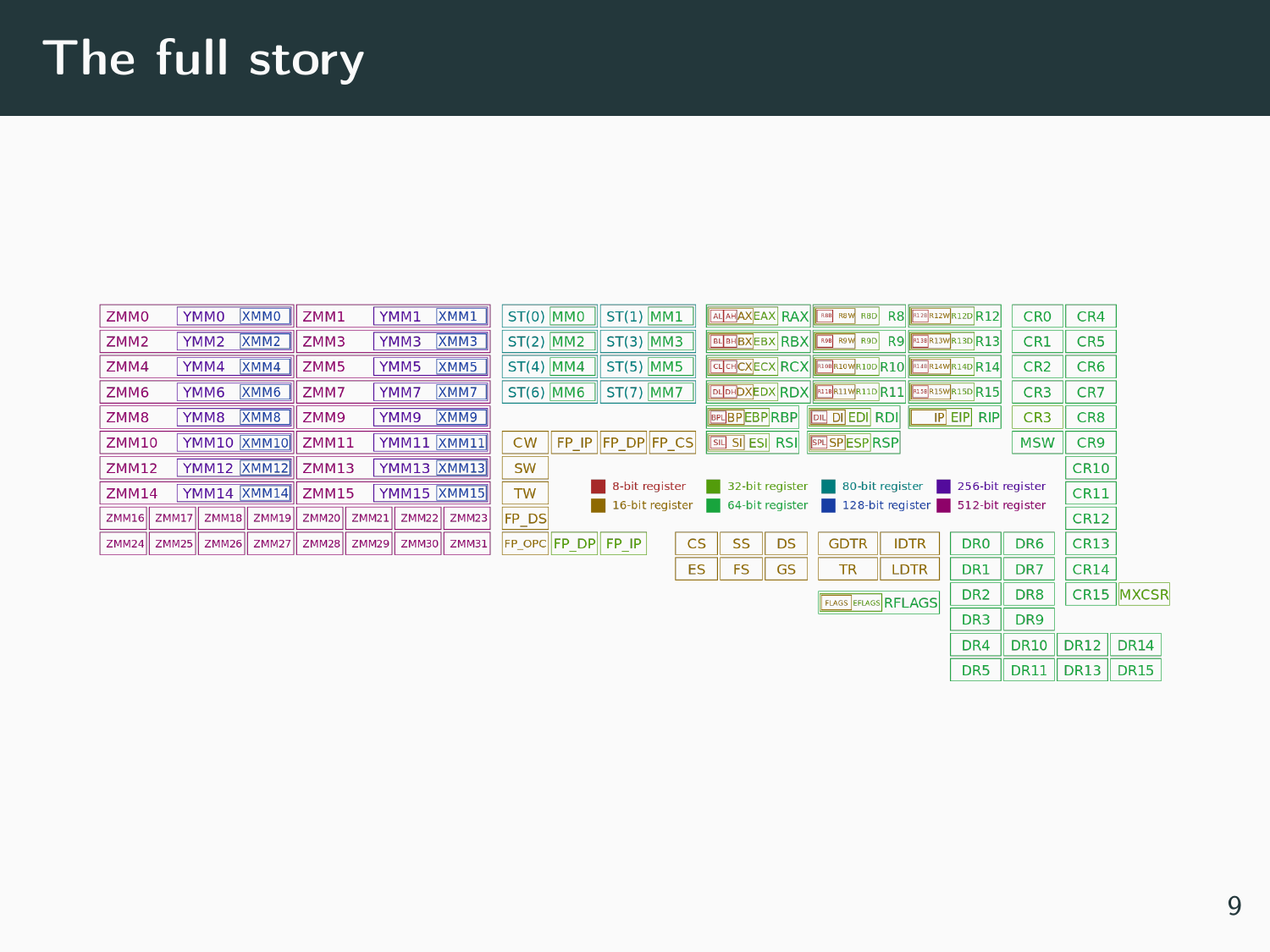| of | overflow flag  |
|----|----------------|
| сf | carry flag     |
| zf | zero flag      |
| sf | sign flag      |
| df | direction flag |
| pf | parity flag    |
| аf | adjust flag    |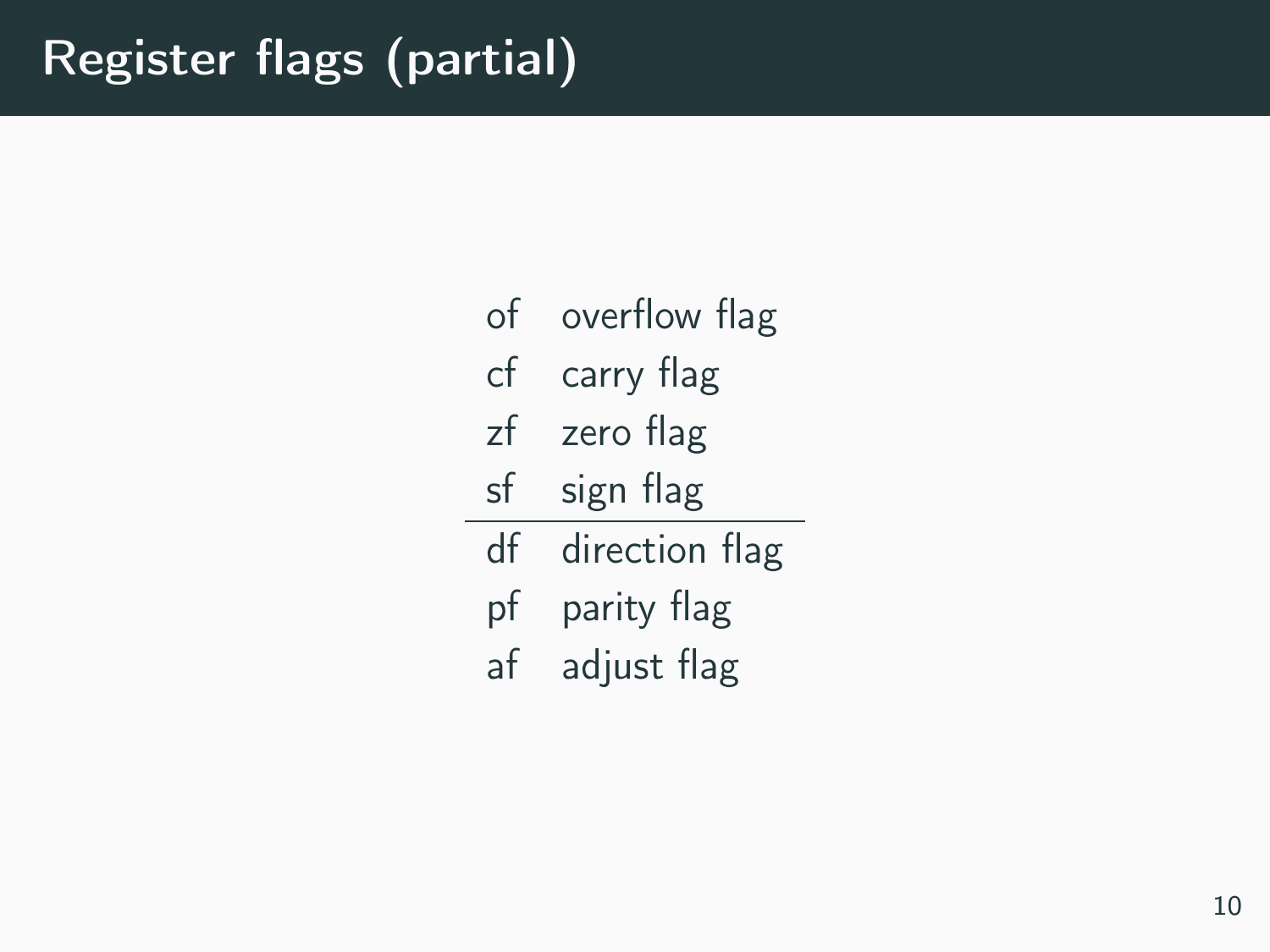At machine-level, every value is a bitvector, which can be seen through different lenses:

- unsigned value
- signed value
- float (will not talk about it)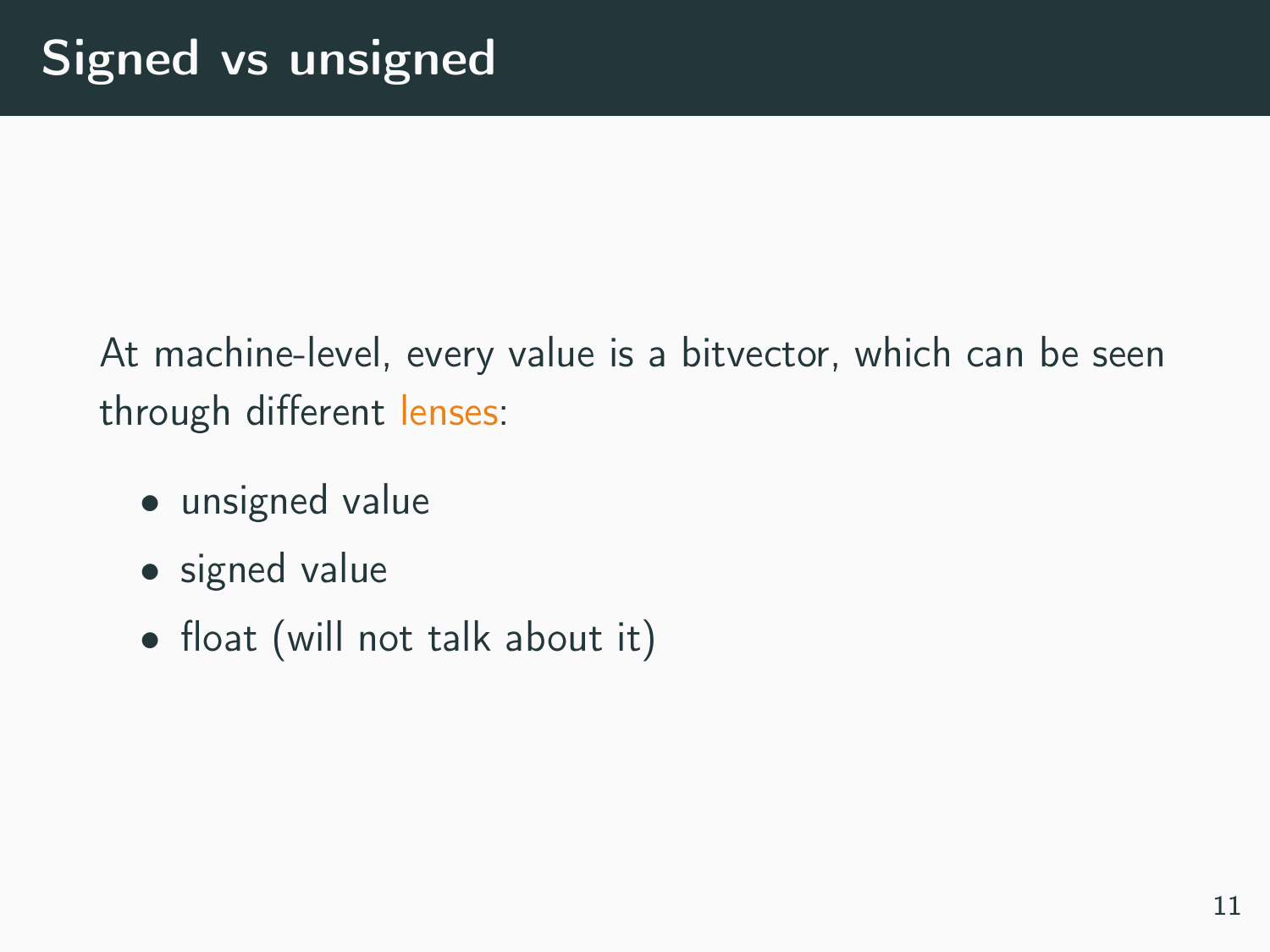#### Move

mov dst, src  $dst := src$ xchg o1, o2 tmp: =  $01$ ;  $01 := 02$ ;  $02 :=$  tmp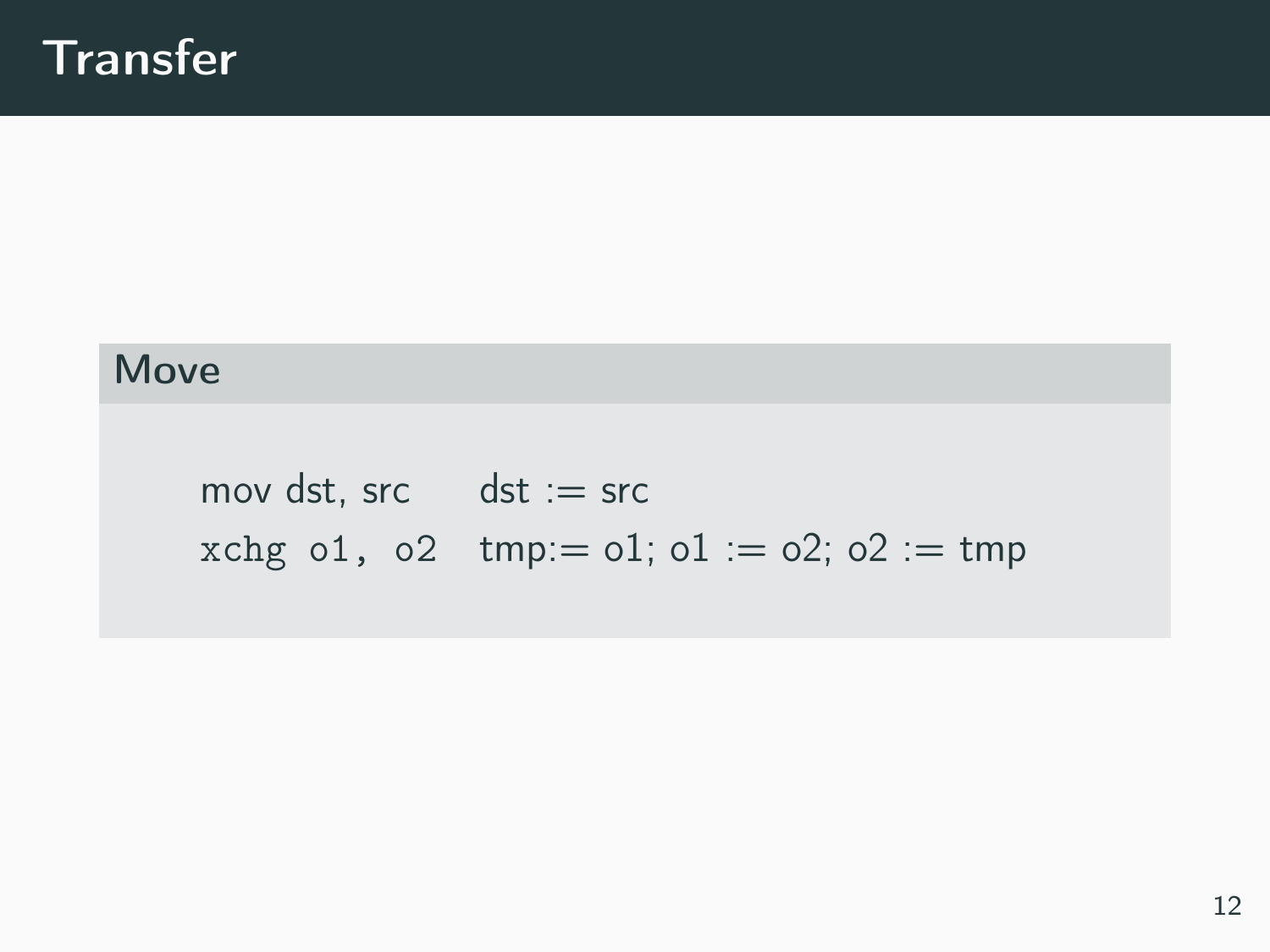All 4 arithmetic operations are present

|              | add src, dst dst $\leftarrow$ dst + src |
|--------------|-----------------------------------------|
| sub src, dst | $dst \leftarrow \text{dst - src}$       |
| div src      | $t64 \leftarrow edx \& eax$             |
|              | eax $\leftarrow$ tmp / src              |
|              | $edx \leftarrow \text{tmp % src}$       |
| mul src      | t64 $\leftarrow$ eax $*$ src            |
|              | $edx \leftarrow \text{tmp}{32,63}$      |
|              | eax $\leftarrow$ tmp $\{0,31\}$         |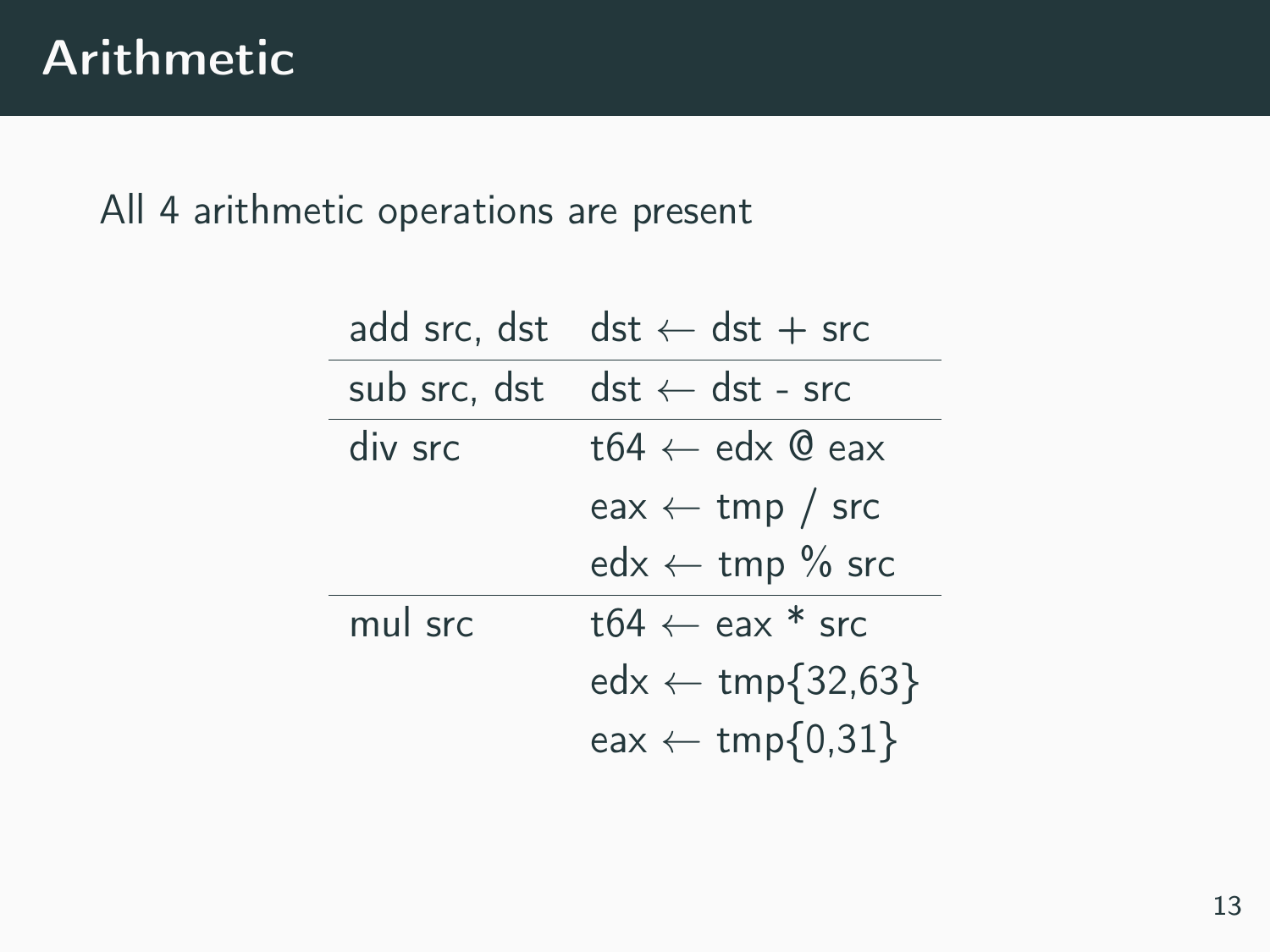### Arithmetic

 $\det$  dst  $\leftarrow$  dst + 1  $\det$  dec dst  $\leftarrow$  dst  $\leftarrow$  dst - 1 sal/sar dst, src arithmetic shift left / right

#### Sign preservation

```
1 \text{ mov ax}, \text{ 0xf100 } # unsigned: 65280, signed: -256
2 \mid \# ax=1111.1111.0000.0000
3 \text{ sal ax}, 2 # unsigned: 64512, signed : -1024
4 \mid \# ax=1111.1100.0000.00005 sar ax, 5 # unsigned: 65504, signed : -32
6 \# ax=1111.1111.1110.0000
```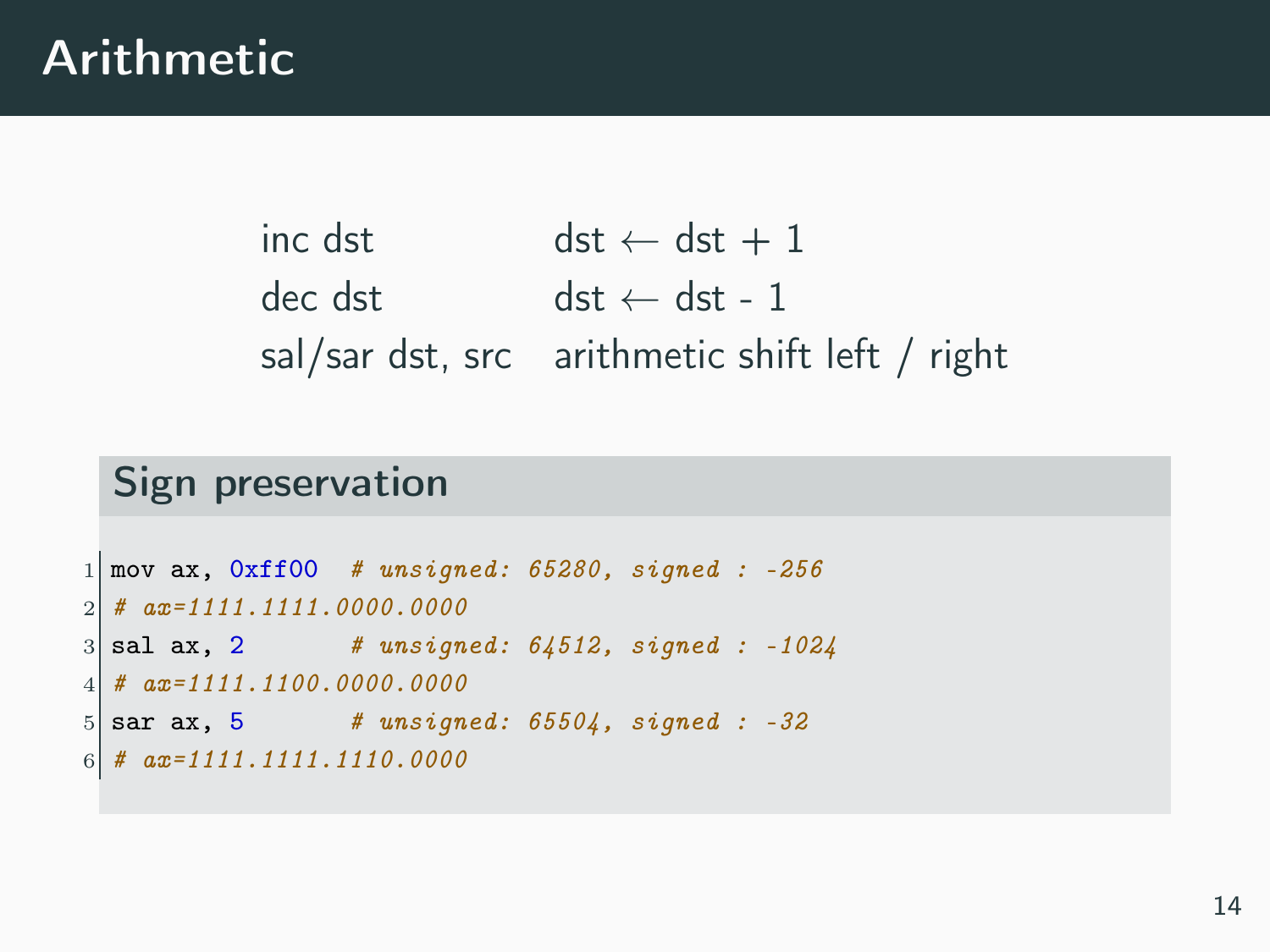# Basic logical operators

| <b>Basic semantics</b> |
|------------------------|
|                        |
|                        |

|         | and dst, src | $dst \leftarrow \text{dst } \& \text{ src}$ |
|---------|--------------|---------------------------------------------|
|         | or dst, src  | $dst \leftarrow \text{dst} \mid src$        |
|         | xor dst, src | $dst \leftarrow \text{dst} \hat{ }$ src     |
| not dst |              | $dst \leftarrow$ ~dst                       |

| <b>Examples</b> |  |
|-----------------|--|
|-----------------|--|

| $1$ xor ax, ax |                             |  | # $ax = 0x0000$ |
|----------------|-----------------------------|--|-----------------|
| $2$ not ax     |                             |  | # $ax = 0xffff$ |
|                | $3 \text{ mov } bx, 0x5500$ |  | # $bx = 0x5500$ |
| $4$ xor ax, bx |                             |  | # $ax = 0xbbff$ |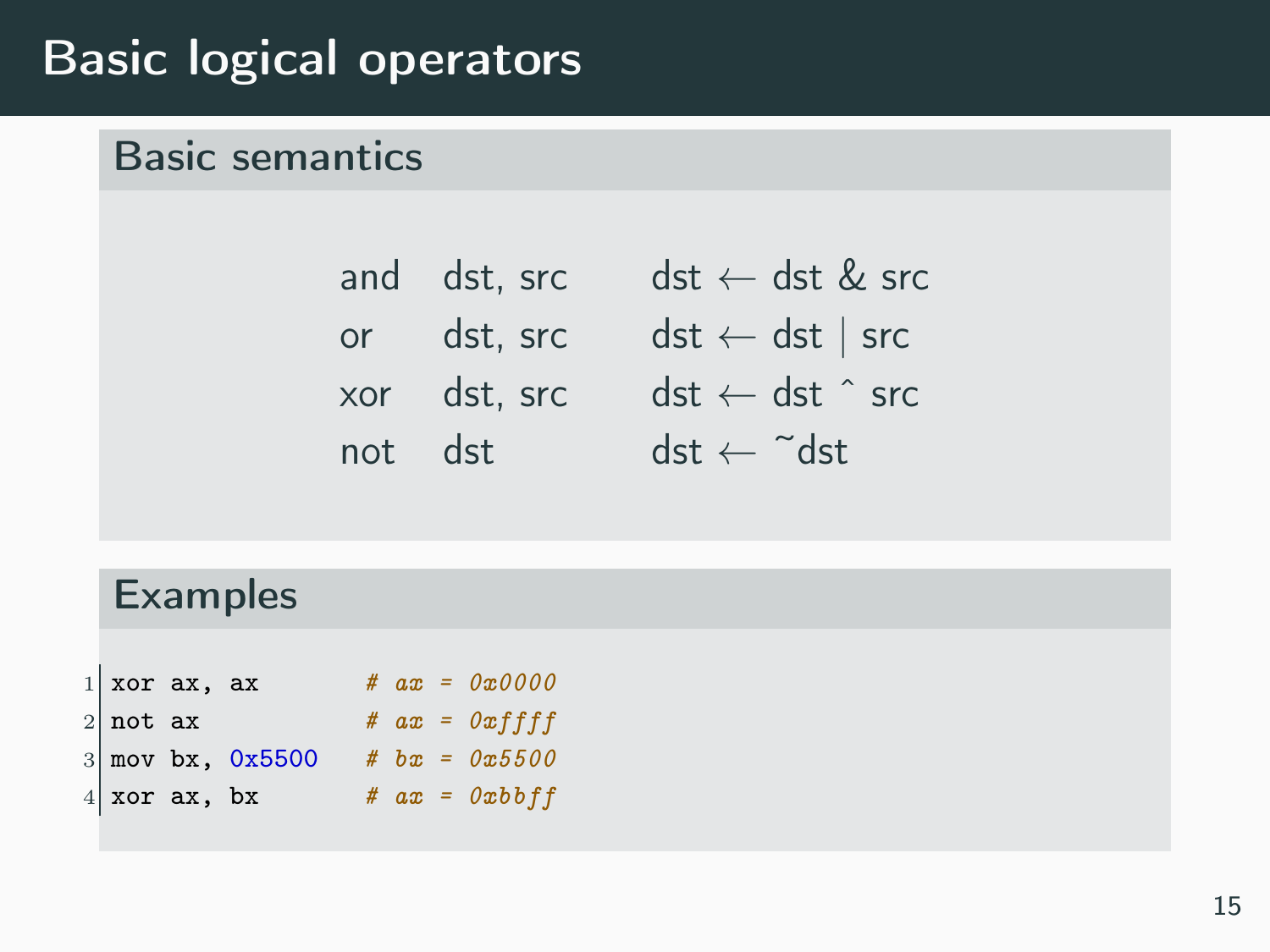# Logical shifts

#### Shift

# shl dst, src shift left shr dst, src shift right

#### Example

```
1 \text{ mov ax}, \text{ Oxf100 } # unsigned: 65280, signed: -256
2 \# ax=1111.1111.0000.0000
3 \,|\text{shl ax}, 2 # unsigned: 64512, signed : -1024
4 \# ax=1111.1100.0000.00005 \text{ shr ax, } 5 # unsigned: 2016, signed : 2016
6 \# ax=0000.0111.1110.0000
```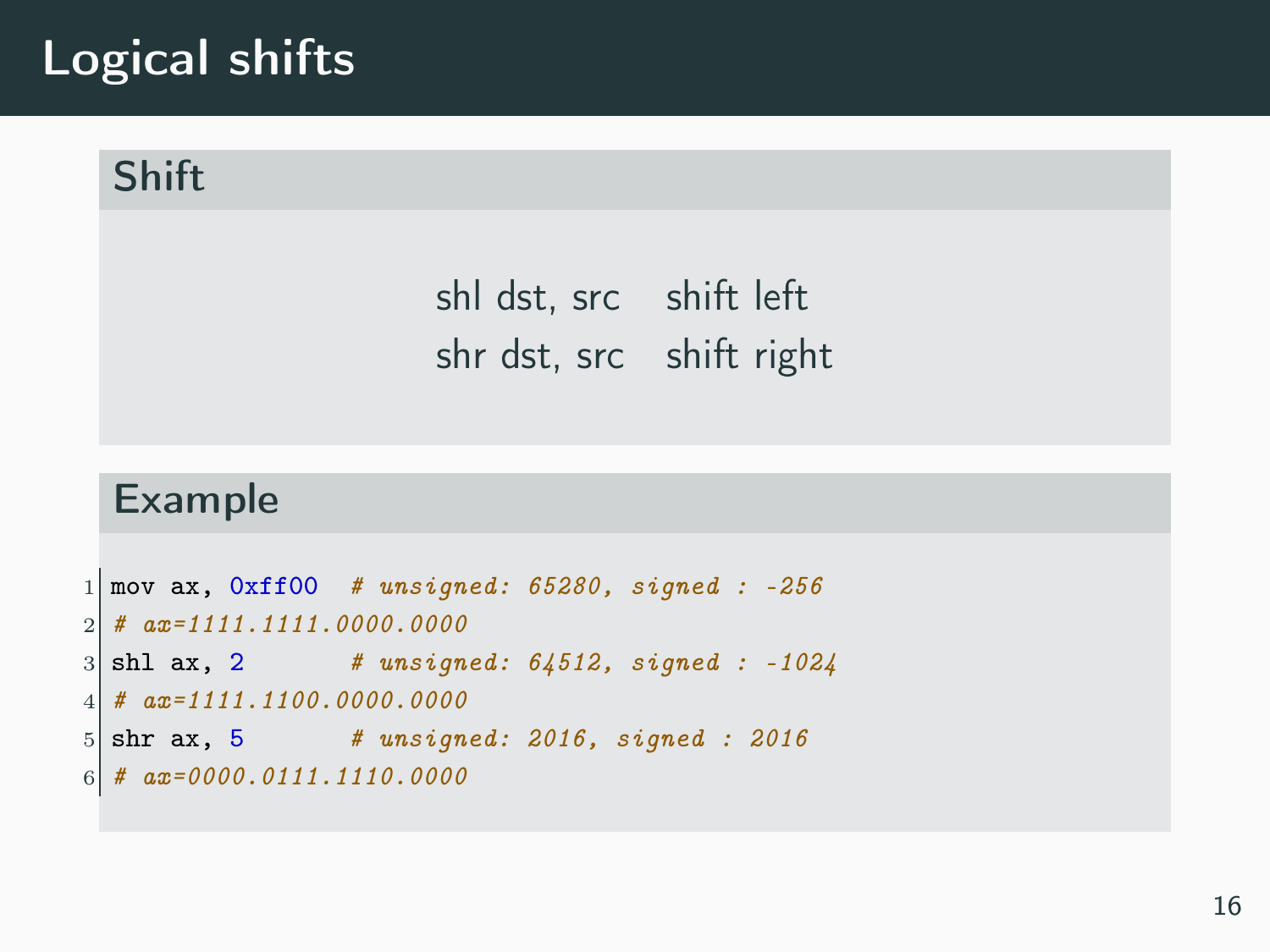#### **Comparison**

cmp dst src : set condition according to  $dst - src$ 

#### **Test**

test dst src: set condition according to dst&src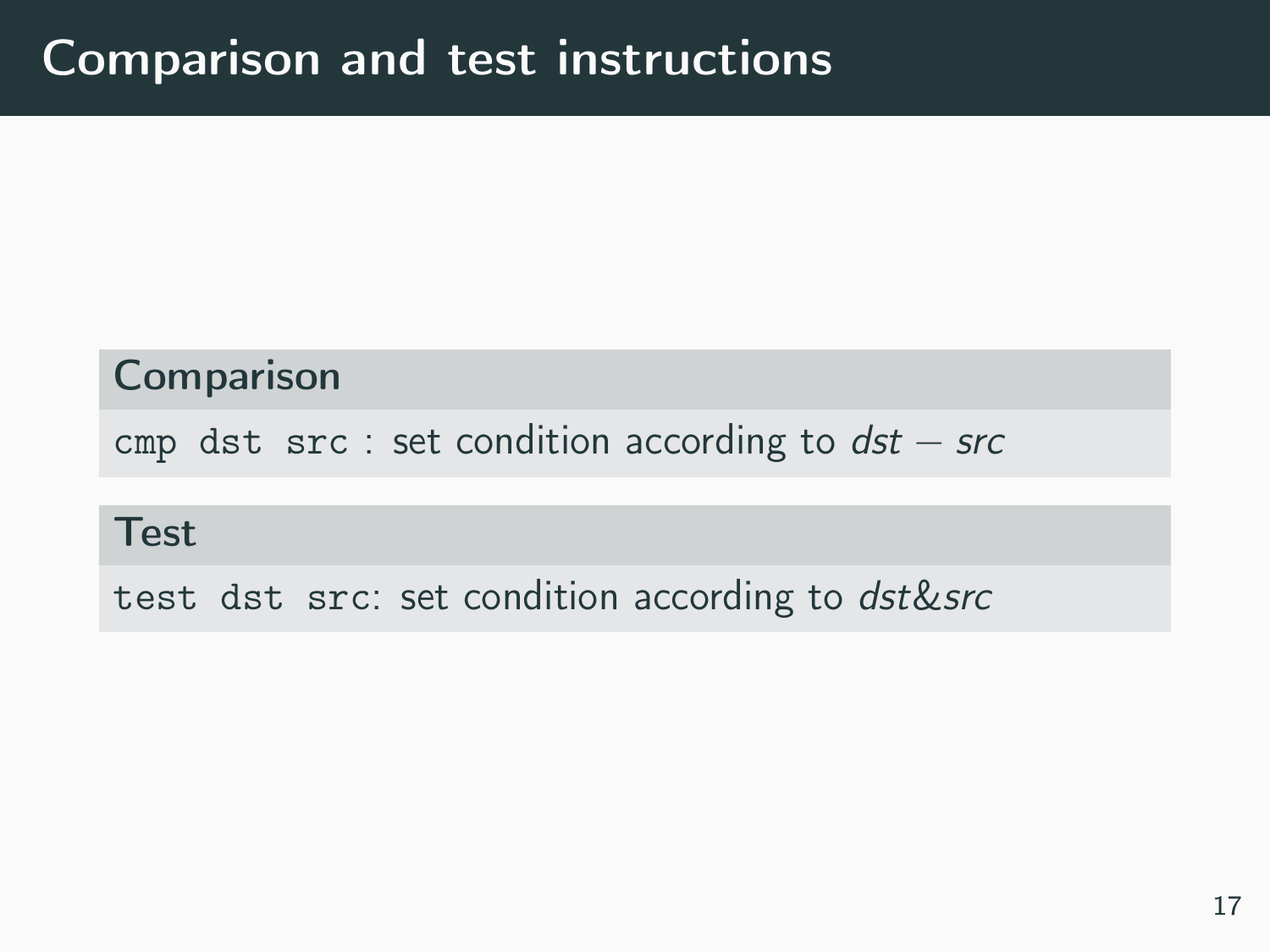# Stack manipulation

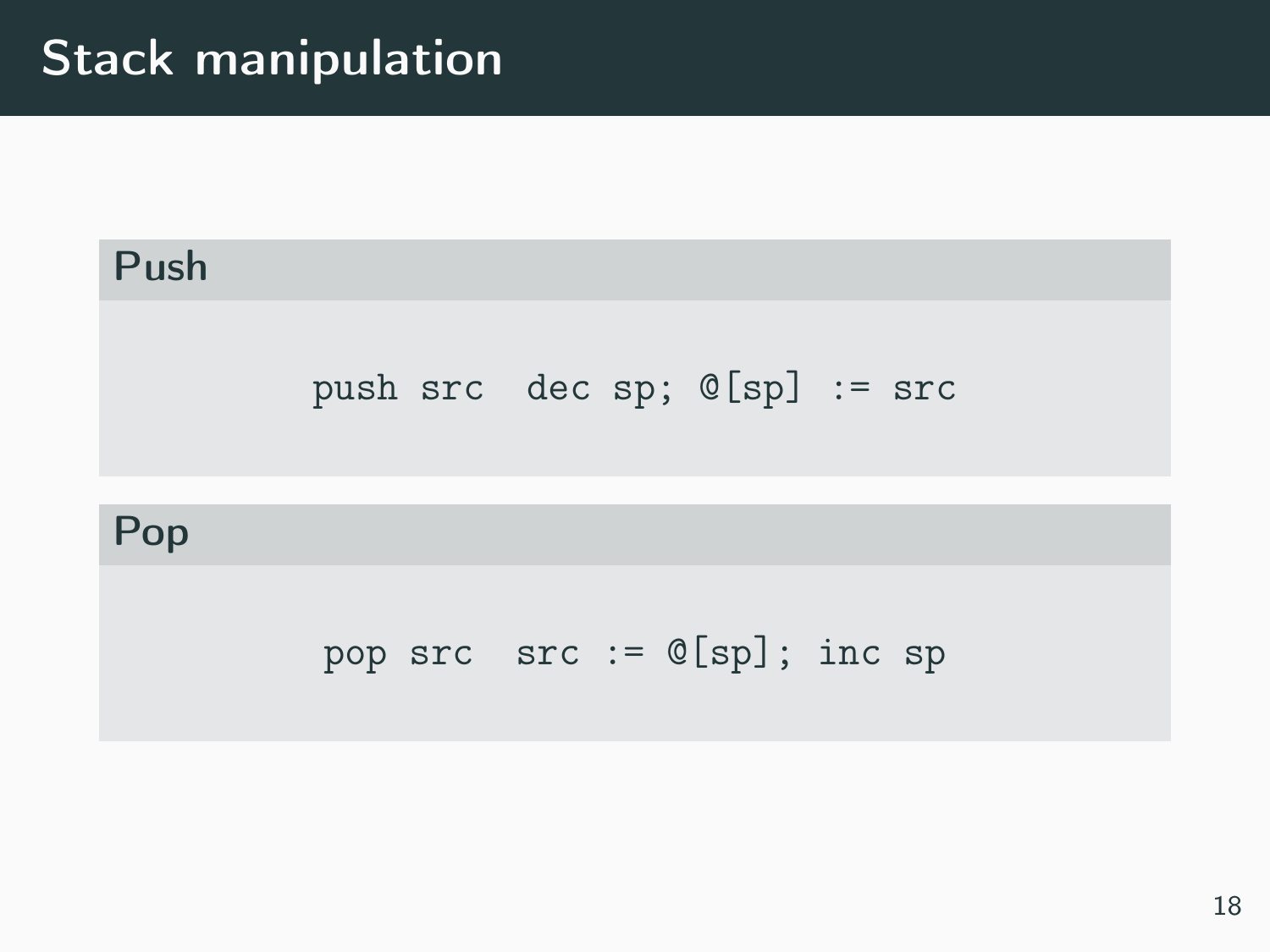# **Misc**

#### Nop

Does nothing

Lea (load effective address)

$$
\begin{array}{ll}\n\text{lea dst, [src]} & \text{dst} := \text{src} \\
\text{mov dst, [src]} & \text{dst} := \mathbb{Q}[\text{src}]\n\end{array}
$$

Int

#### int n runs interrupt number  $n$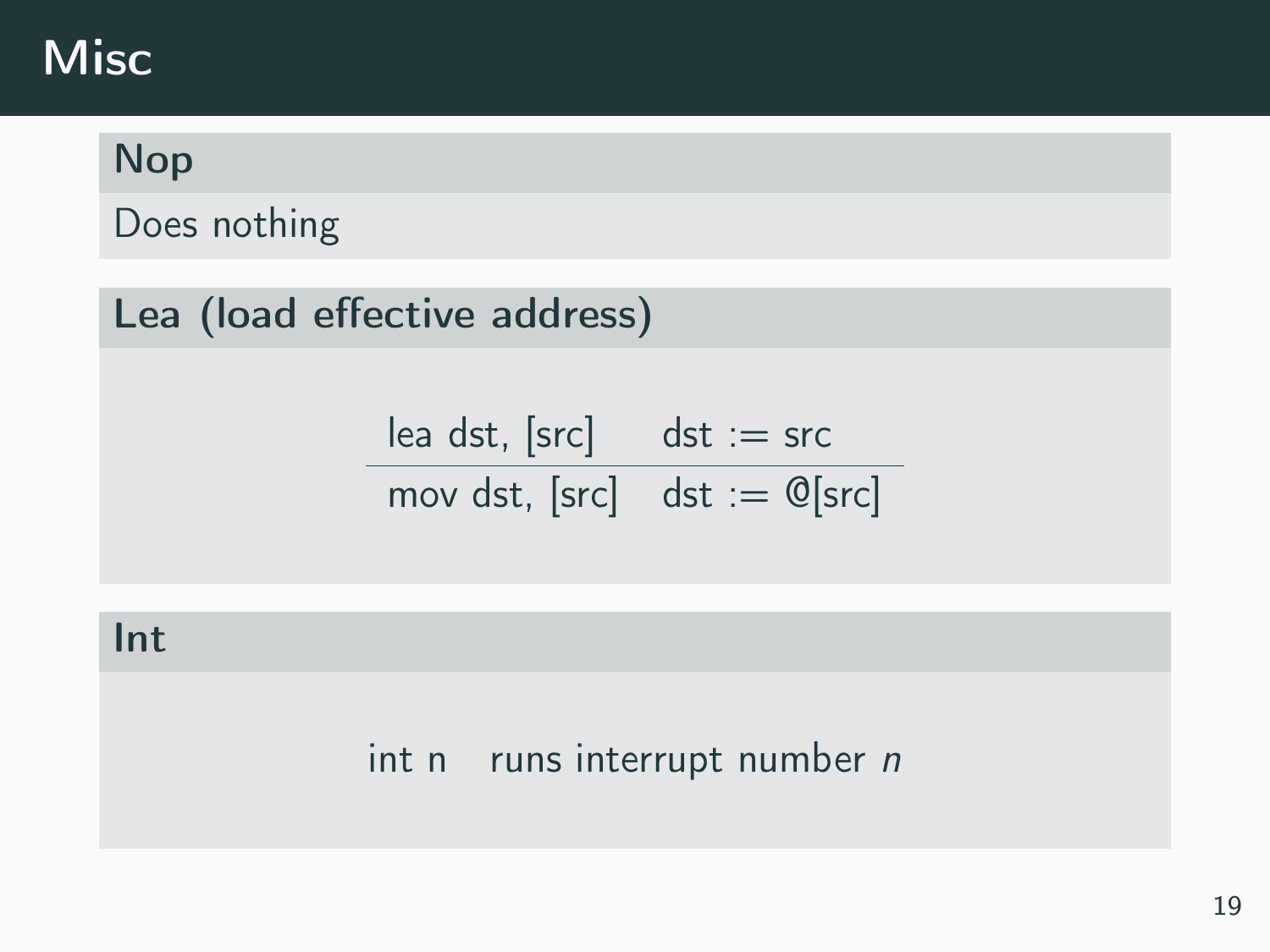# Unconditional jump instructions

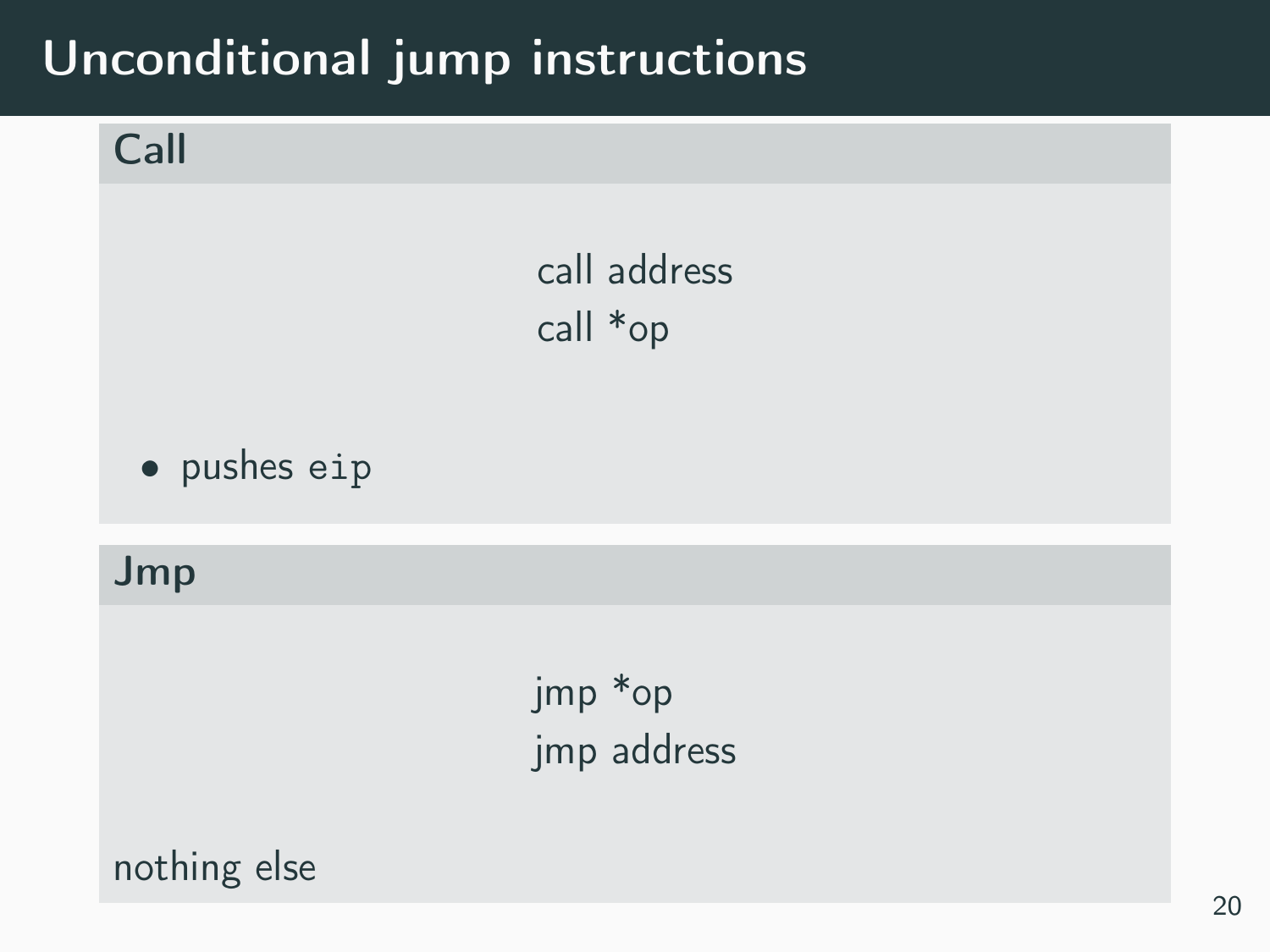#### Leave

$$
\bullet \text{ esp} := \text{ebp}; \text{ ebp} := \text{pop();}
$$

#### Ret

esp := esp + 4; eip := @[esp - 4];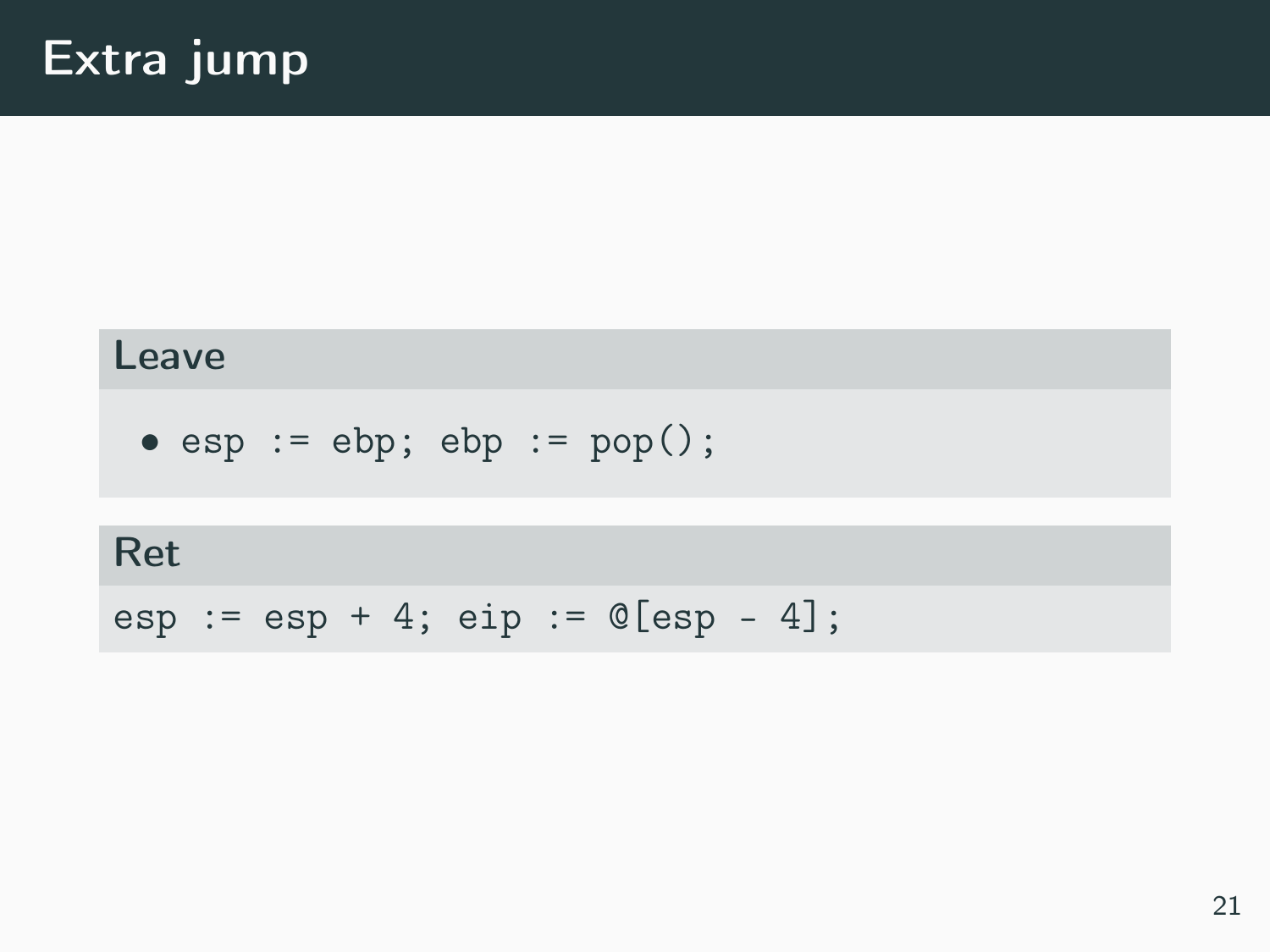# Unsigned jumps

| jump |       | n version | e version |
|------|-------|-----------|-----------|
| a    | above | Ø         | Ø         |
| jb   | below | ◙         | Ø         |
| IC   | carry | Ø         | Ω         |

#### Reading

ja has  $n$  and  $e$  versions, means that mnemonics

- jna (not above),
- jae (above or equal),
- jnae (not above or equal)

exist as well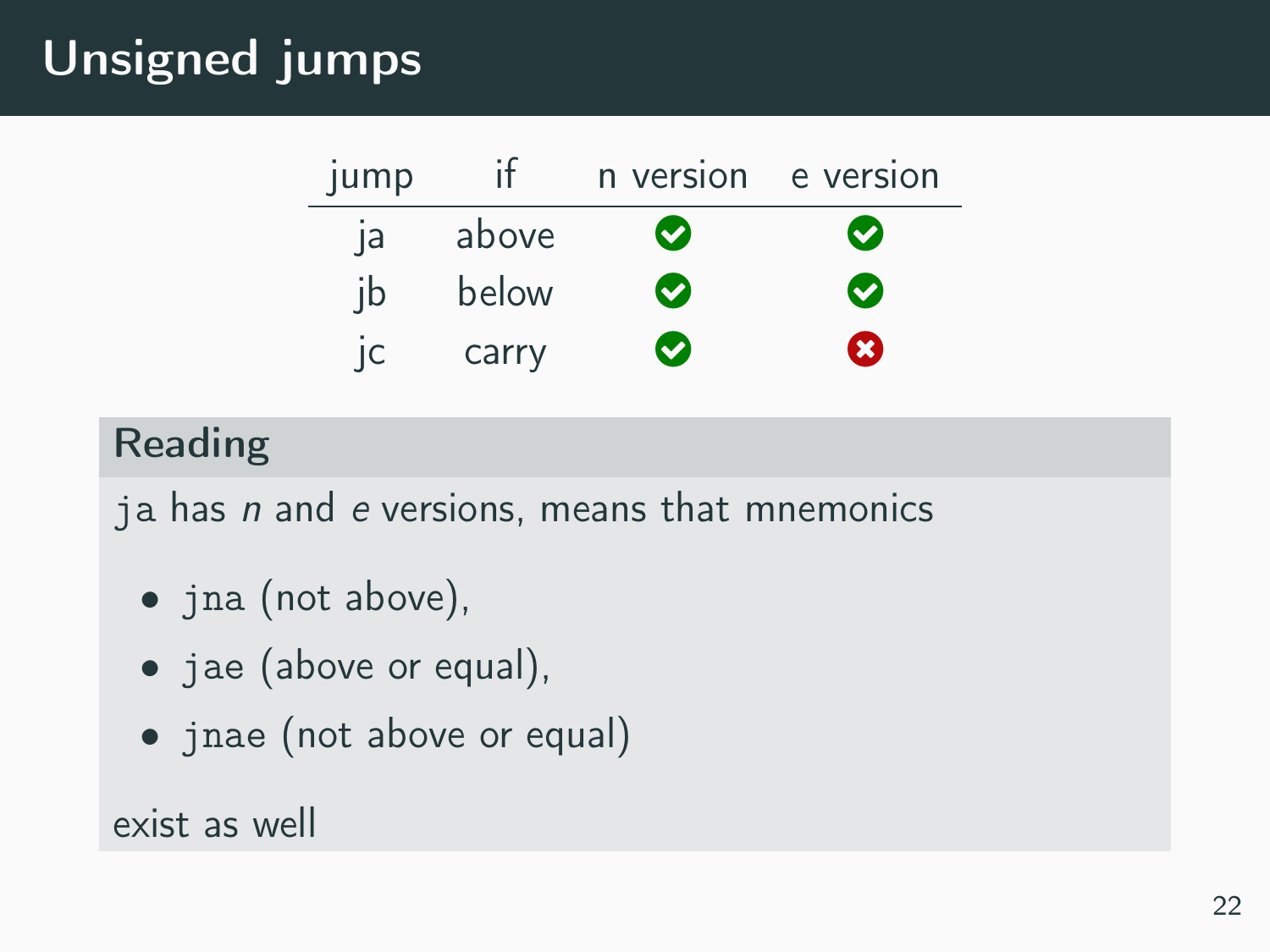| jump type   |          | n version | e version            |
|-------------|----------|-----------|----------------------|
| Jg          | greater  | Ø         | $\blacktriangledown$ |
|             | lower    | Ø         | Ø                    |
| $ 0\rangle$ | overflow | ◙         | Ø                    |
| IS          | if sign  | Ø         | B.                   |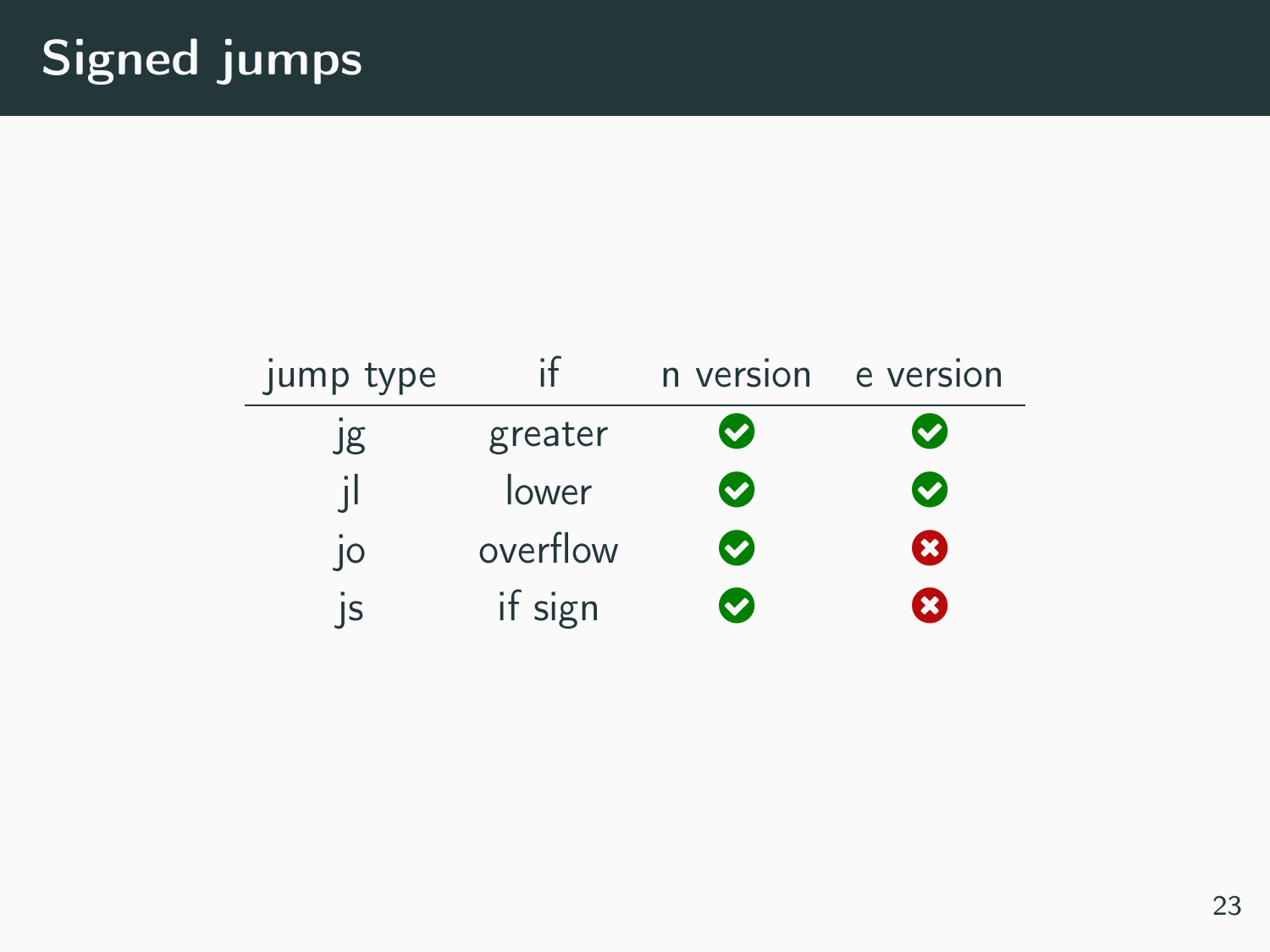The addressing mode determines, for an instruction that accesses a memory location, how the address for the memory location is specified.

| Mode                        | Intel                      |
|-----------------------------|----------------------------|
| Immediate                   | mov ax, 16h                |
| Direct                      | mov ax, [1000h]            |
| Register Direct             | mov bx, ax                 |
| Register Indirect (indexed) | mov $ax, [di]$             |
| Based Indexed Addressing    | mov ax, $[bx + di]$        |
| Based Indexex Disp.         | mov eax, $[ebx + edi + 2]$ |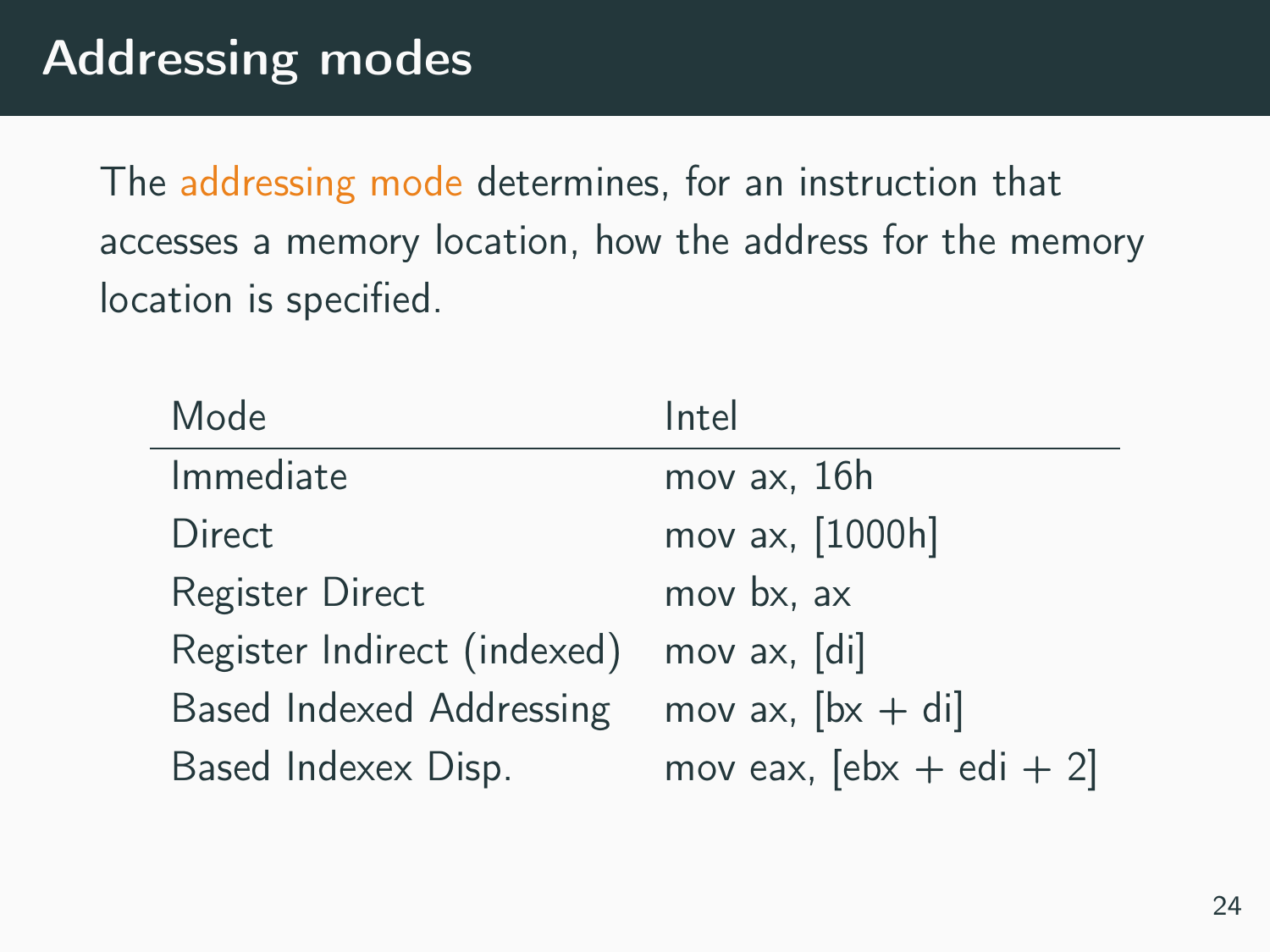# The semantics of instructions is complex.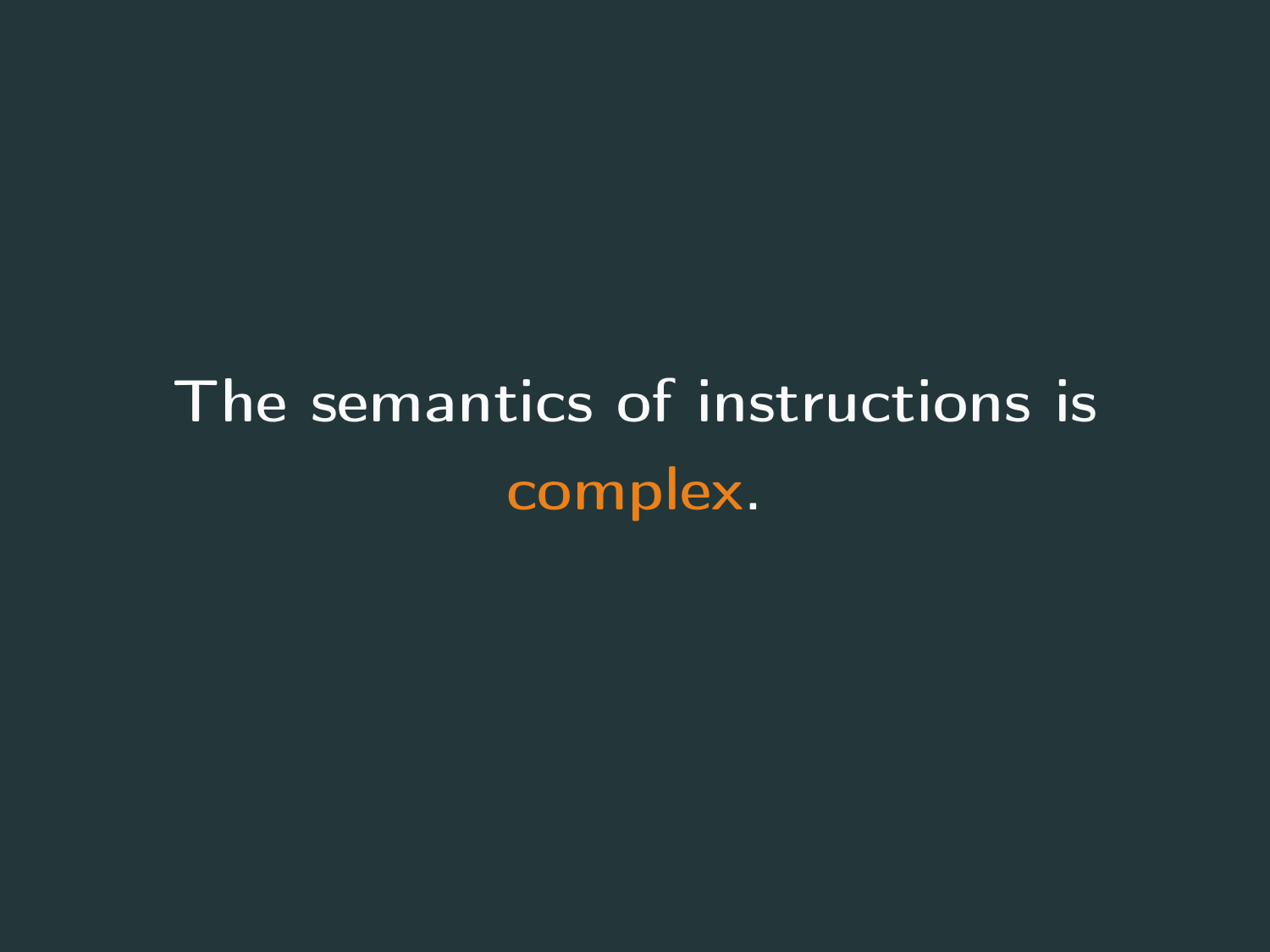```
1 // 04 16 / add al, 0x16
2 0: res8 := \text{(eax(32)\{0,7\}} + 22(8) )3 \mid 1: \text{ OF } := ((\text{eax}(32)\{0,7\}\{7\} = 22(8)\{7\}) \&4 (eax(32){0,7}{7} != res8(8){7}))
5 2: SF := (res8(8) <s 0(8))
6 \mid 3: ZF := (res8(8) = 0(8))
7 \mid 4: AF := ((extu eax(32){0,7}{0,7} 9) + 22(9)){8}
8 5: PF := !
9 (((((((((res8(8){0} ^ res8(8){1}) ^ res8(8){2}) ^
10 res8(8){3} res8(8){4}) res8(8){4} res8(8){5}11 res8(8){6}) res8(8)(16)12 6: CF := ((extu eax(32){0,7} 9) + 22(9)){8}
13 7: eax\{0, 7\} := res8(8)
```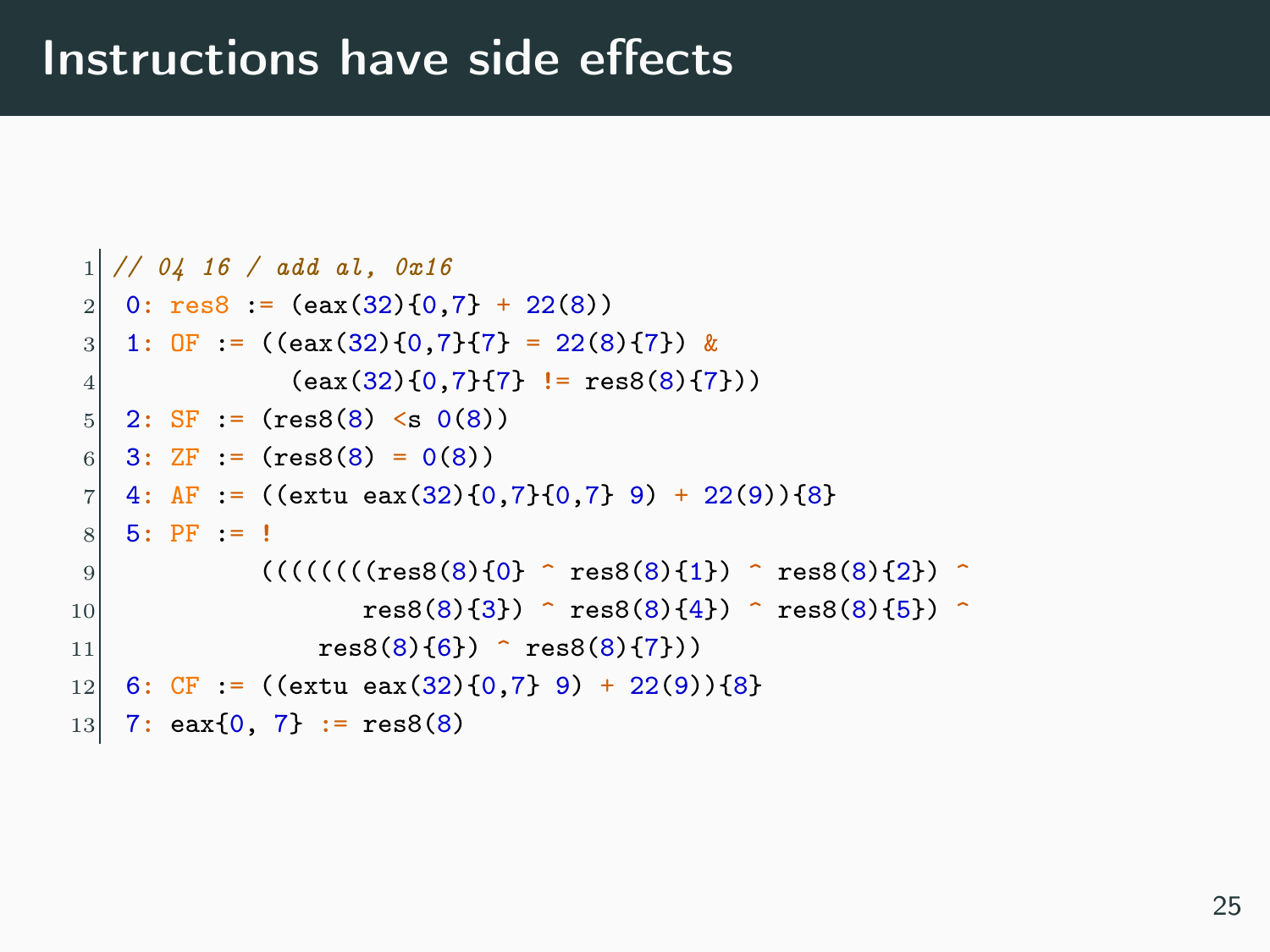| Mnemonic | Flag                      | cmp x y     | sub x y     | test x y                                   |
|----------|---------------------------|-------------|-------------|--------------------------------------------|
| ja       | $\neg$ CF $\wedge\neg$ ZF | x > u y     | $x' \neq 0$ | $x \& y \neq 0$                            |
| jnae     | CF                        | $x \lt_u y$ | $x' \neq 0$ | 丄                                          |
| je       | ΖF                        | $x = y$     | $x'=0$      | $x \& y = 0$                               |
| jge      | $OF = SF$                 | x > y       | T           | $x > 0 \vee y > 0$                         |
| jle      | ZF $\vee$ OF $\neq$ SF    | x < y       | Τ           | $x \& y = 0 \vee$<br>$(x < 0 \land y < 0)$ |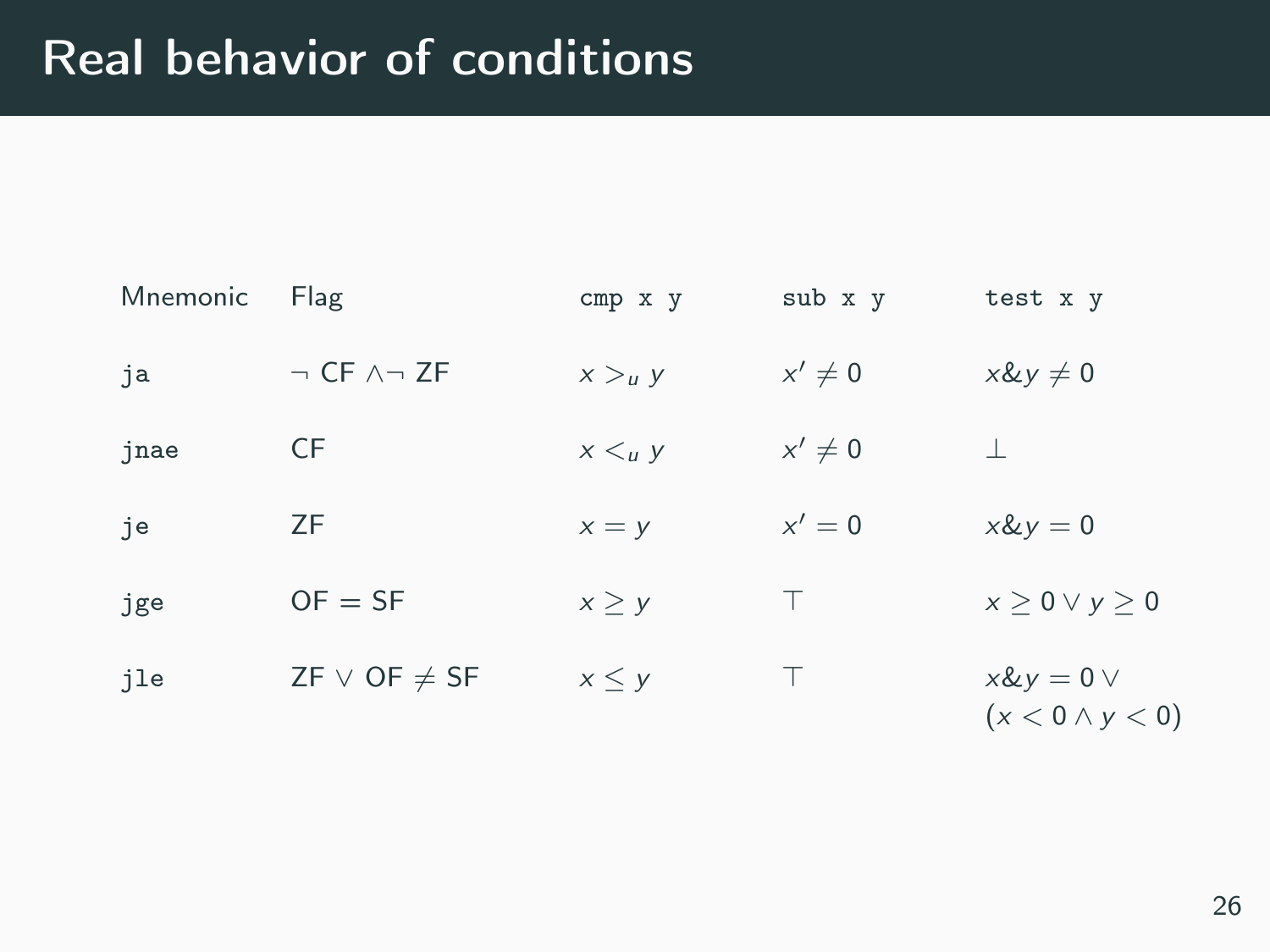# Shift left

The OF flag is affected only on 1-bit shifts. For left shifts, the OF flag is set to 0 if the most-significant bit of the result is the same as the CF flag (that is, the top two bits of the original operand were the same); otherwise, it is set to 1. For the SAR instruction, the OF flag is cleared for all 1-bit shifts. For the SHR instruction, the OF flag is set to the most-significant bit of the original operand.

The OF flag is affected only for 1-bit shifts (see "Description" above); otherwise, it is undefined.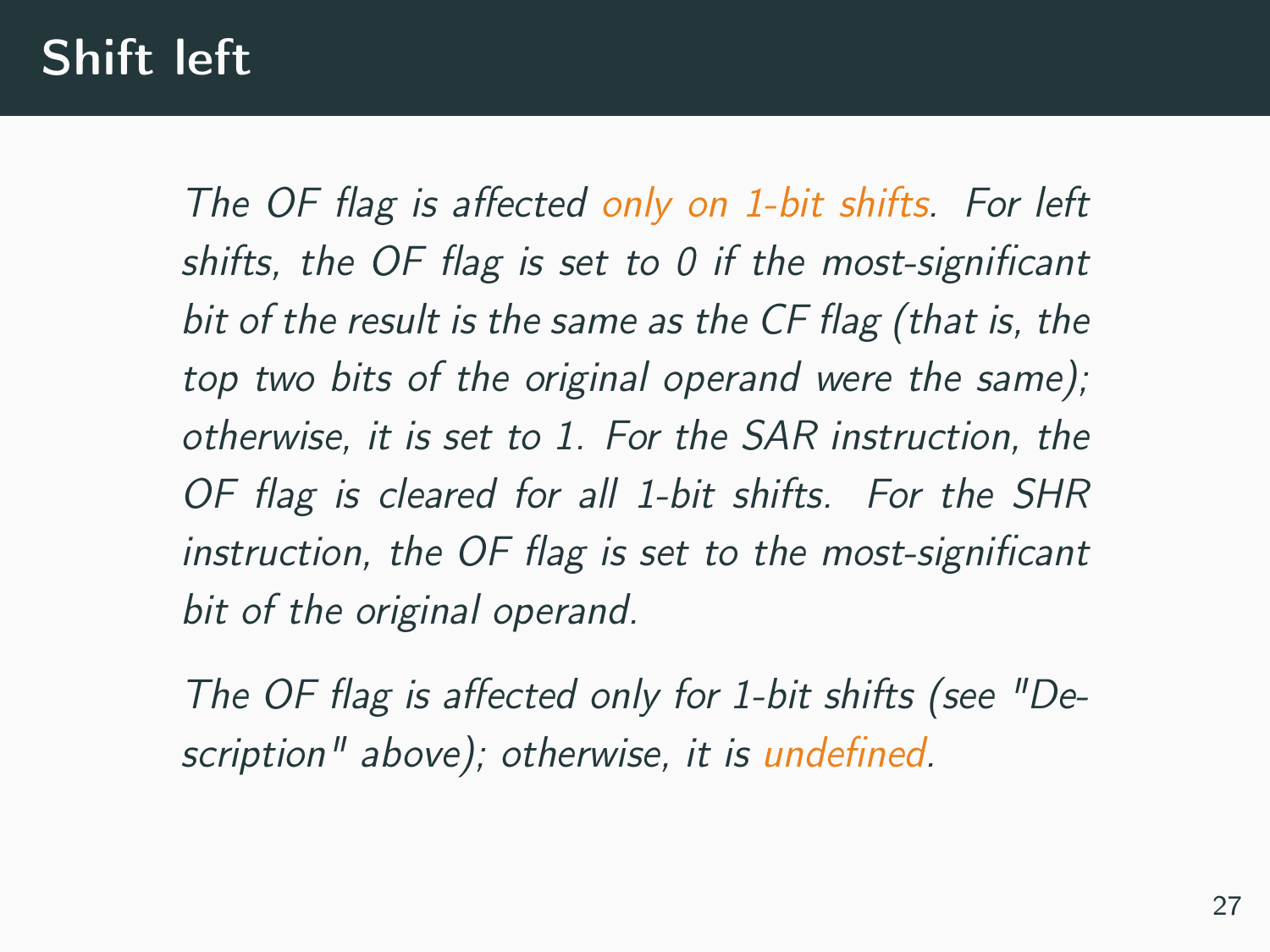<span id="page-30-0"></span>[Memory segments](#page-30-0)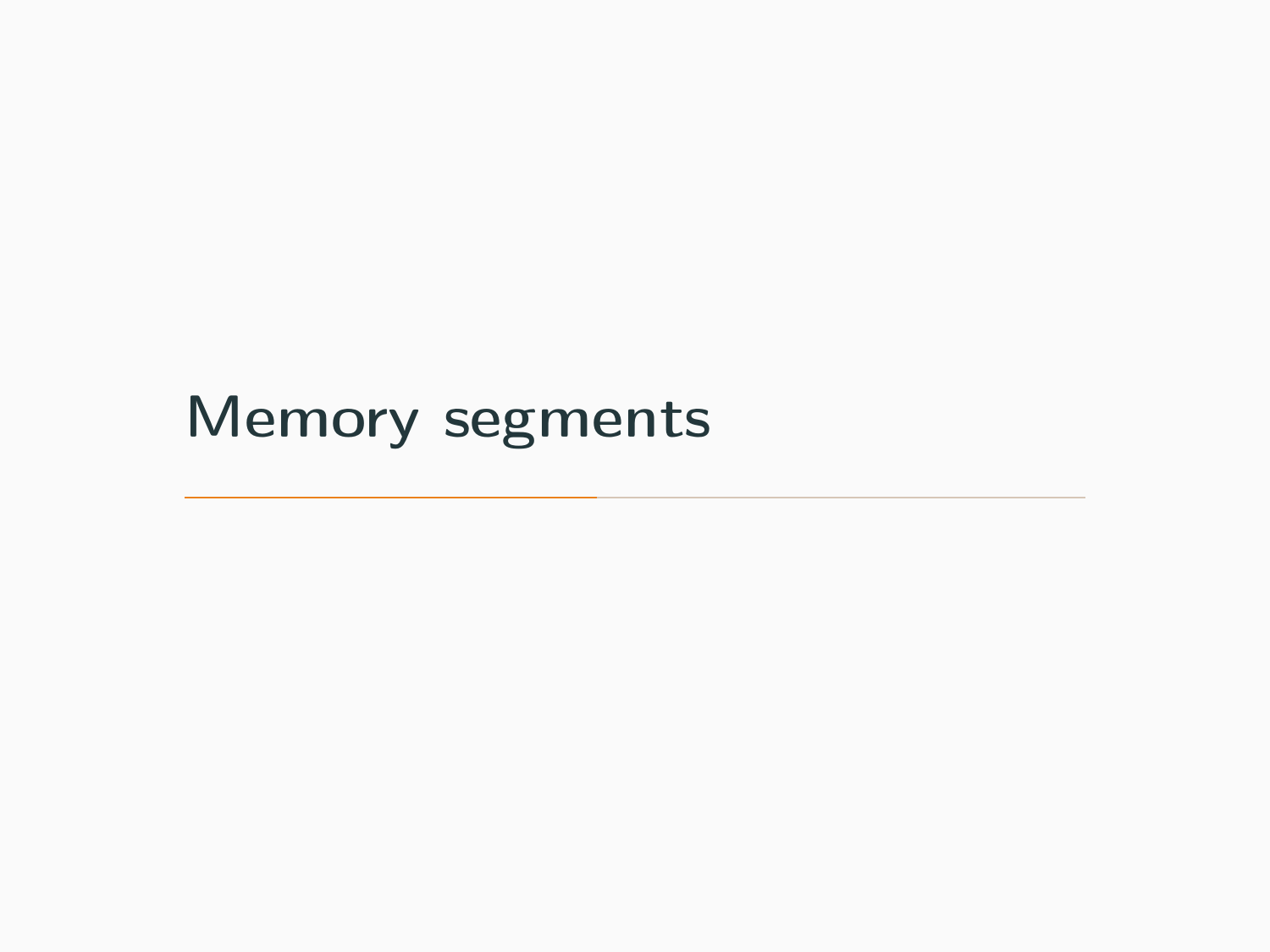A compiled program has 5 segments:

- 1. code (text)
- 2. stack
- 3. data segments
	- 3.1 data
	- 3.2 bss
	- 3.3 heap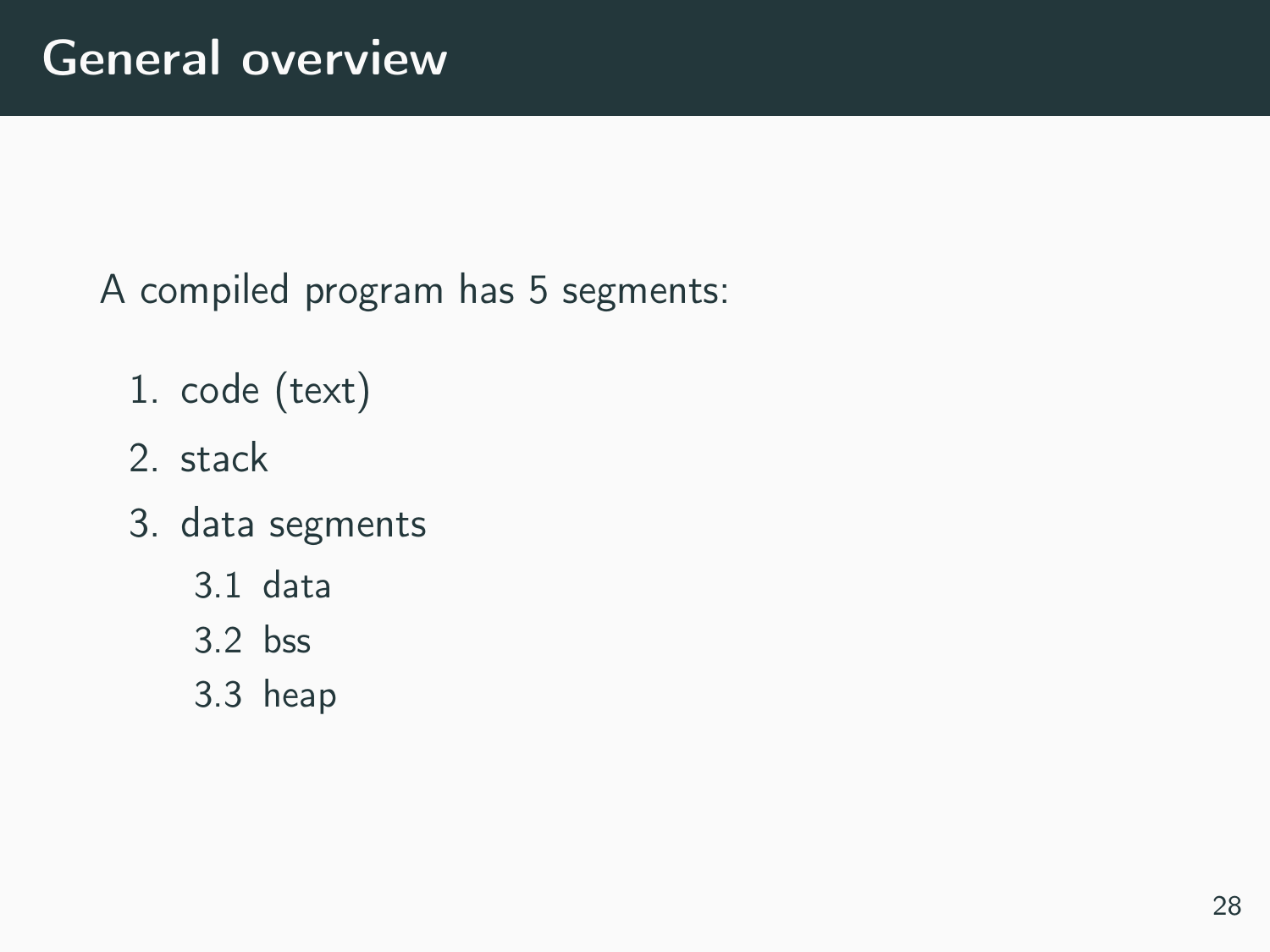- 1. Read instruction  $i \mathcal{Q}$  eip
- 2. Add byte length of  $i$  to eip
- 3. Execute i
- 4. Goto 1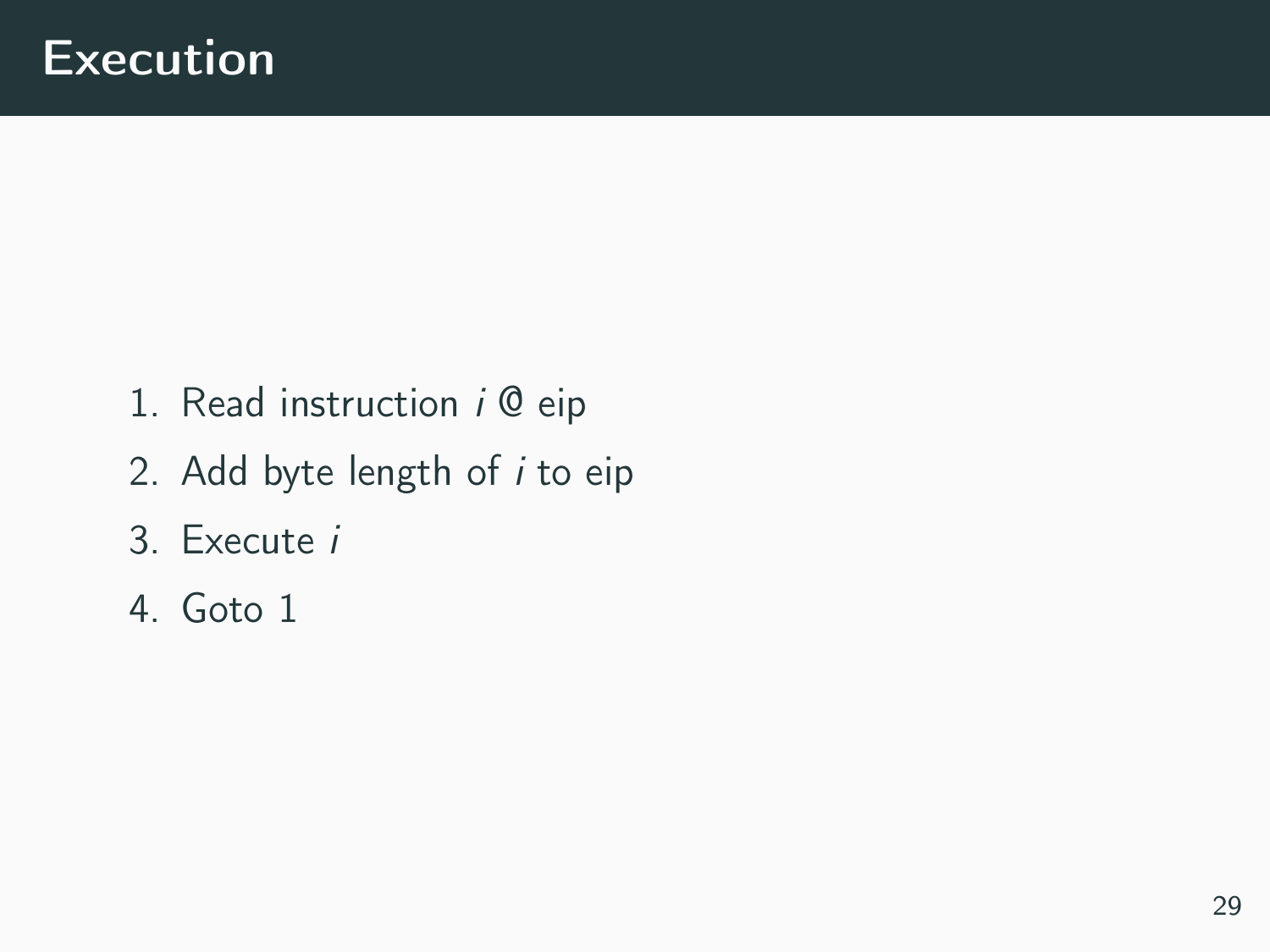# Graphically speaking

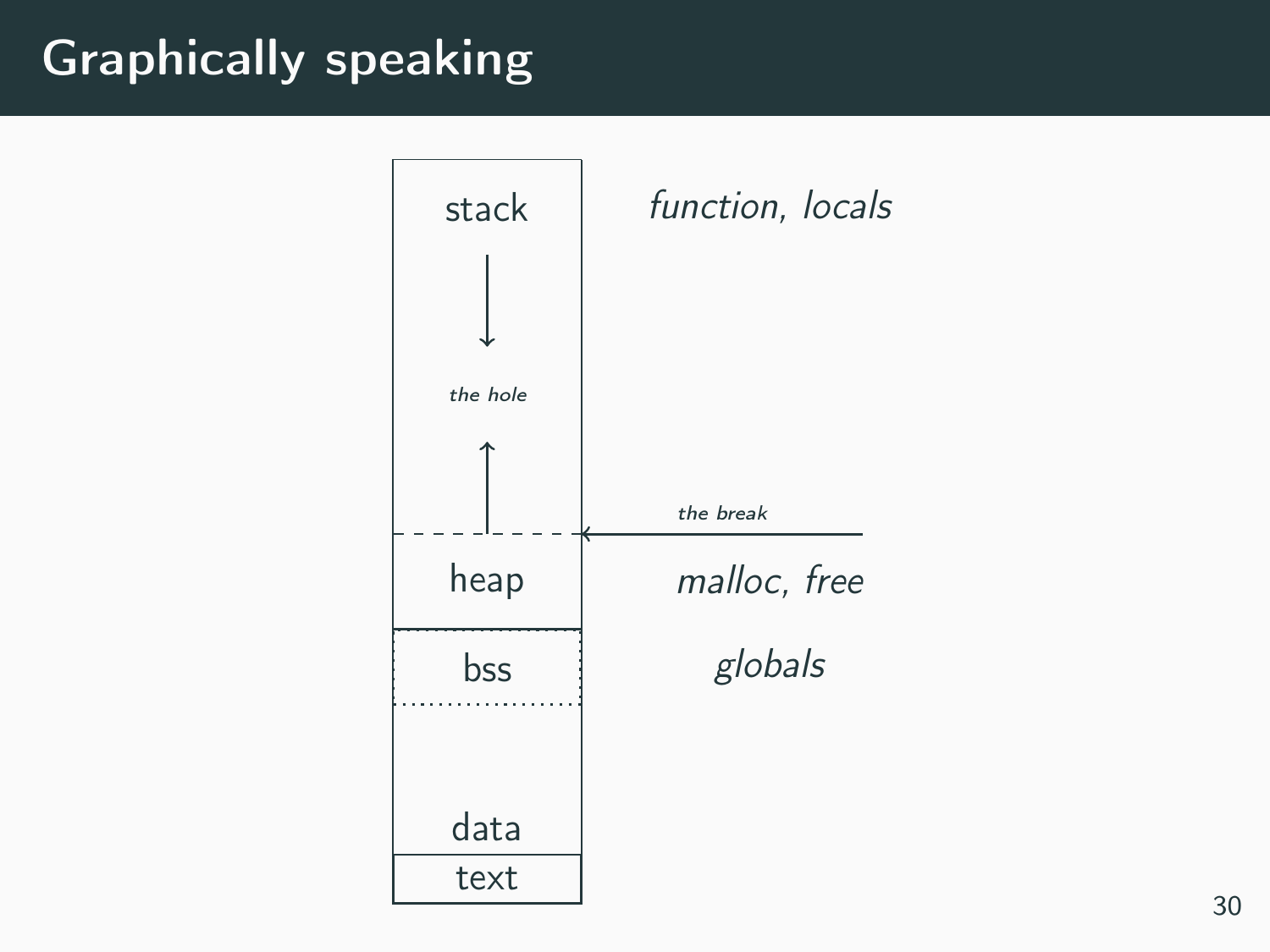#### Text segment



- The text segment (aka code segment) is where the code resides.
- It is not writable. Any attempt to to write to it will kill the program.
- As it is ro, it can be shared among processes.
- It has a fixed size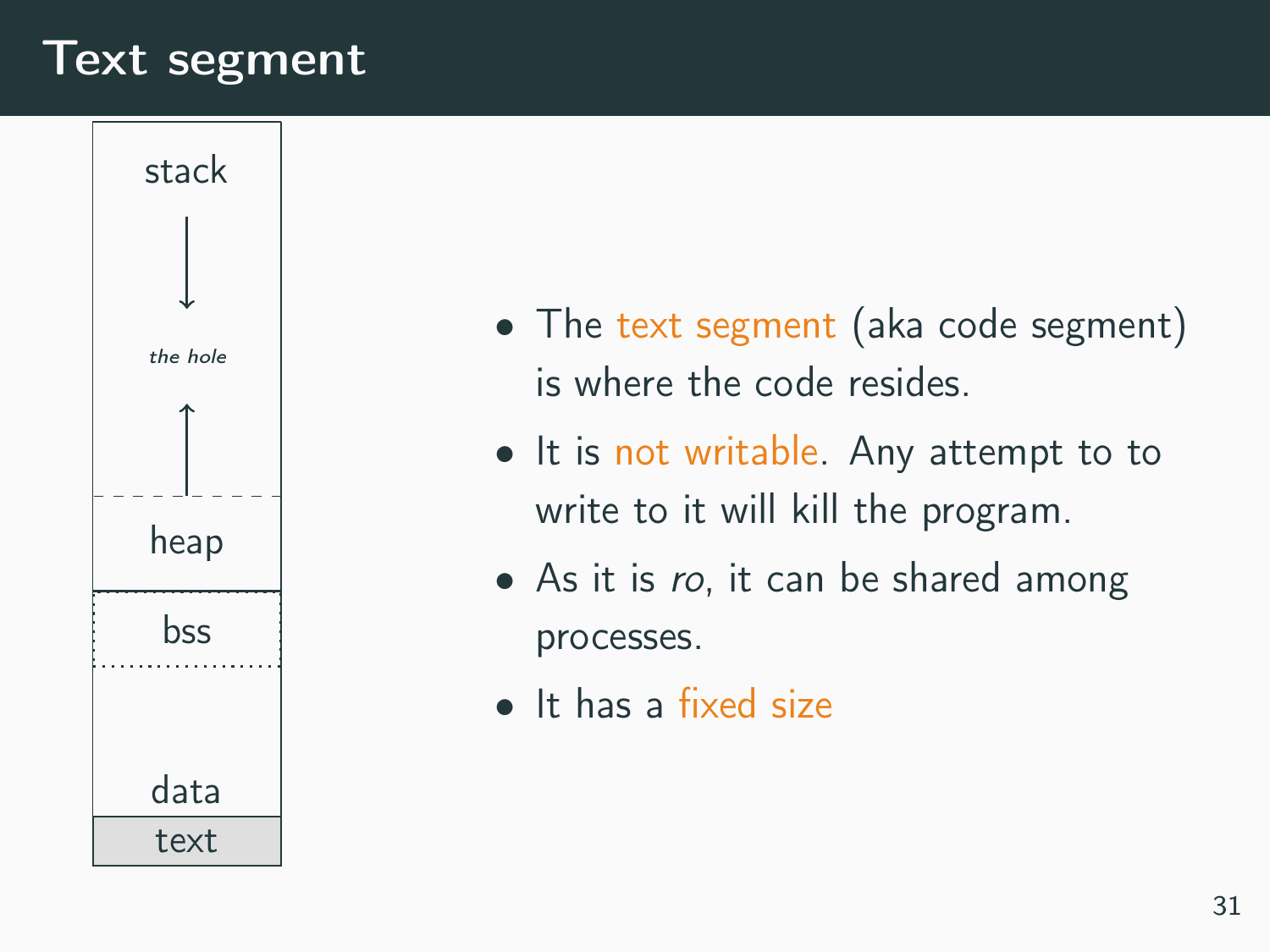# Data & bss segments



- The data segment is filled with initialized global and static variables.
- The bss segment contains the uninitialized ones. It is zeroed on program startup.
- The segments are (of course) writable.
- They have a fixed size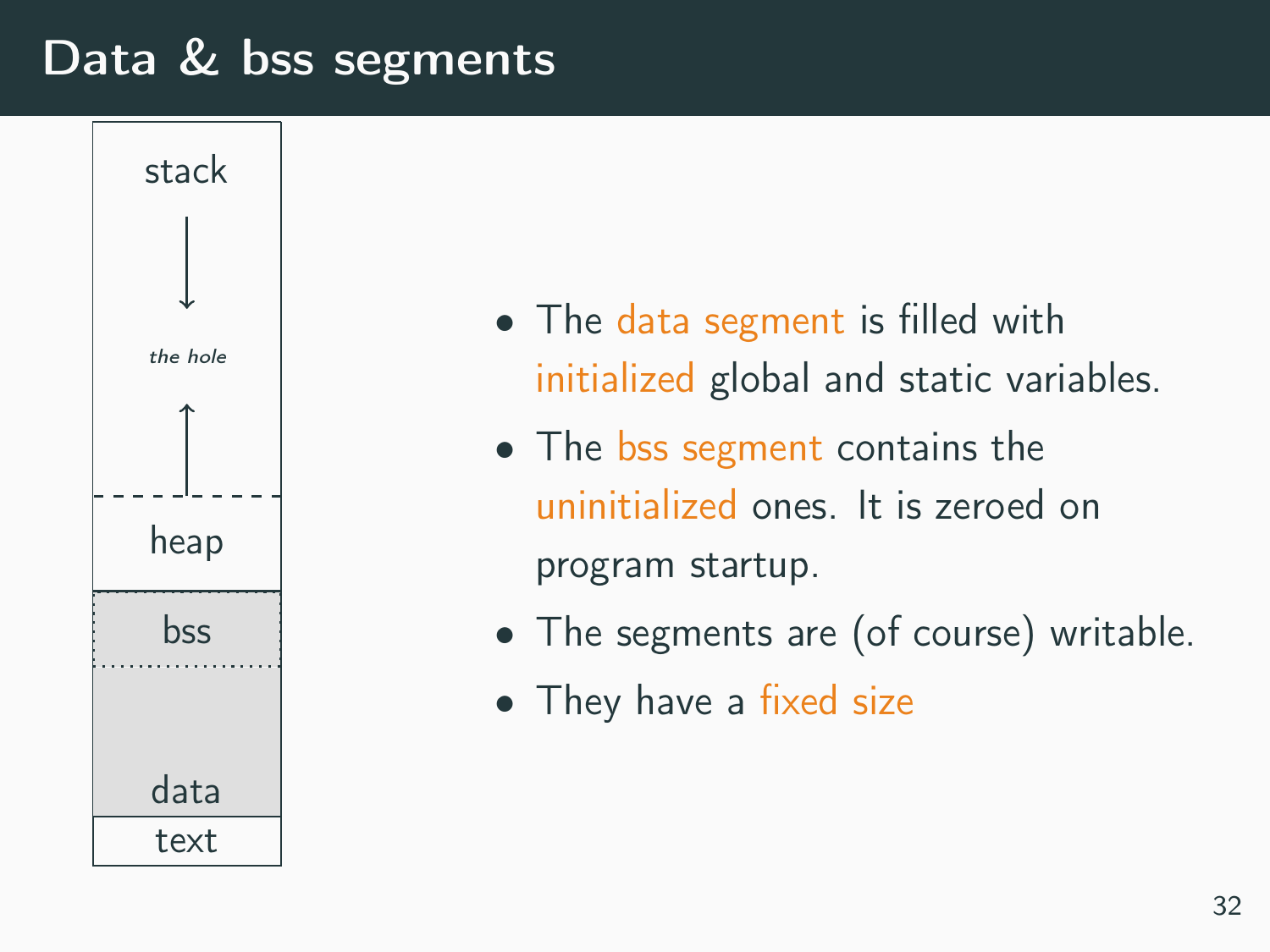#### Heap segment



- The heap segment is directly controlled by the programmer
- Blocks can be allocated or freed and used for anything.
- It is writable
- It can grow larger, towards higher memory addresses – or smaller, on need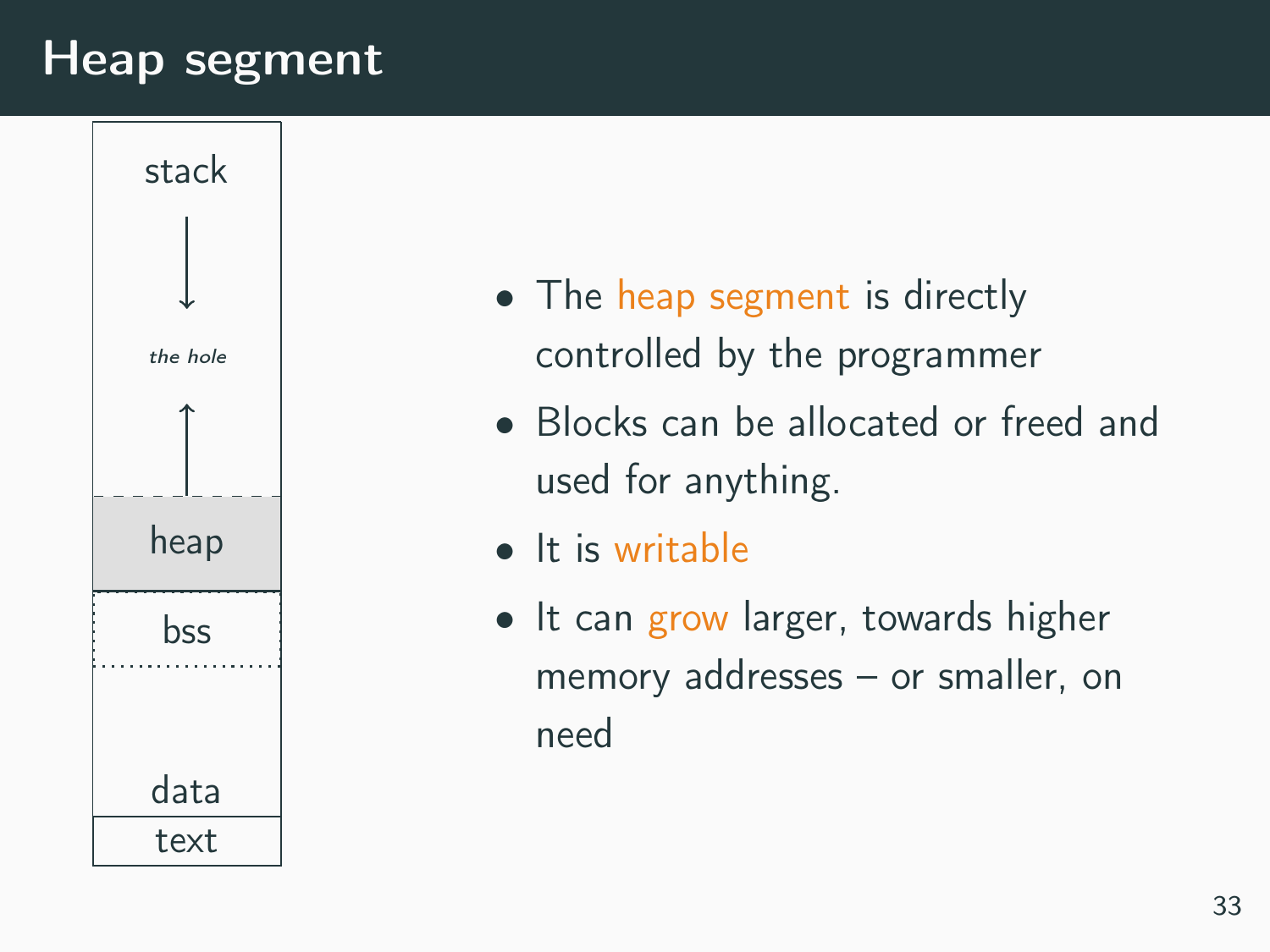### Stack segment



- The stack segment is a temporary scratch pad for functions
- Since eip changes on function calls, the stack is used to remember the previous state (return address, calling function base, arguments, ...).
- It is writable
- It can grow larger, towards lower memory addresses – w.r.t to function calls.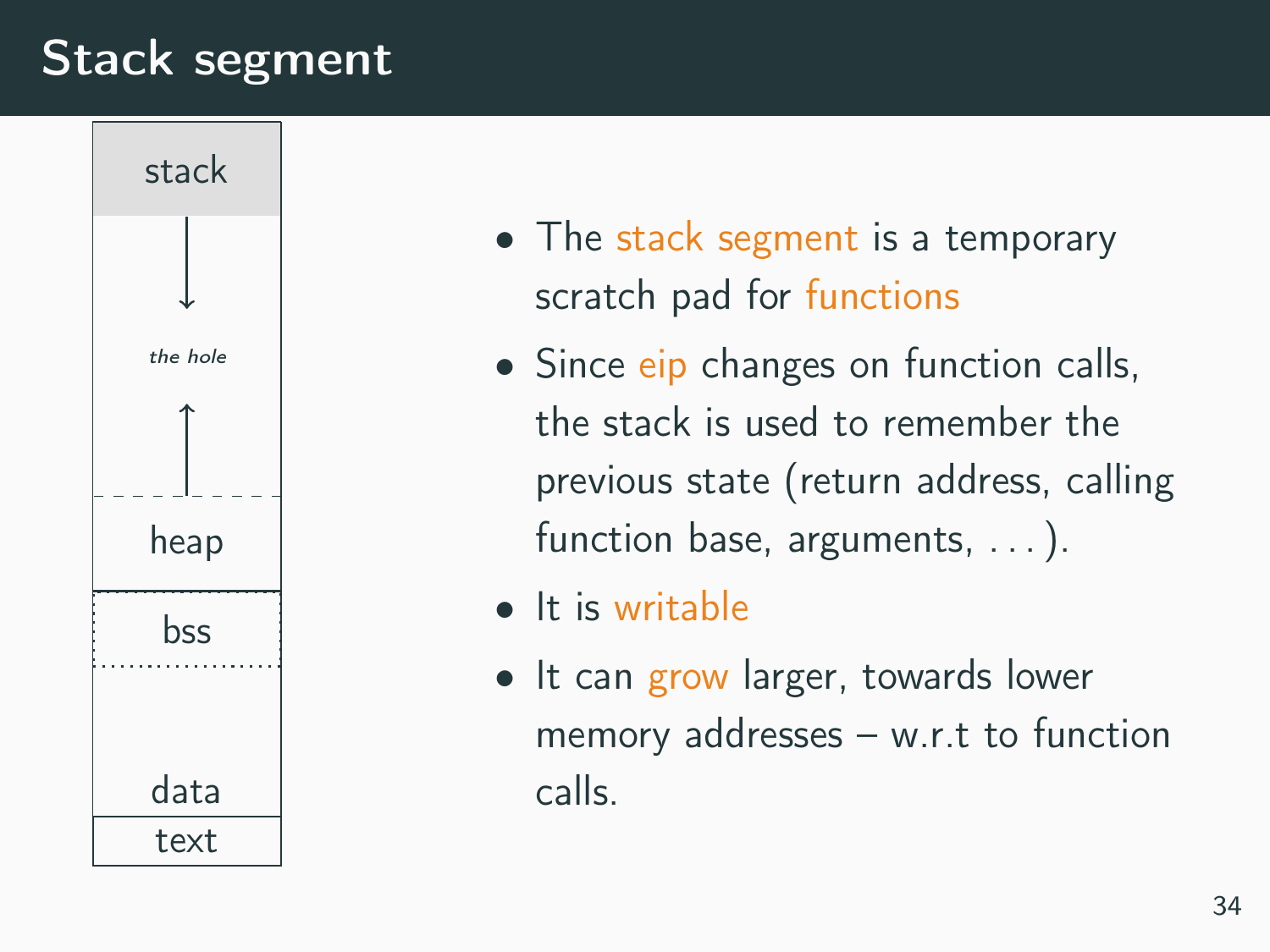```
1 void test_function(int a, int b, int c, int d)
2 {
3 int flag;
4 char buffer[10];
5 flag = 31337;
6 buffer[0] = 'A';7 }
8
9 int main()
10 {
11 test_function(1, 2, 3, 4);
12}
```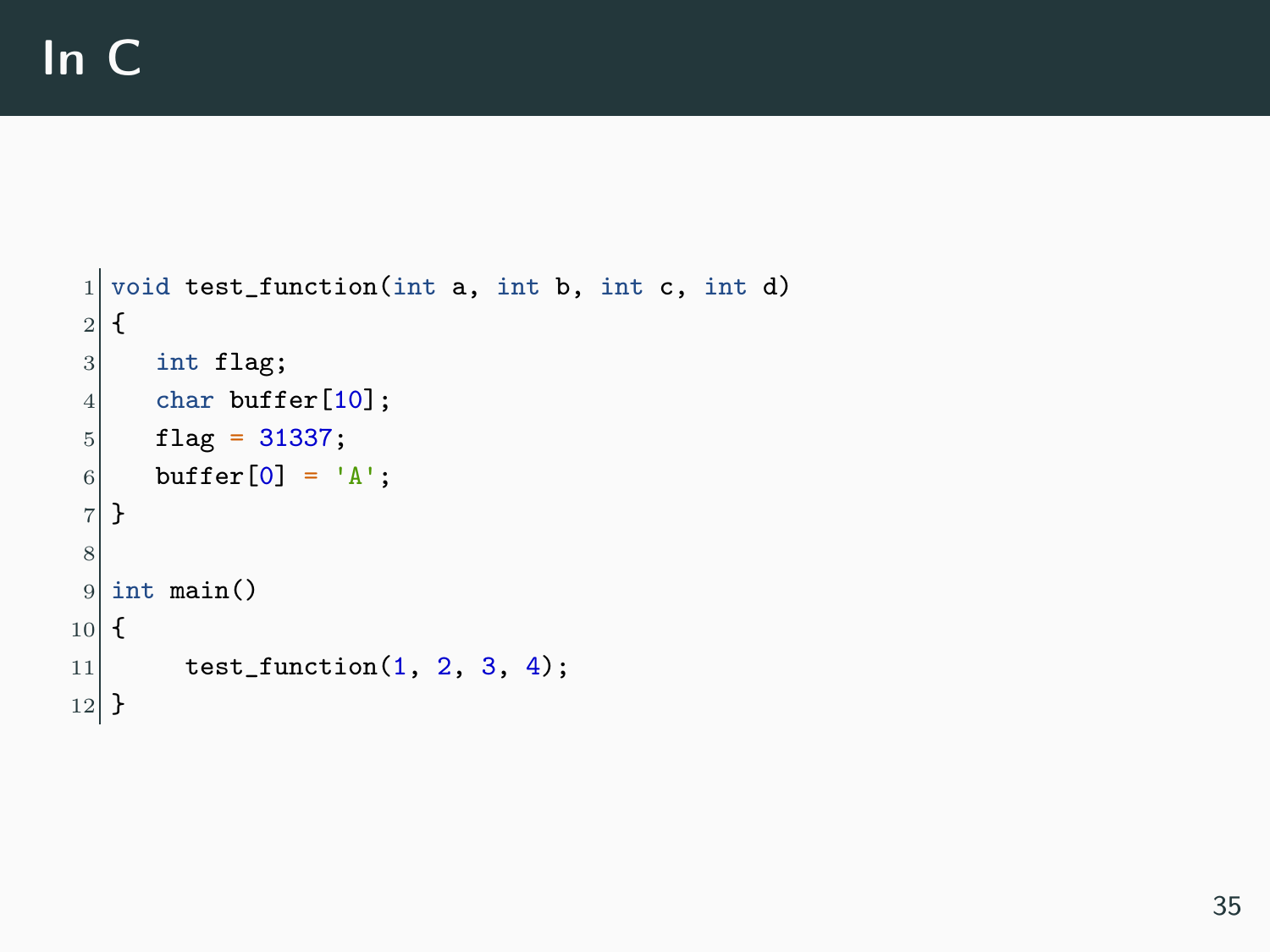# <span id="page-39-0"></span>[Stack-based buffer overflows](#page-39-0)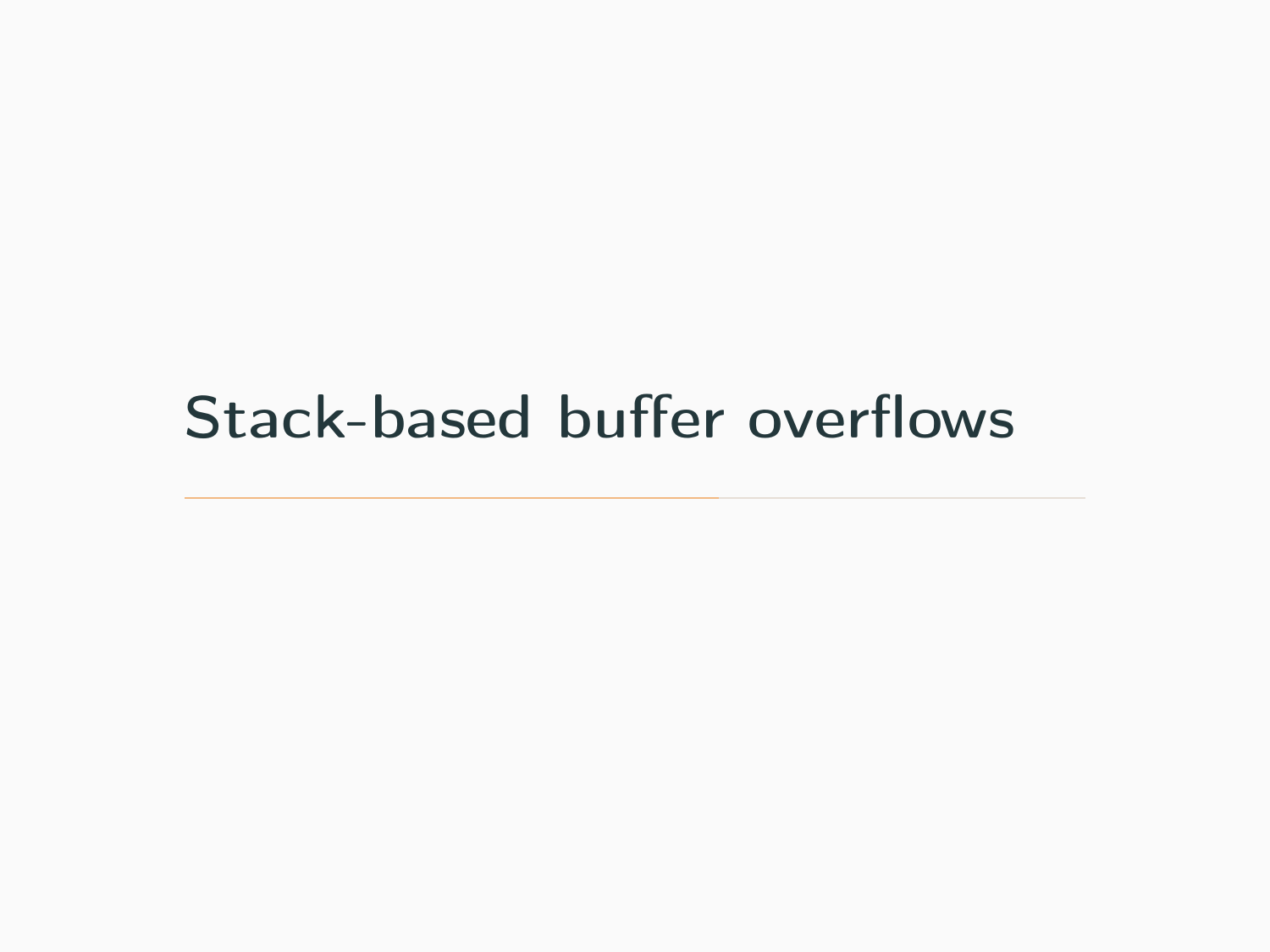- In C, the programmer is responsible for data integrity.
- This means there are no guards to ensure data is freed, or that the contents of a variable fits into memory,
- This exposes memory leaks and buffer overflows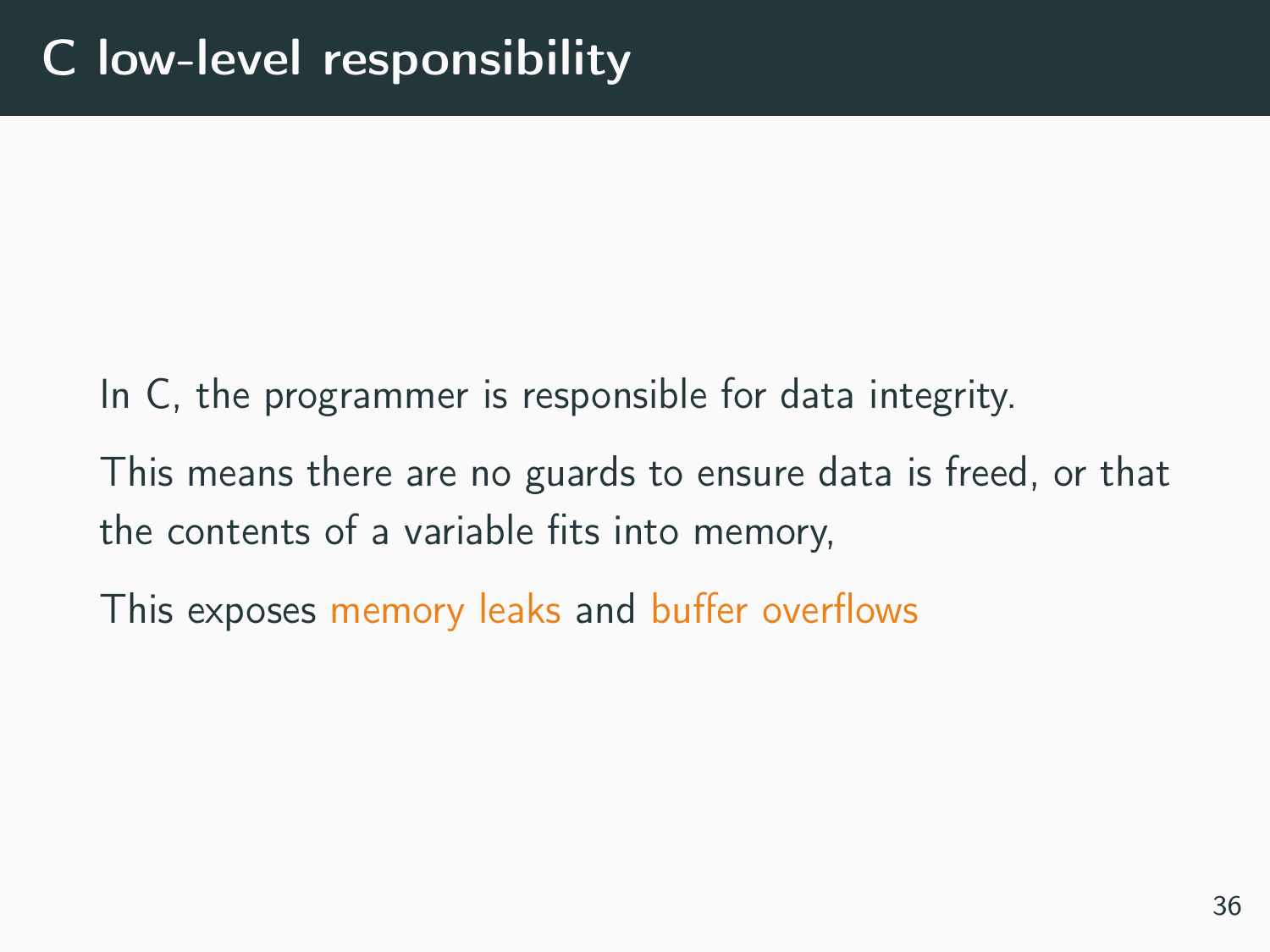#### Reminder : stack layout for x86

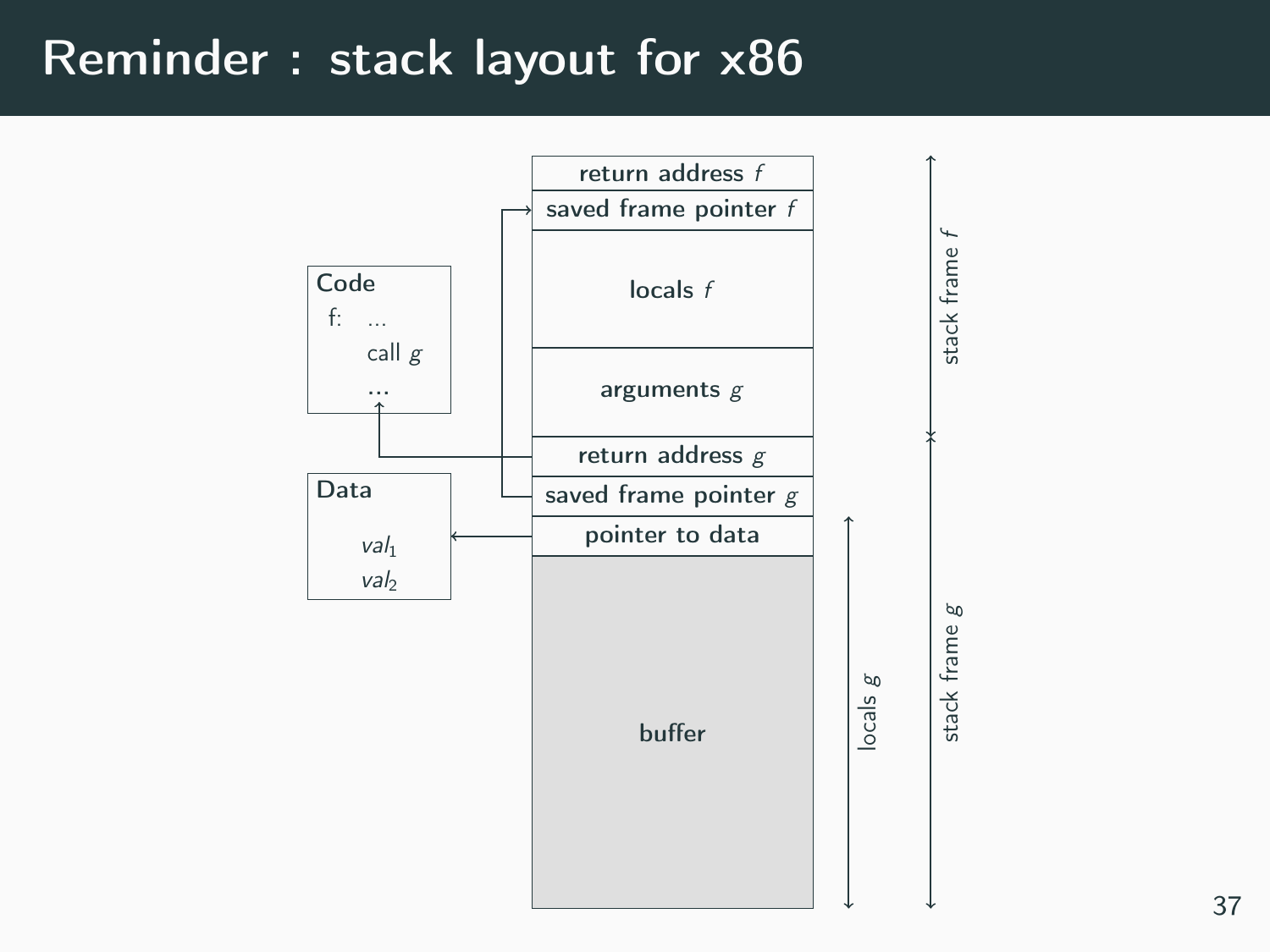- When an array a is declared in C, space is reserved for it.
- a will be manipulated through offsets from its base pointer.
- At run-time, no information about the array size is present
- Thus, it is allowed to copy data beyond the end of a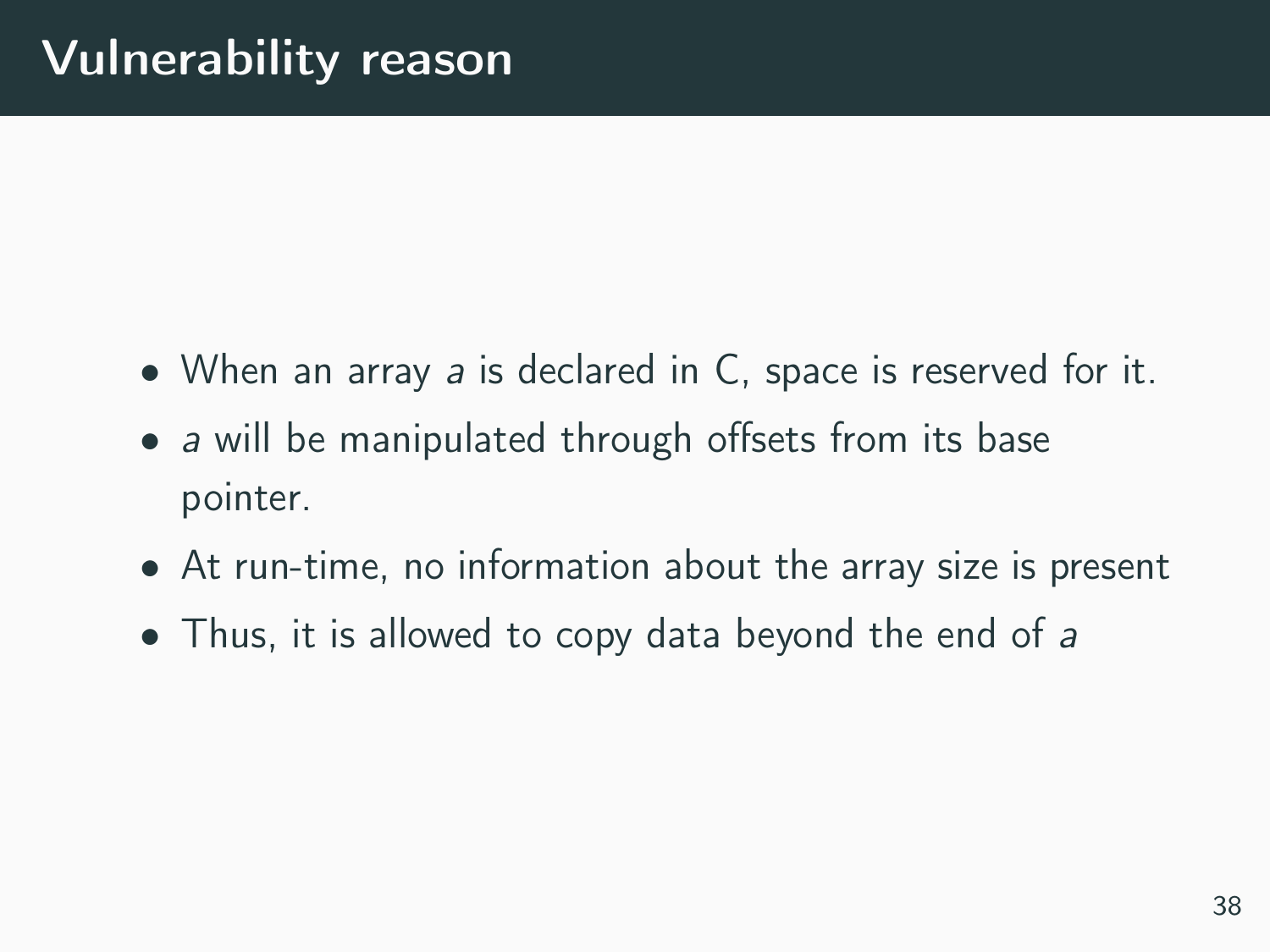#### 1972 First document attack

- 1988 Morris worm
- 1995 NCSA http 1.3
- 1996 Smashing the STack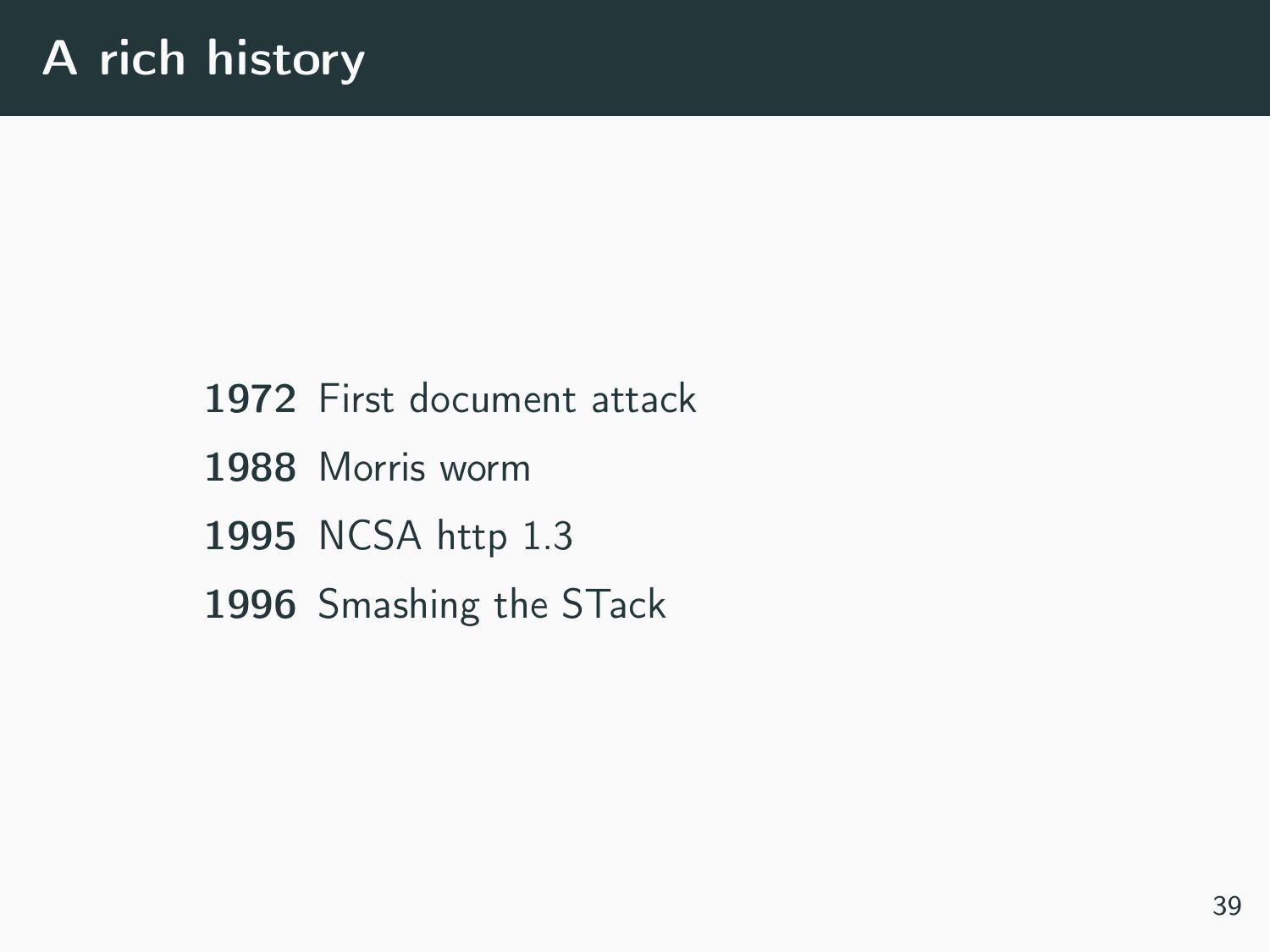# Basic exploitation



40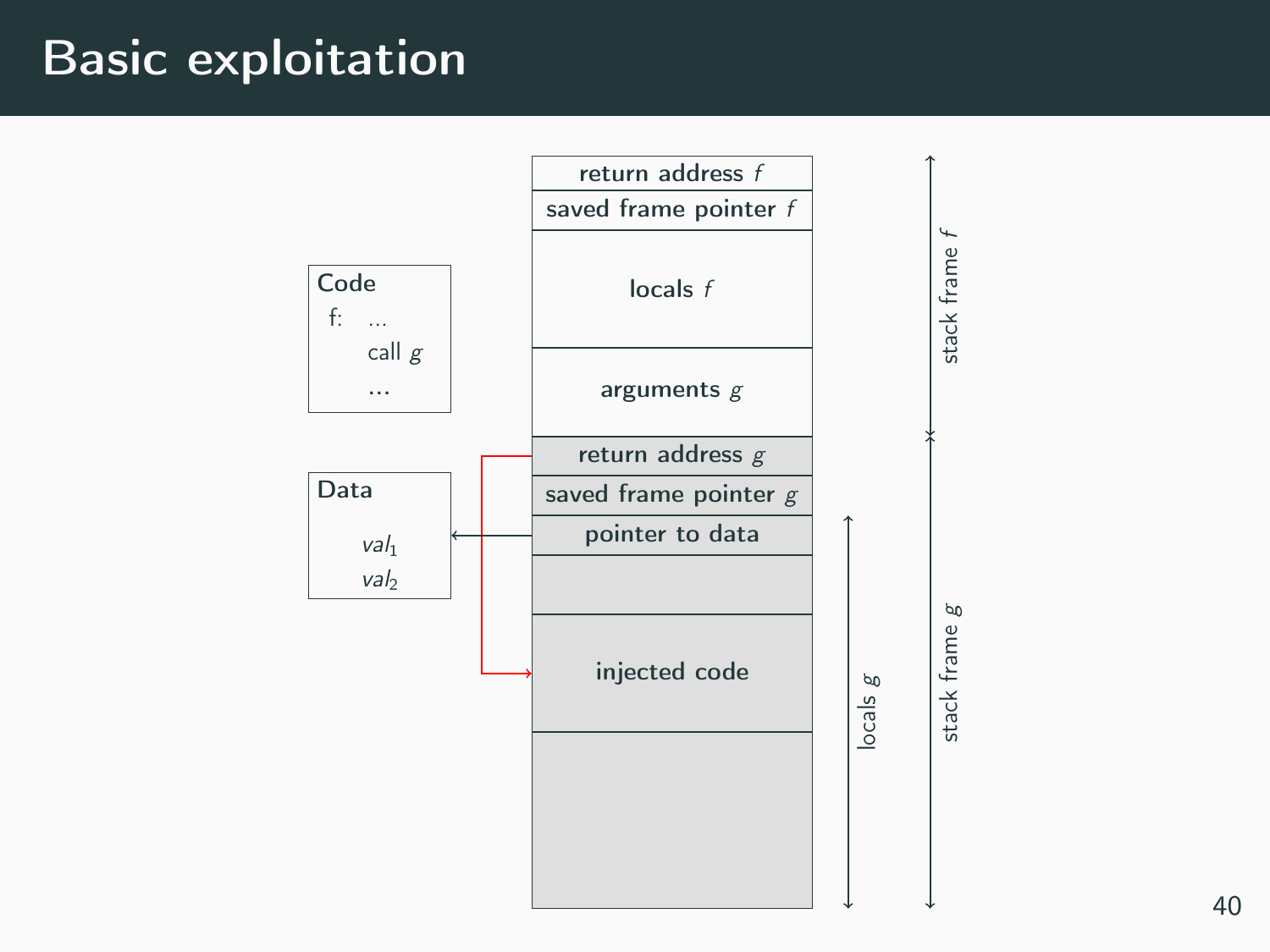### Frame pointer overwriting



41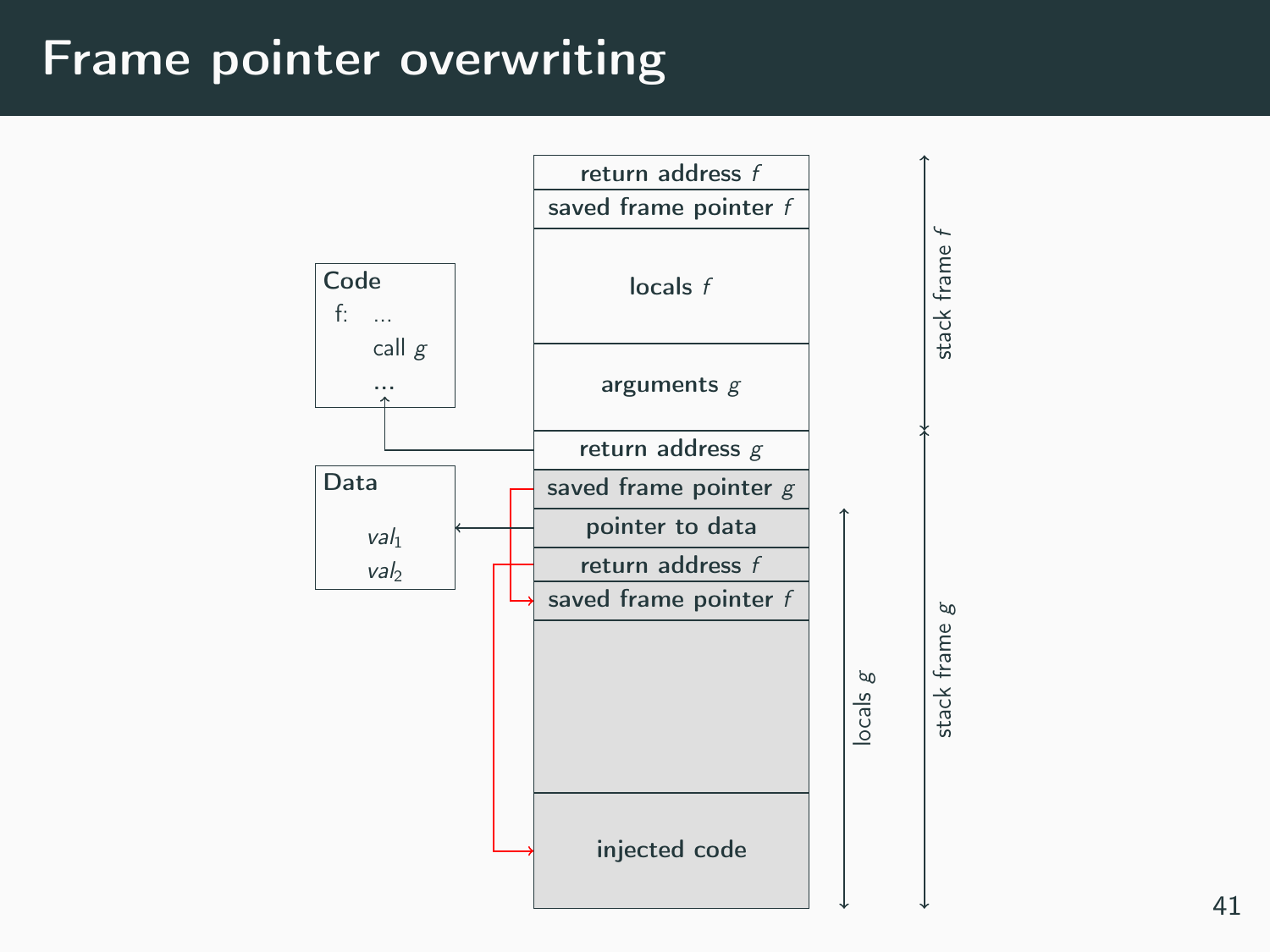# Indirect pointer overwriting

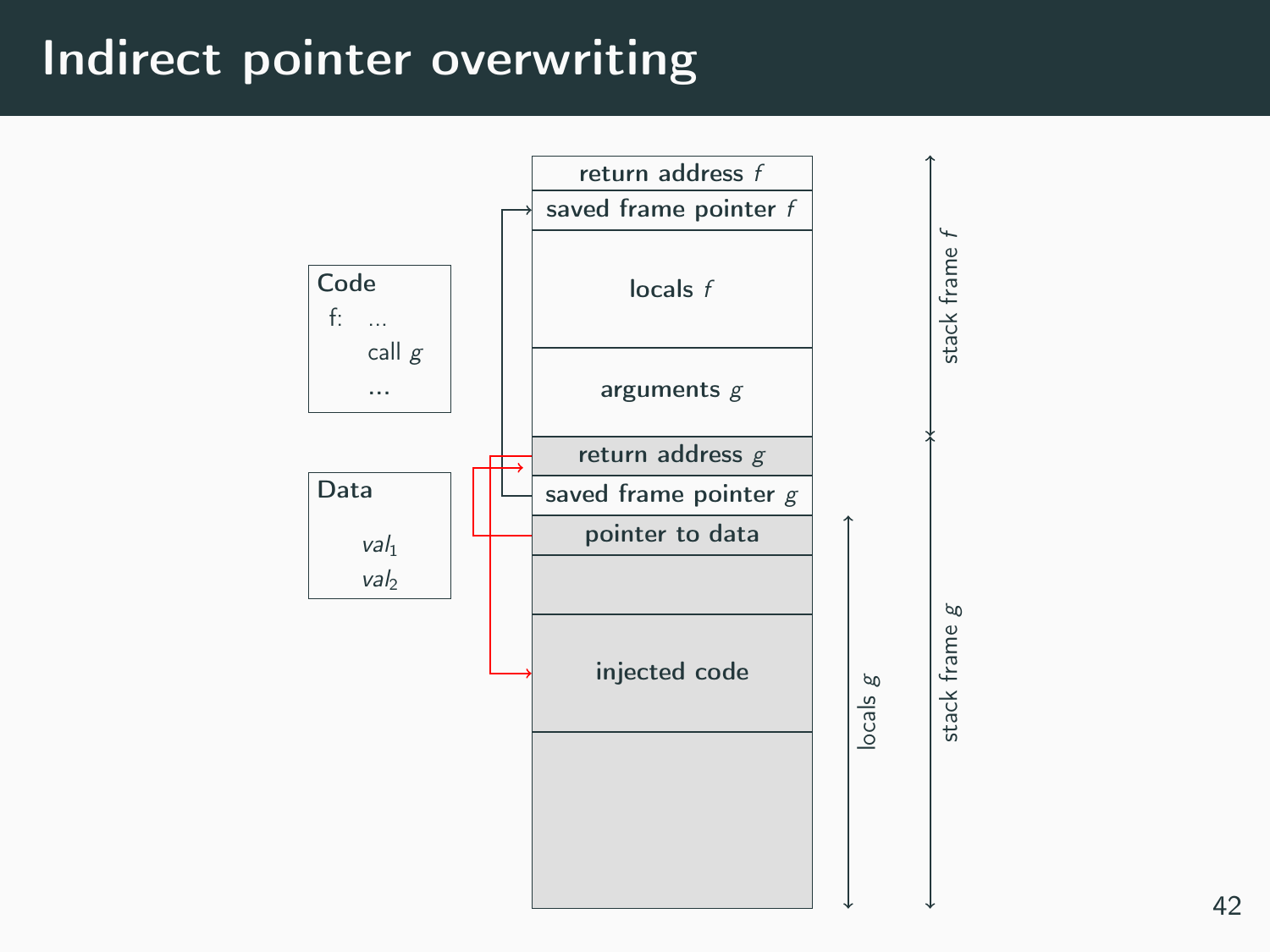# Example 1

```
1 \mid \#inculate \le stdio.h>2 \mid \#inculate \leq stdlib.h>3 \mid \#include \leq string.h4
5 int check_authentication(char *password) {
6 int auth_flag = 0;
7 char password_buffer[16];
|8| strcpy(password_buffer, password);
9 if (strcmp(password_buffer, "brillig") == 0)
10 auth_flag = 1;
11 if (strcmp(password_buffer, "outgrabe") == 0)
|12| auth_flag = 1;
13 return auth_flag;
14 }
15
16 int main(int argc, char *argv[]) {
17 if (argc < 2) { printf("Usage: %s <password>\n", argv[0]); exit(0); }
18 if (check_authention(argv[1])) print('\\nAccess Granted.\n^n);19 else printf("\nAccess Denied.\n");
20|}
```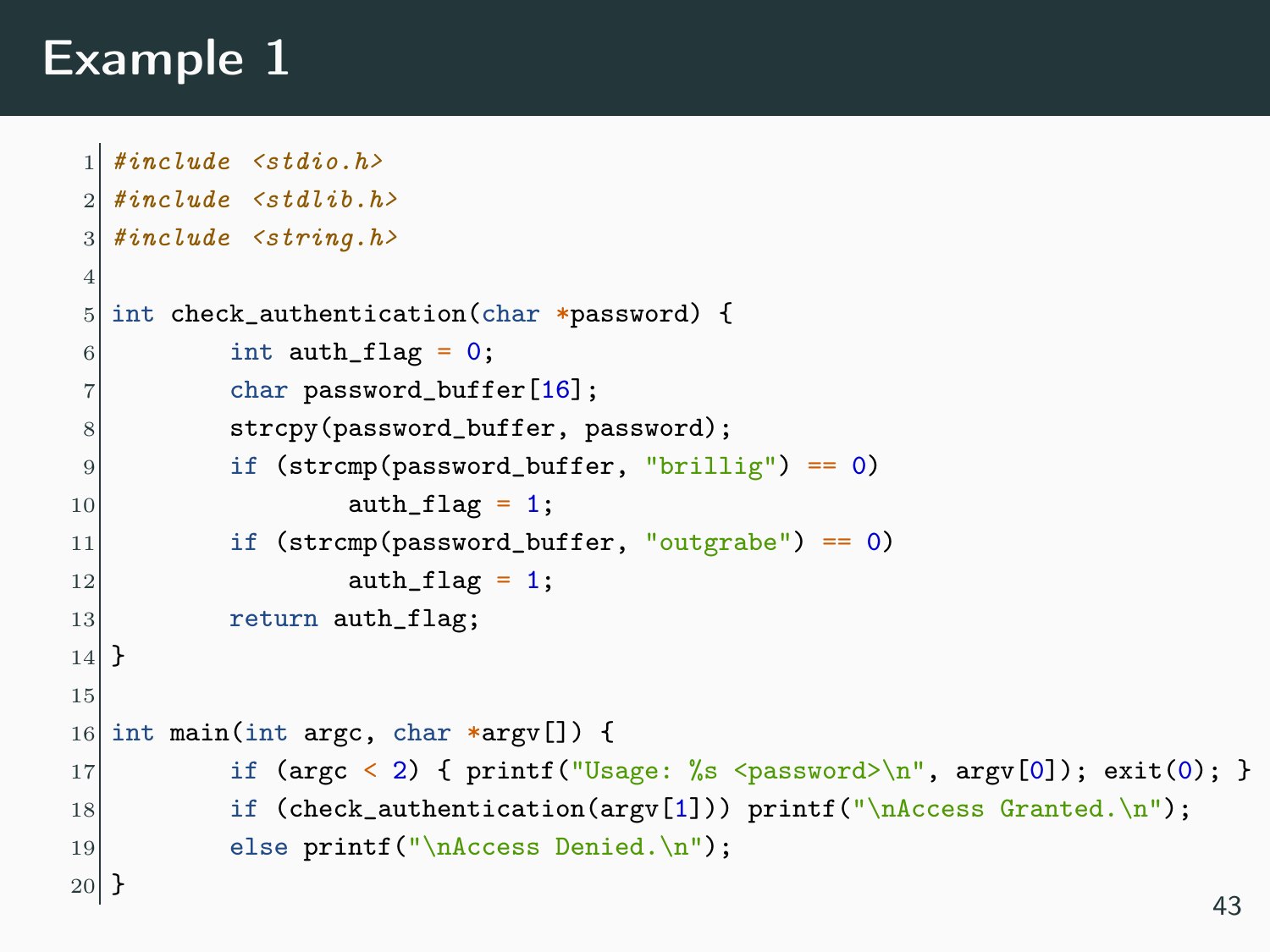# Example 2

```
1 \mid \#inculate \le stdio.h>2 \mid \#inculate \leq stdlib.h>3 \mid \#inculate \leq string.h4
5 int check_authentication(char *password) {
6 char password_buffer[16];
7 int auth_flag = 0;
|8| strcpy(password_buffer, password);
9 if (strcmp(password_buffer, "brillig") == 0)
10 auth_flag = 1;
11 if (strcmp(password_buffer, "outgrabe") == 0)
|12| auth_flag = 1;
13 return auth_flag;
14 }
15
16 int main(int argc, char *argv[]) {
17 if (argc < 2) { printf("Usage: %s <password>\n", argv[0]); exit(0); }
18 if (check_authention(argv[1])) print('\\nAccess Granted.\n^n);19 else printf("\nAccess Denied.\n");
20|}
```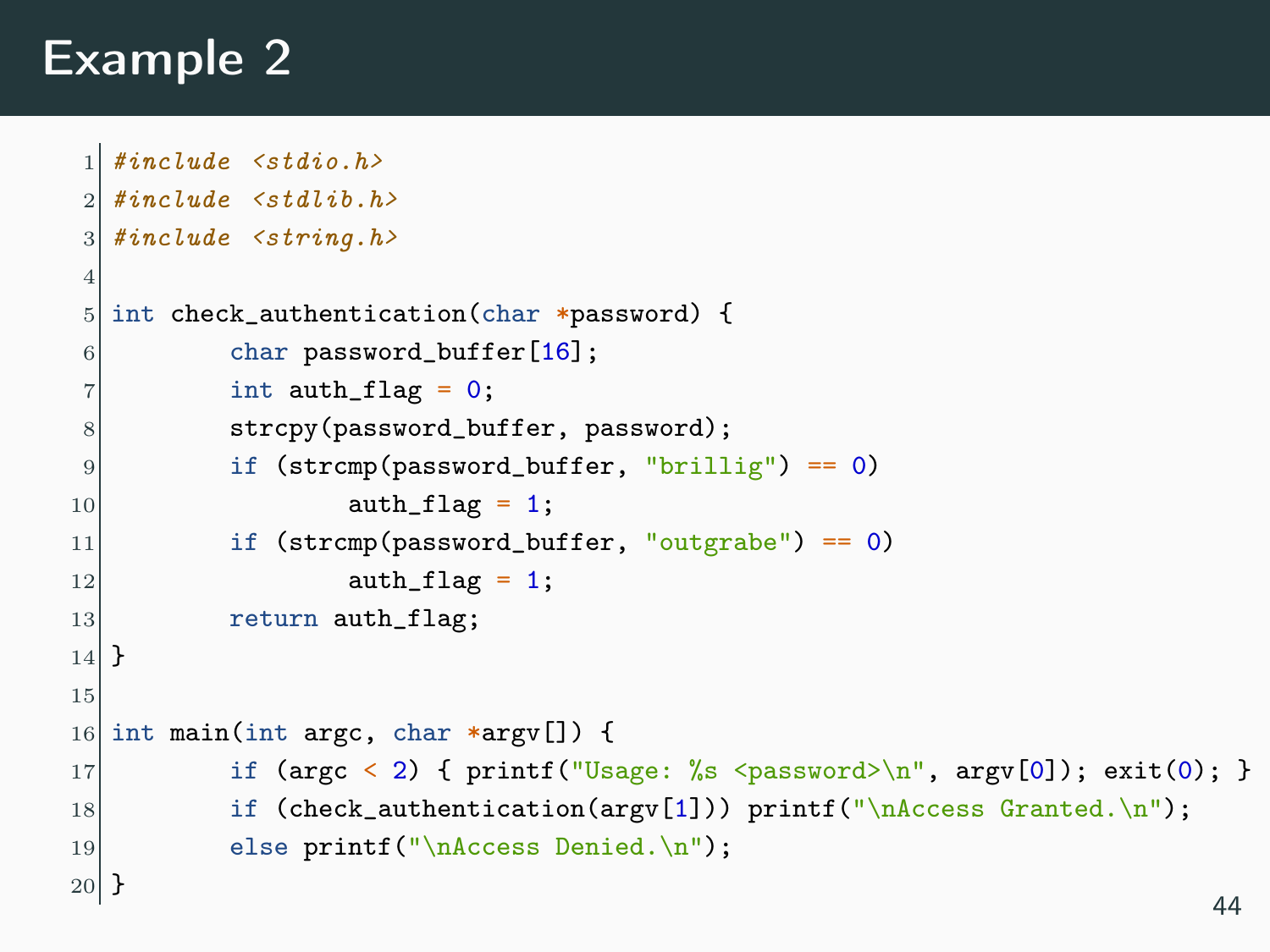## **Constraints**

#### **Needs**

- Hardware willing to execute data as code
- No null bytes

#### Variants

- Frame pointer corruption
- Causing an exception to execute a specific function pointer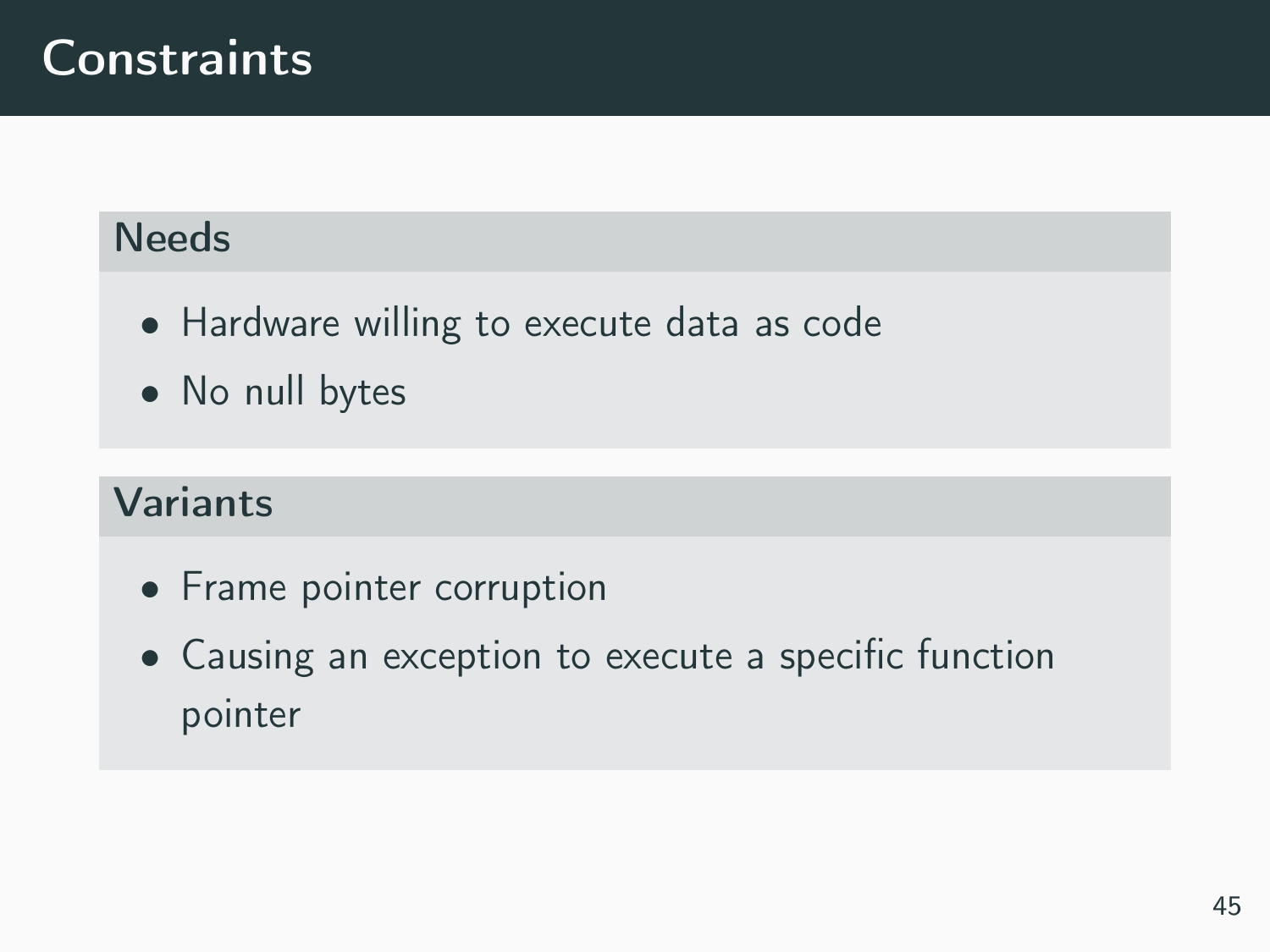# <span id="page-50-0"></span>[Heap-based overflow](#page-50-0)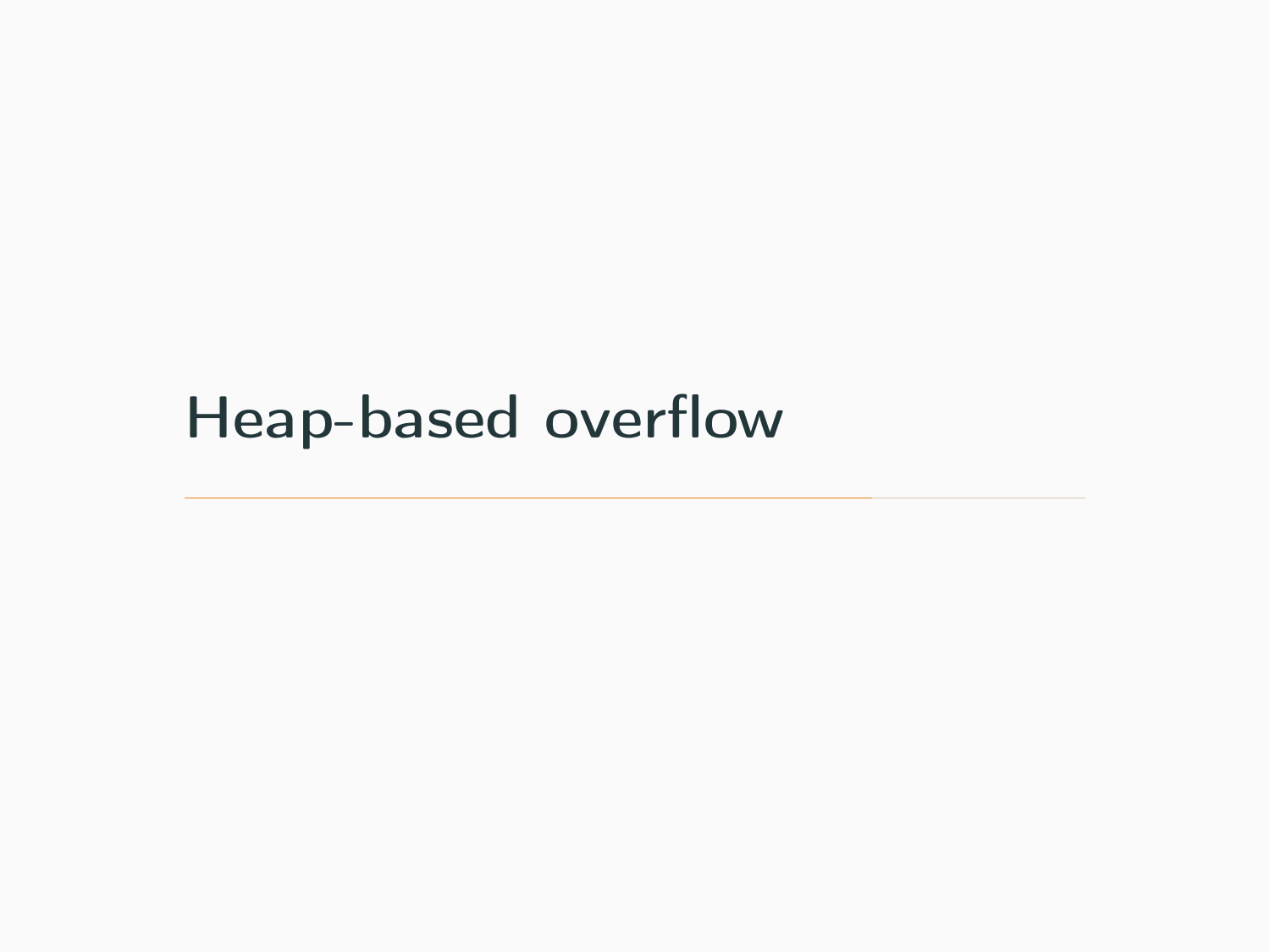Heap memory is dynamically allocated at runtime.

Arrays on the heap overflow just as well as those on the stack.

#### Warning

The heap grows towards higher addresses instead of lower addresses.

This is the opposite of the stack.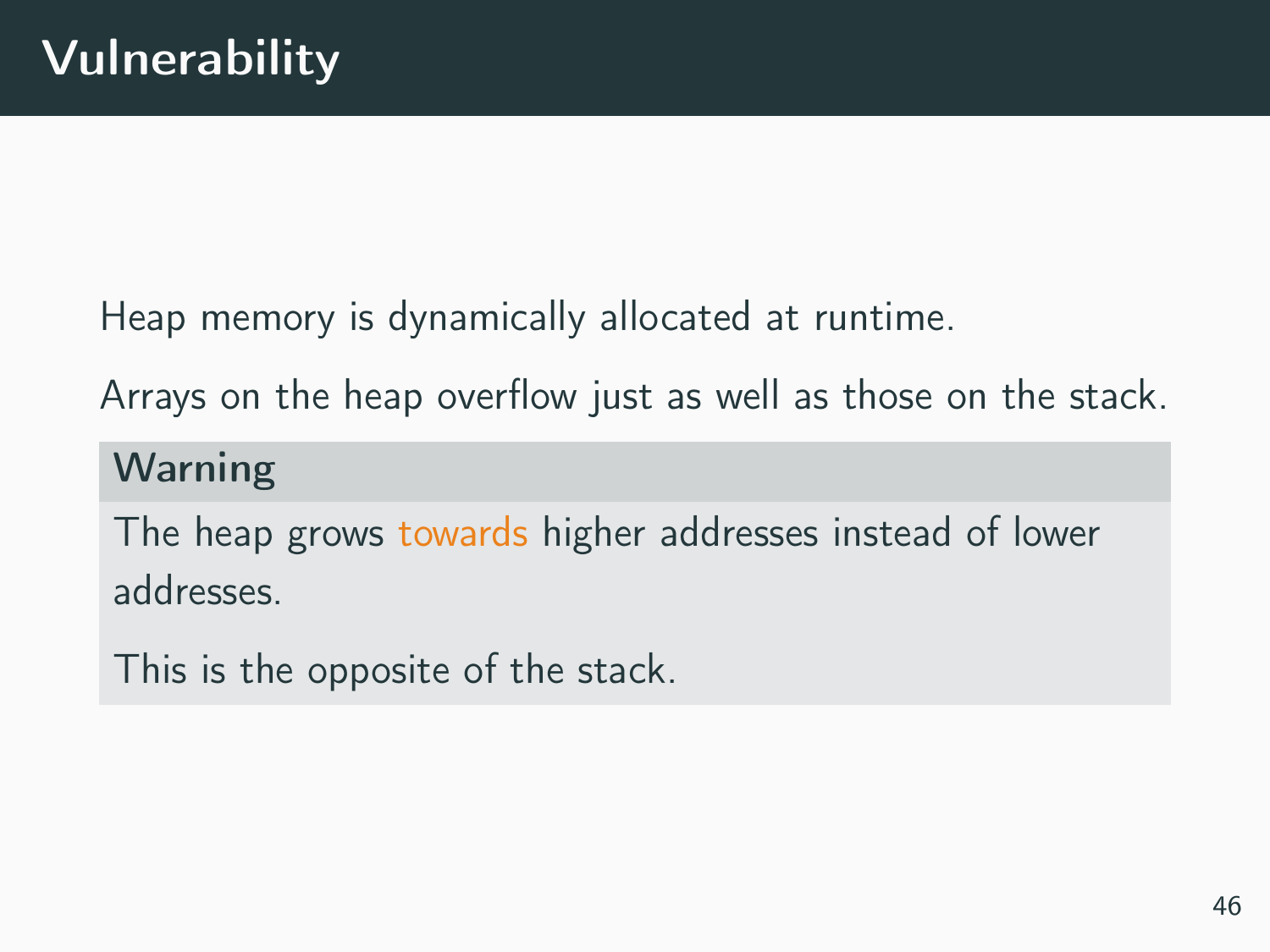Overwriting heap-based function pointers located after the buffer

Overwriting virtual function pointer

1998 IE4 Heap overflow 2002 Slapper worm  $CVE-2007-1365$  OpenBSD  $2<sup>nd</sup>$  remote exploits in 10 years CVE-2017-11779 Windows DNS client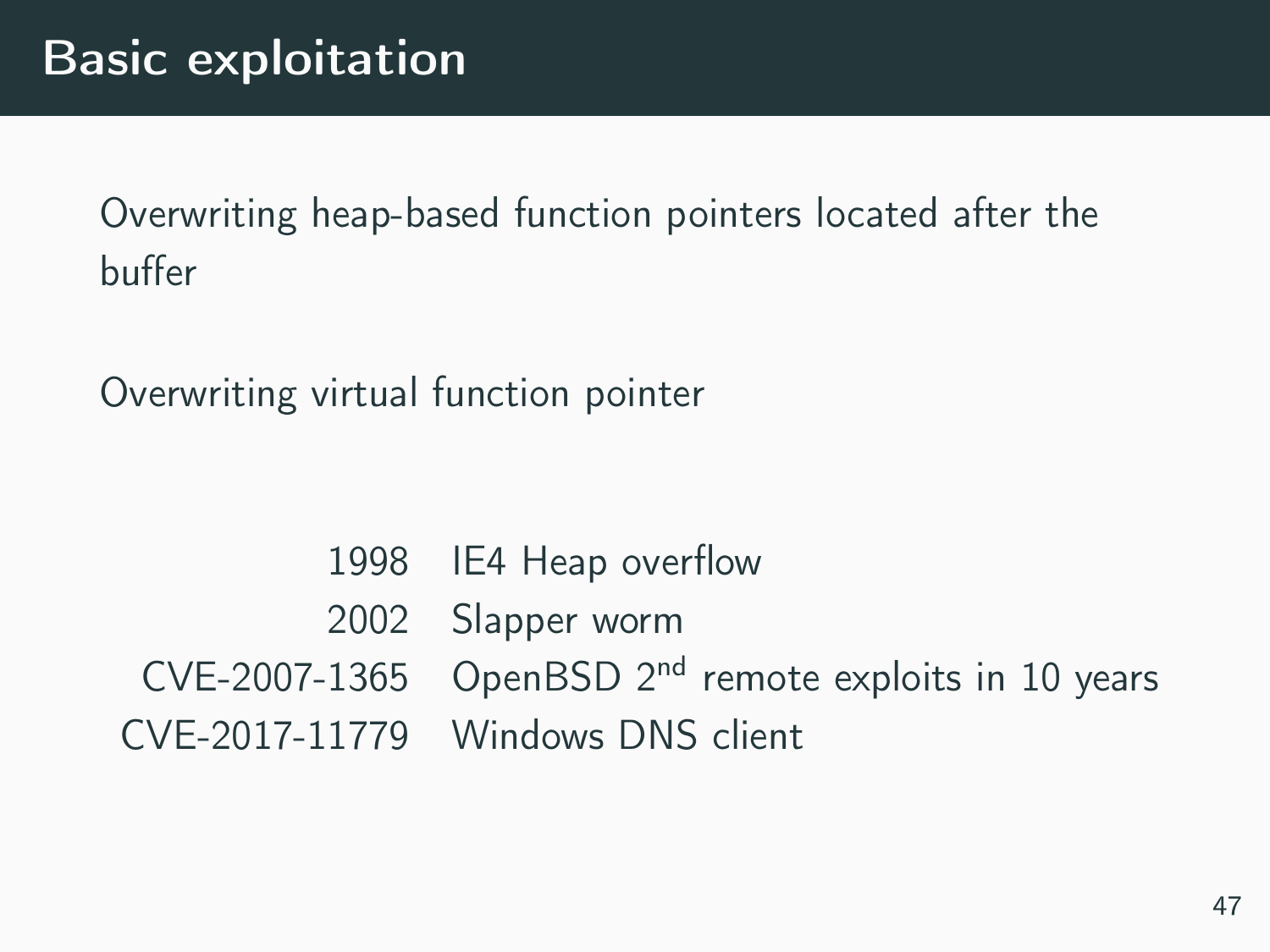```
1 typedef struct _vulnerable_struct
2 \mid \{3 char buff [MAX_LEN];
4 int (*cmp)(char*,char*);
5
6 } vulnerable;
 7
8 \mid \text{int is file}\_\text{fook} using_heap(vulnerable* s, char* one, char* two)
9 \mid 510 strcpy(s->buff, one);
11 \vert strcat( s->buff, two);
12 return s->cmp(s->buff, "foobar");
13}
```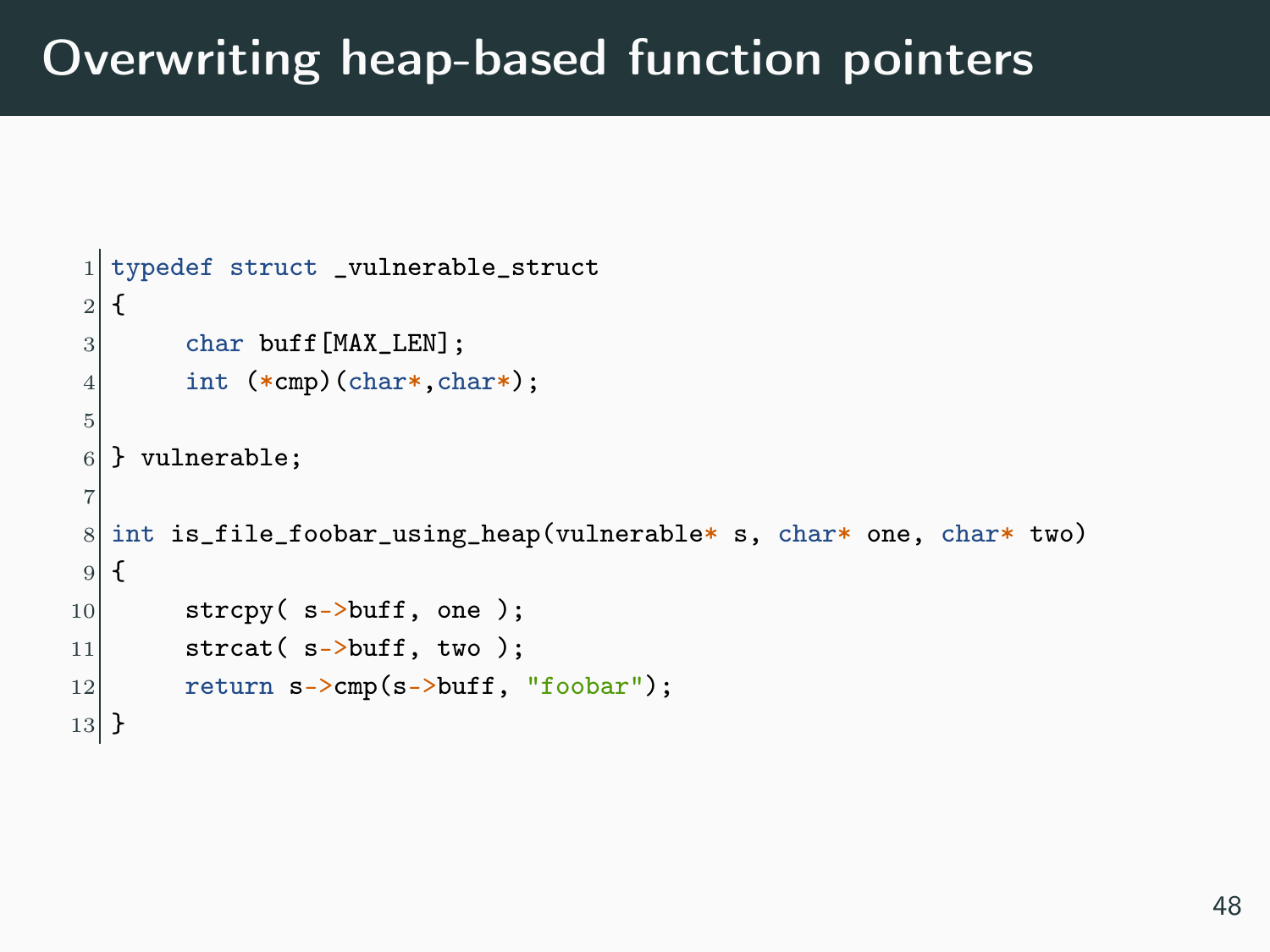- Ability to determine the address of heap
- If string-based, no null-bytes

#### Variants

- Corrupt pointers in other (adjacent) data structures
- Corrupt heap metadata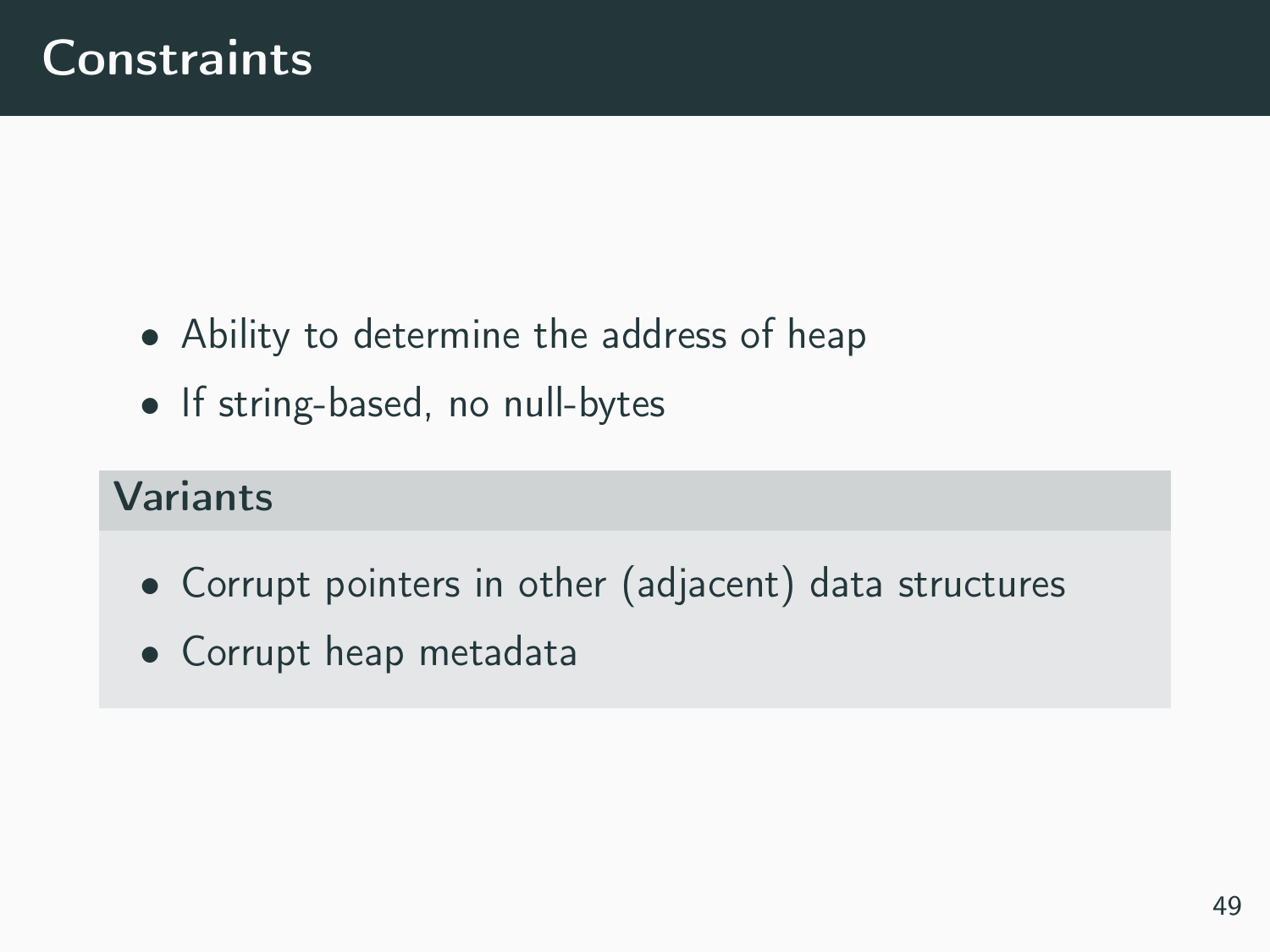# <span id="page-55-0"></span>[Format strings](#page-55-0)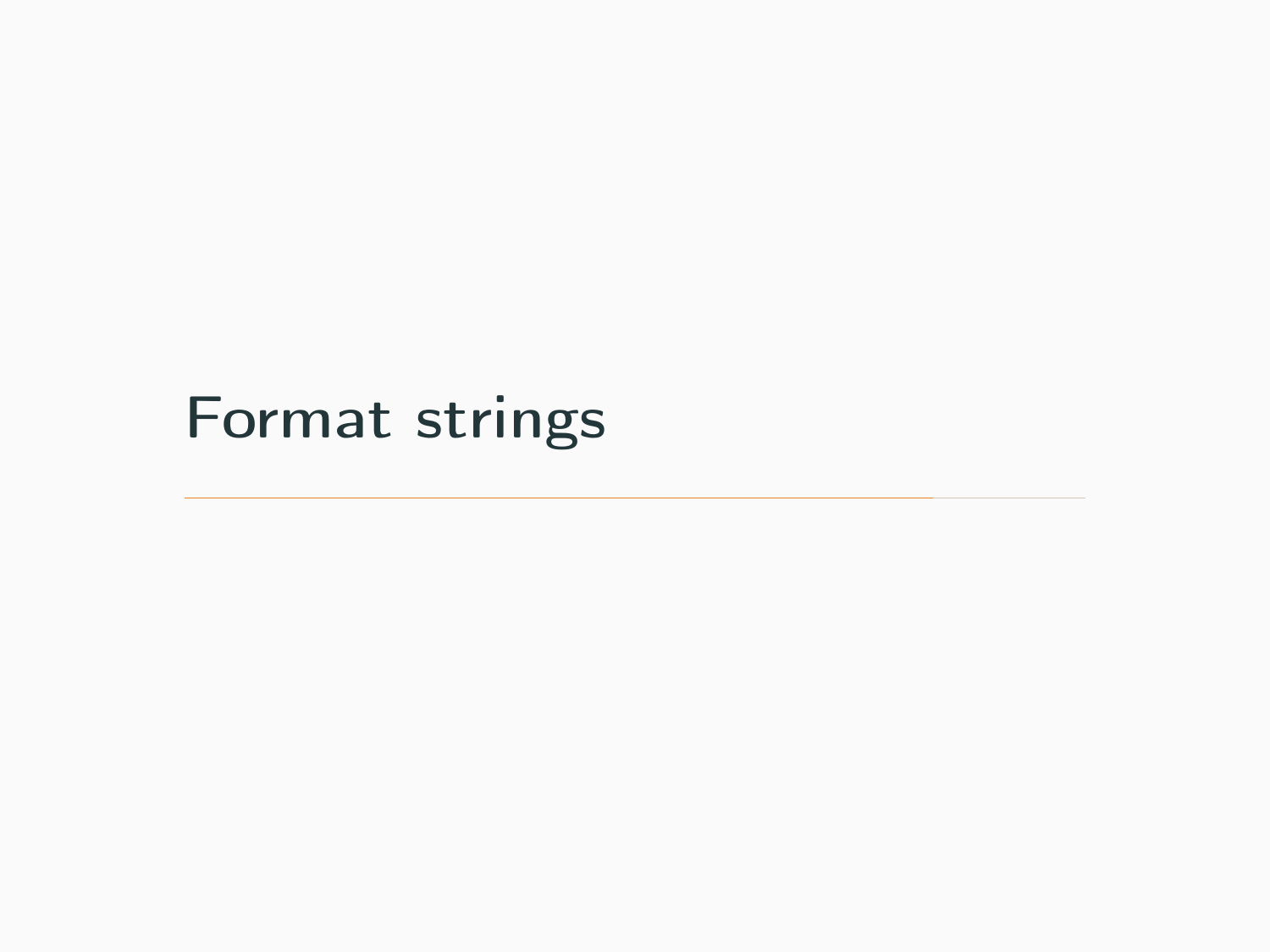## About format strings vulnerabilities



They were the 'spork' of exploitation. ASLR? PIE? NX Stack/Heap? No problem, fmt had you covered.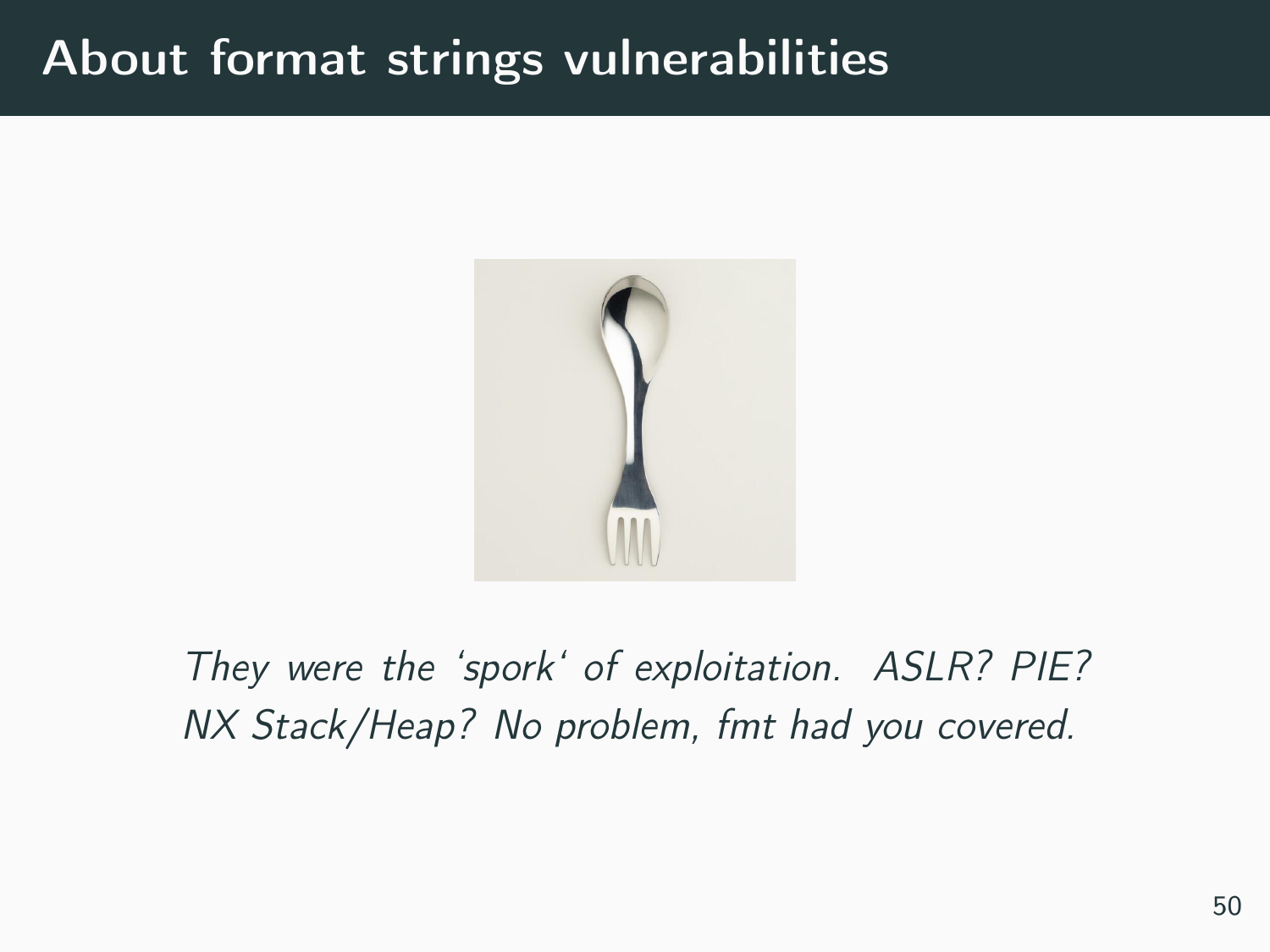# Vulnerability

Format functions are variadic.

1 int printf(const char \*format, ...);

#### How it works

- The format string is copied to the output unless '%' is encountered.
- Then the format specifier will manipulate the output.
- When an argument is required, it is expected to be on the stack.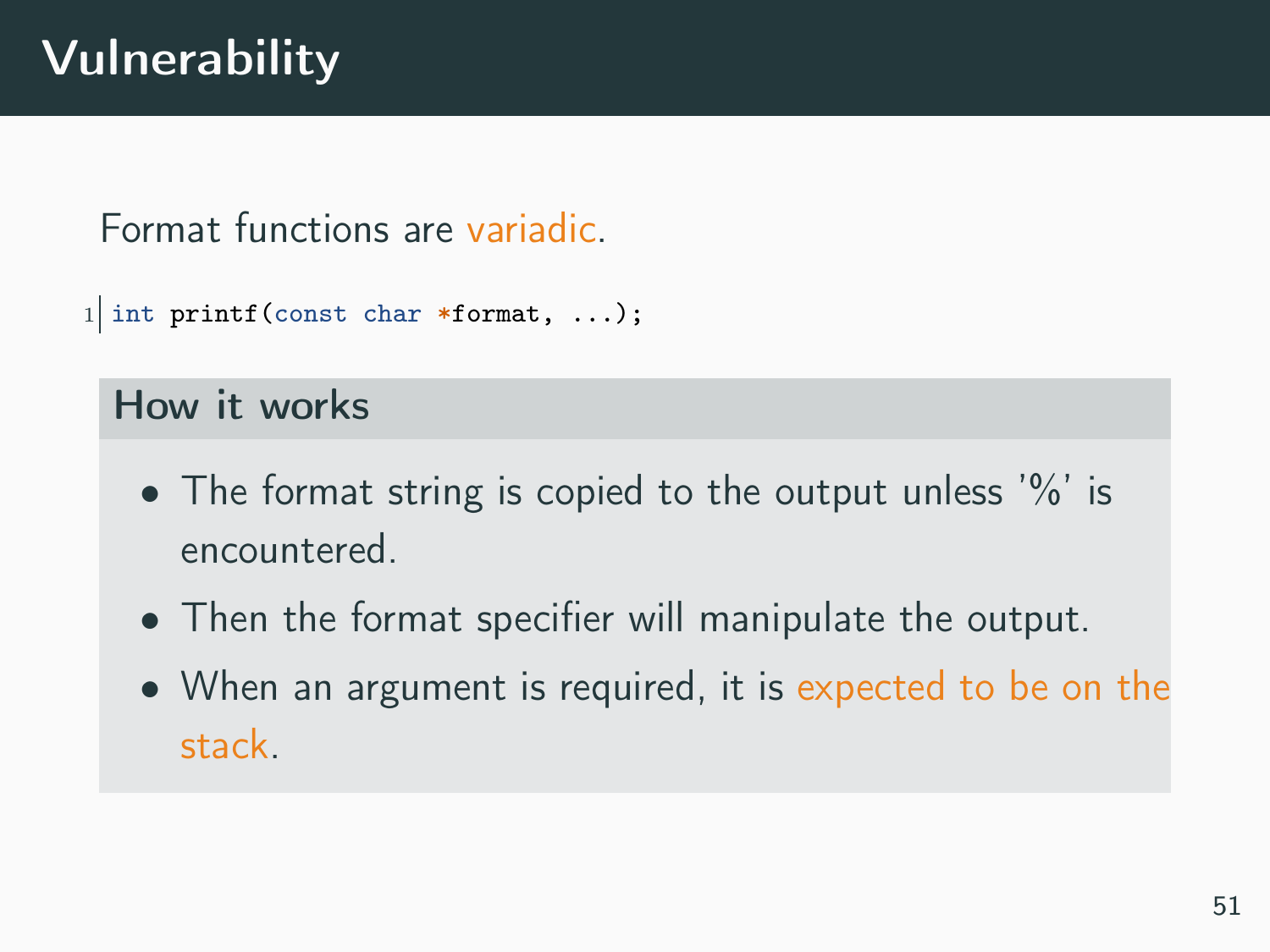### Caveat

#### And so ..

If an attacker is able to specify the format string, it is now able to control what the function pops from the stack and can make the program write to arbitrary memory locations.

| <b>CVEs</b>                               |            |
|-------------------------------------------|------------|
|                                           |            |
| Software                                  | <b>CVE</b> |
| Zend                                      | 2015-8617  |
| latex2rtf                                 | 2015-8106  |
| VmWare 8x                                 | 2012-3569  |
| WuFTPD (providing remote root since 1994) | 2000       |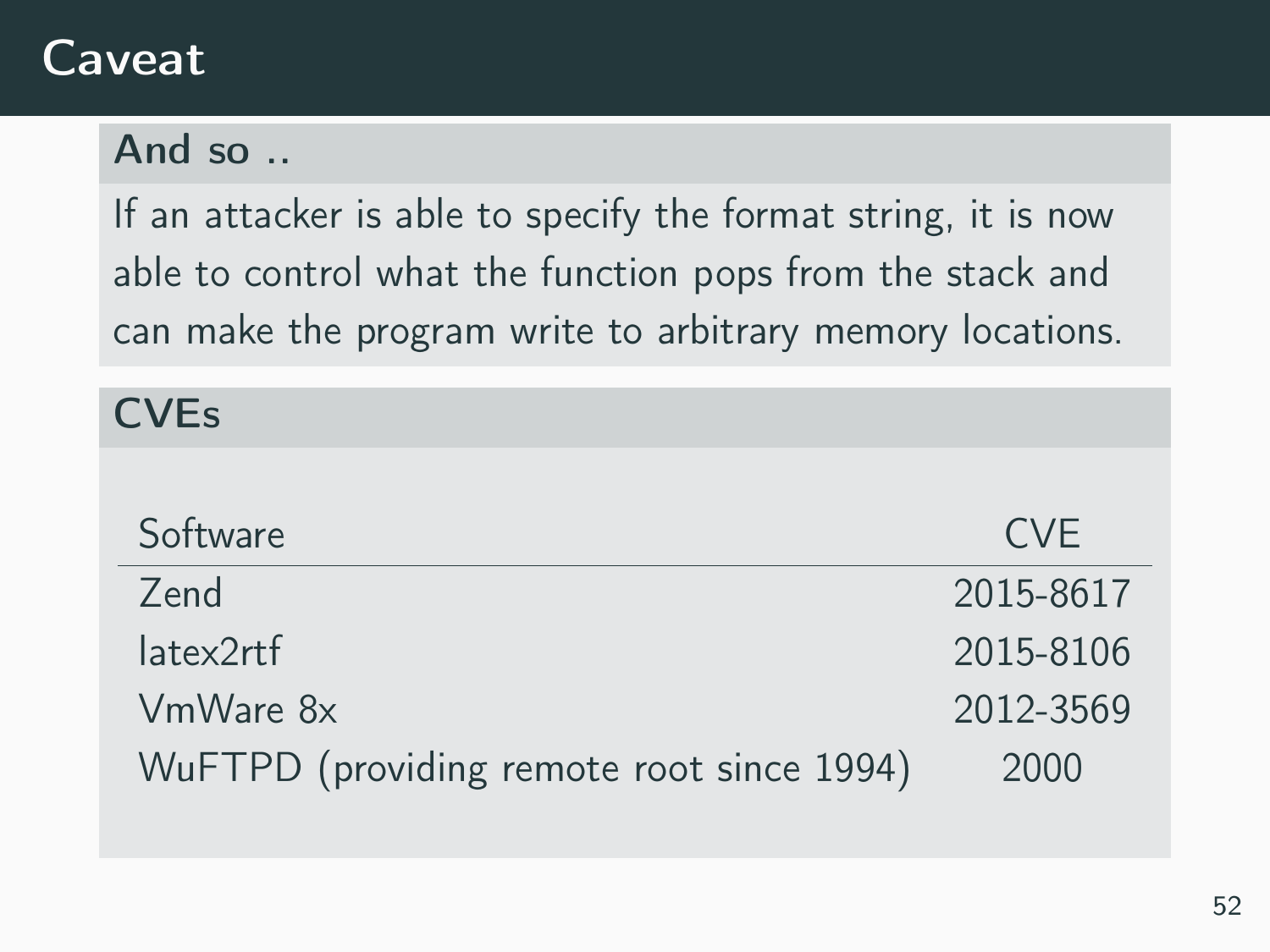#### Good  $\bullet$

```
1 int f (char *user) {
2 printf("%s", user);
3}
```
#### Bad **O**

```
1 int f (char *user) {
2 printf(user);
```
 $3$ }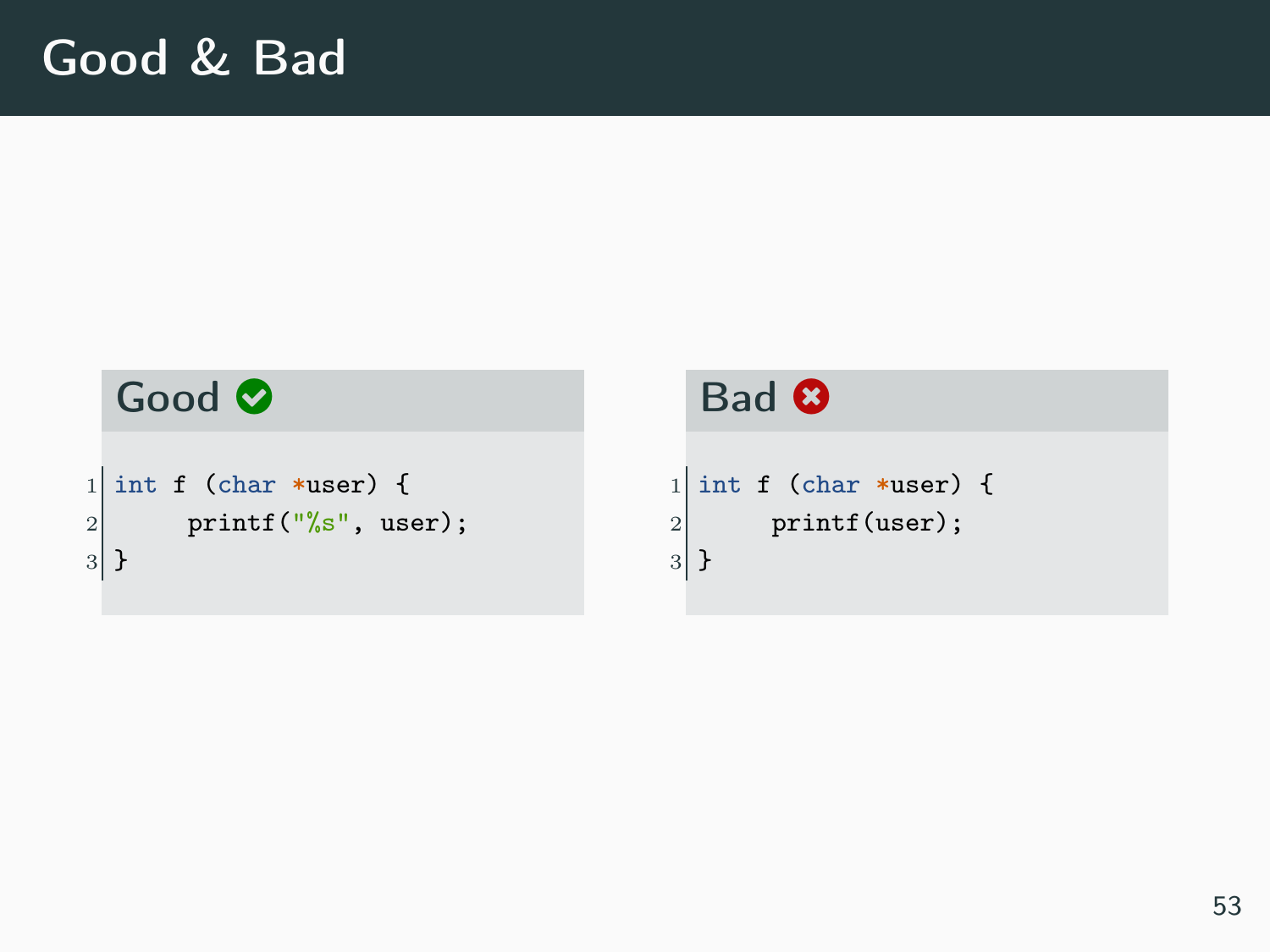Badly formatted format parameters can lead to :

- arbitrary memory read (data leak)
- arbitrary memory write
	- rewriting the .dtors section
	- overwriting the Global Offset Table (.got)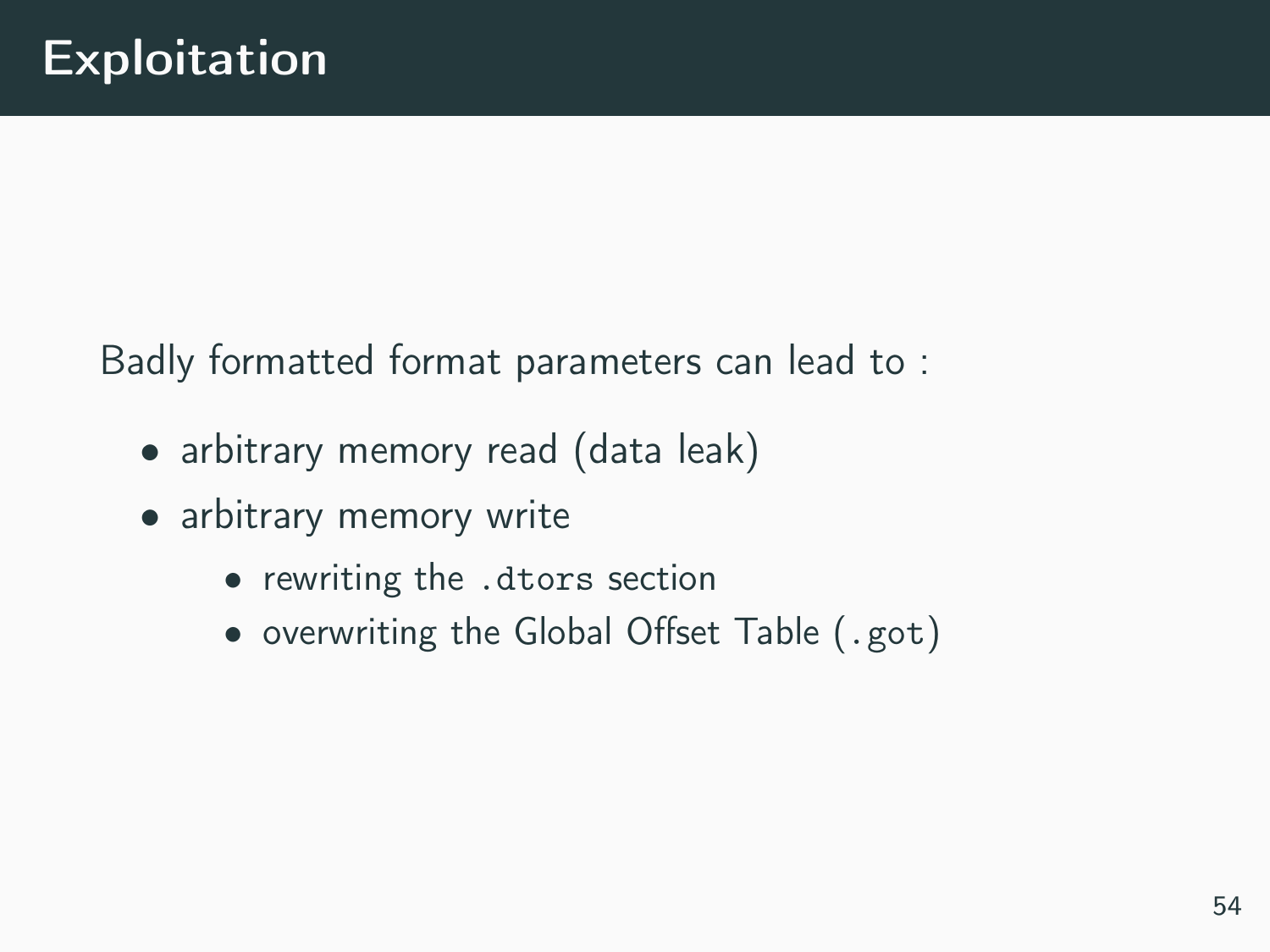# Example

```
1 \mid \#inculate \le stdio.h>2 \mid \#inculate \le stdlib.h>3 \mid \#inculate \leq stringa.h4
5 int main(int argc, char *argv[]) {
6 char text [1024]:
7 static int test_val = 65;
|8| if (argc < 2) {
9 printf("Usage: %s <text to print>\n", argv[0]);
|10| exit(0):
11 }
12 stropy(text, argv[1]):13 printf("The right way to print user-controlled input:\n\pi);
14 printf("\s", text);
15 printf("\nThe wrong way to print user-controlled input:\n");
16 printf(text);
17 // Debug output
18 printf("\n[*] test_val @ 0x%08x = %d 0x%08x\n",
19 %test_val, test_val, test_val);
20 exit(0);
21}
```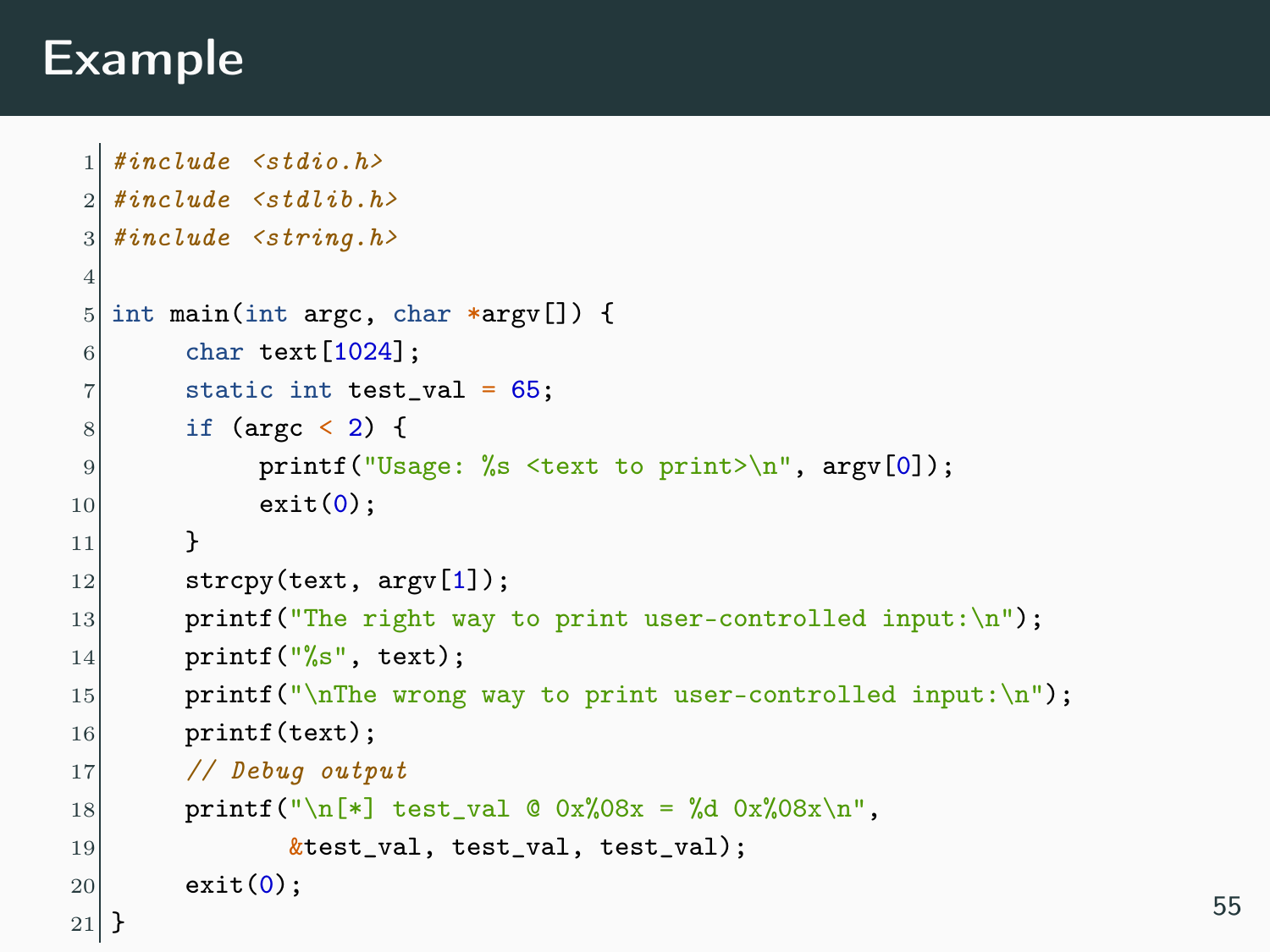The %s format specifier can be used to read from arbitrary addresses

 \$ ./fmt\_vuln AAAA%08x.%08x.%08x.%08x The right way to print user-controlled input: AAAA%08x.%08x.%08x.%08x The wrong way to print user-controlled input: AAAAffffcbc0.f7ffcfd4.565555c7.41414141

[\*] test\_val @ 0x56557028 = 65 0x00000041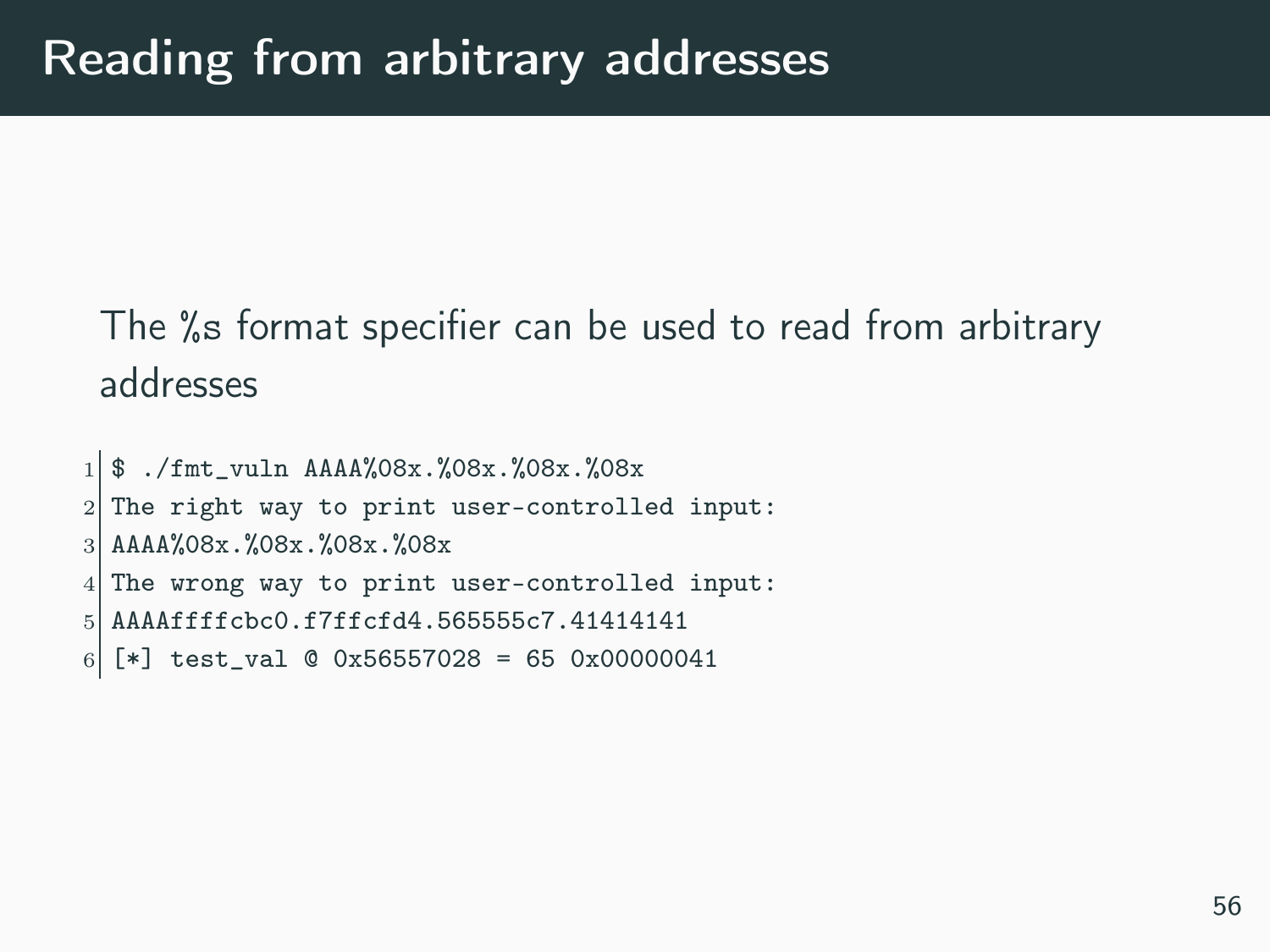\$ ./fmt\_vuln \$(printf "\x28\x70\x55\x56")%08x.%08x.%08x.%s

- The right way to print user-controlled input:
- (pUV%08x.%08x.%08x.%s)
- The wrong way to print user-controlled input:
- (pUVffffcbc0.f7ffcfd4.565555c7.A
- 6  $\lceil * \rceil$  test val @ 0x56557028 = 65 0x00000041

#### is the ASCII value of 'a'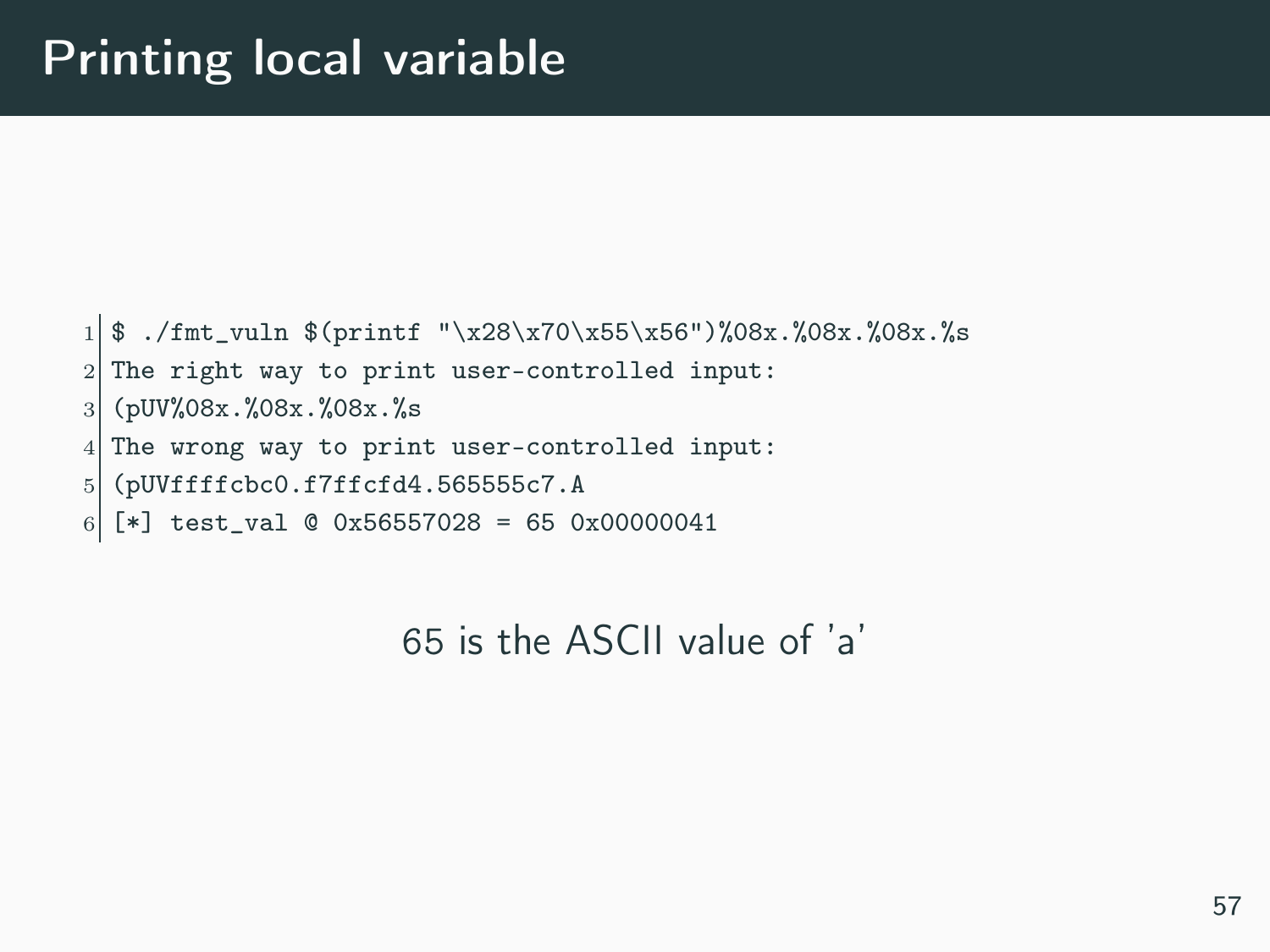As %s, %n can be used to write to arbitrary addresses.

 $1 \$  \$ ./fmt\_vuln \$(printf "\x28\x70\x55\x56")%08x.%08x.%08x.%n The right way to print user-controlled input: (pUV%08x.%08x.%08x.%n The wrong way to print user-controlled input: (pUVffffcbc0.f7ffcfd4.565555c7. [\*] test\_val @ 0x56557028 = 31 0x0000001f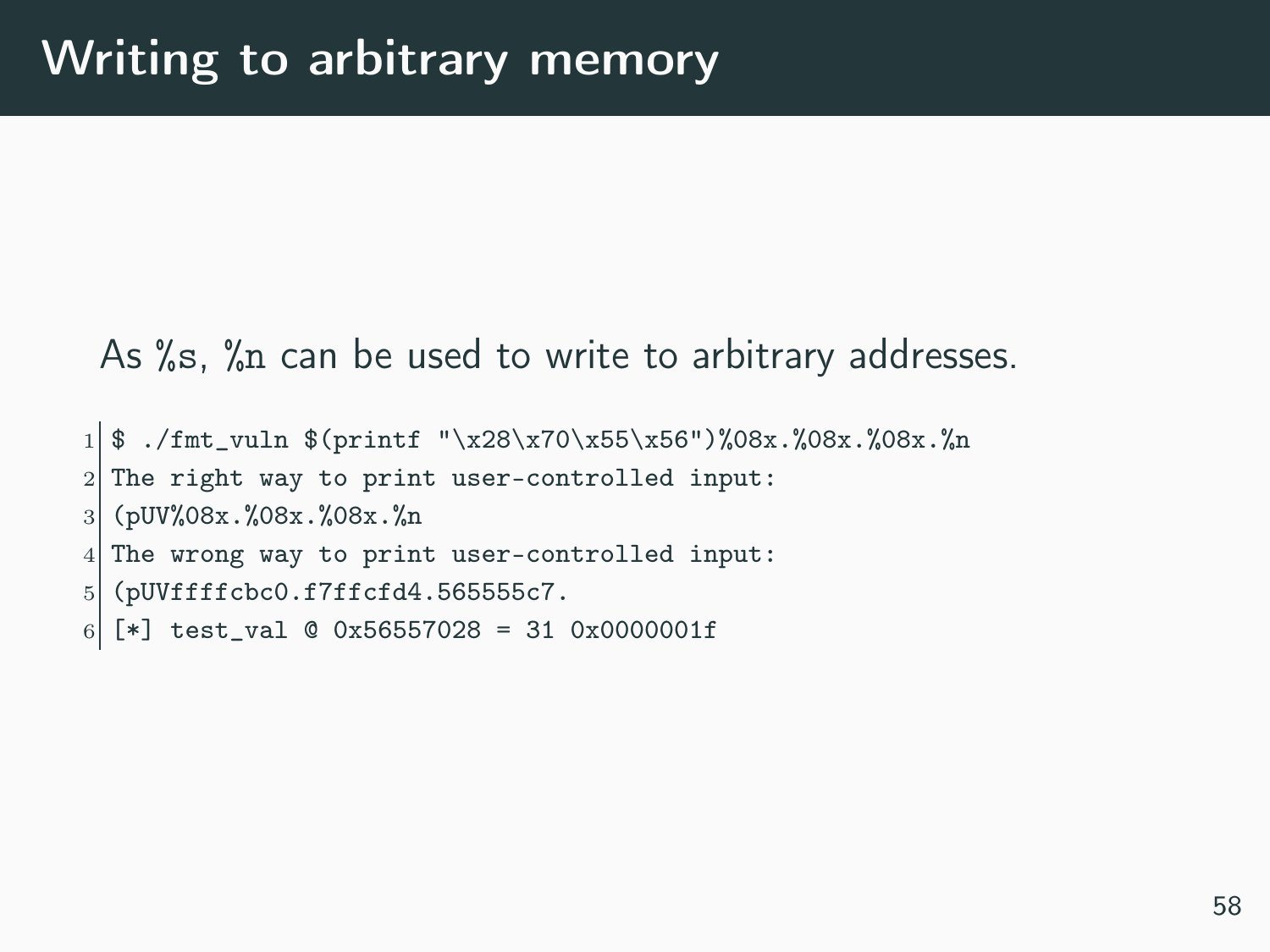

<https://microcorruption.com>